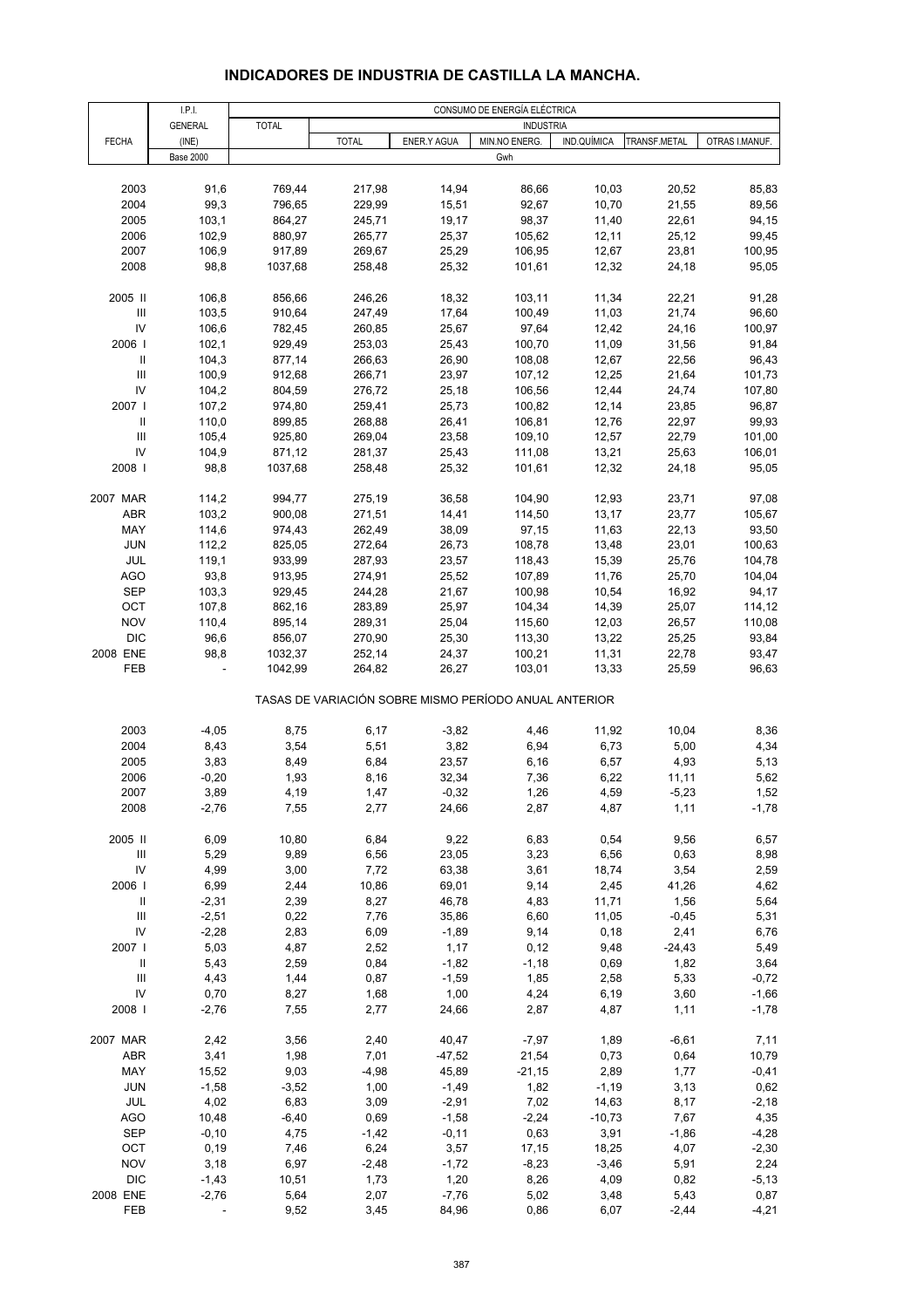## **INDICADORES DE INDUSTRIA DE CASTILLA LA MANCHA. I**

| <b>Medias</b>    |               | ENCUESTA DE COYUNTURA INDUSTRIAL: TOTAL INDUSTRIA (1) |                  |               |             |  |  |  |
|------------------|---------------|-------------------------------------------------------|------------------|---------------|-------------|--|--|--|
| anuales y        | INDICADOR DE  | NIVEL CARTERA                                         | <b>TENDENCIA</b> | <b>NIVEL</b>  | UTILIZACIÓN |  |  |  |
| trimestrales     | CLIMA INDUST. | <b>PEDIDOS</b>                                        | PRODUCCIÓN       | <b>STOCKS</b> | CAPACIDAD   |  |  |  |
|                  |               | Saldo de respuestas                                   |                  |               | $\%$        |  |  |  |
|                  |               |                                                       |                  |               |             |  |  |  |
| 2003             | $-12,6$       | $-33$                                                 | 4                | 6             | 66,4        |  |  |  |
| 2004             | $-10,5$       | $-27$                                                 | 2                | 6             | 65,4        |  |  |  |
| 2005             | $-7,3$        | $-25$                                                 | 6                | 1             | 67,6        |  |  |  |
| 2006             | $-7,4$        | $-23$                                                 | 4                | 5             | 69,0        |  |  |  |
| 2007             | $-10,1$       | $-24$                                                 | $-2$             | 3             | 69,2        |  |  |  |
| 2008             |               | $-34$                                                 | $-15$            | 17            | 66,0        |  |  |  |
| 2005 II          | $-7,8$        | $-25$                                                 | 17               | 5             | 66,0        |  |  |  |
| Ш                | $-7,1$        | $-19$                                                 | $\mathbf{1}$     | 4             | 66,8        |  |  |  |
| IV               | $-5,4$        | $-12$                                                 | $-4$             | 0             | 70,7        |  |  |  |
| 2006             | $-5,8$        | $-24$                                                 | 11               | 7             | 70,6        |  |  |  |
| Ш                | $-7,1$        | $-24$                                                 | 11               | 10            | 66,7        |  |  |  |
| $\mathsf{III}\,$ | $-8,0$        | $-17$                                                 | $\mathbf{1}$     | 4             | 72,0        |  |  |  |
| IV               | $-8,7$        | $-28$                                                 | $-5$             | $-2$          | 66,7        |  |  |  |
| 2007             | $-8,4$        | $-20$                                                 | $-1$             | 5             | 71,2        |  |  |  |
| $\mathbf{I}$     | $-9,7$        | $-21$                                                 | $\mathbf{1}$     | 3             | 70,7        |  |  |  |
| Ш                | $-11,2$       | $-32$                                                 | -6               | 3             | 71,4        |  |  |  |
| IV               | $-11,6$       | $-24$                                                 | $-3$             | $\mathbf 2$   | 63,6        |  |  |  |
| 2008             |               | $-34$                                                 | $-15$            | 17            | 66,0        |  |  |  |
| 2007 ABR         | $-9,0$        | $-19$                                                 | 4                | 3             |             |  |  |  |
| MAY              | $-9,9$        | $-25$                                                 | 0                | 5             |             |  |  |  |
| JUN              | $-10,3$       | $-17$                                                 | $-2$             | 2             |             |  |  |  |
| JUL              | $-11,2$       | $-34$                                                 | -6               | 3             |             |  |  |  |
| AGO              | $-11,4$       | $-45$                                                 | $-7$             | 4             |             |  |  |  |
| SEP              | $-11,0$       | $-18$                                                 | -6               | 2             |             |  |  |  |
| OCT              | $-11,2$       | $-30$                                                 | $-32$            | 4             |             |  |  |  |
| <b>NOV</b>       | $-12,0$       | $-19$                                                 | 5                | 0             |             |  |  |  |
| DIC              | ÷.            | $-23$                                                 | 18               | 4             |             |  |  |  |
| 2008 ENE         |               | $-46$                                                 | $-16$            | 7             |             |  |  |  |
| FEB              |               | $-21$                                                 | $-15$            | 27            |             |  |  |  |
| <b>MAR</b>       |               |                                                       | ä,               |               |             |  |  |  |
|                  |               | TASAS DE VARIACIÓN SOBRE MISMO PERÍODO ANUAL ANTERIOR |                  |               |             |  |  |  |
| 2003             |               |                                                       |                  |               |             |  |  |  |
| 2004             |               |                                                       |                  |               |             |  |  |  |
| 2005             |               |                                                       |                  |               |             |  |  |  |
| 2006             |               |                                                       |                  |               |             |  |  |  |
| 2007             |               |                                                       |                  |               |             |  |  |  |
| 2008             |               |                                                       |                  |               |             |  |  |  |
|                  |               |                                                       |                  |               |             |  |  |  |
| 2005 II          |               |                                                       |                  |               |             |  |  |  |
| Ш<br>IV          |               |                                                       |                  |               |             |  |  |  |
| 2006             |               |                                                       |                  |               |             |  |  |  |
| $\mathbf{I}$     |               |                                                       |                  |               |             |  |  |  |
| Ш                |               |                                                       |                  |               |             |  |  |  |
| IV               |               |                                                       |                  |               |             |  |  |  |
| 2007 l           |               |                                                       |                  |               |             |  |  |  |
| $\mathbf{I}$     |               |                                                       |                  |               |             |  |  |  |
| Ш                |               |                                                       |                  |               |             |  |  |  |
|                  |               |                                                       |                  |               |             |  |  |  |
| IV               |               |                                                       |                  |               |             |  |  |  |
| 2008             |               |                                                       |                  |               |             |  |  |  |
| 2007 ABR         |               |                                                       |                  |               |             |  |  |  |
| MAY              |               |                                                       |                  |               |             |  |  |  |
| JUN              |               |                                                       |                  |               |             |  |  |  |
| JUL              |               |                                                       |                  |               |             |  |  |  |
| <b>AGO</b>       |               |                                                       |                  |               |             |  |  |  |
| <b>SEP</b>       |               |                                                       |                  |               |             |  |  |  |
| OCT              |               |                                                       |                  |               |             |  |  |  |
| <b>NOV</b>       |               |                                                       |                  |               |             |  |  |  |
| <b>DIC</b>       |               |                                                       |                  |               |             |  |  |  |
| 2008 ENE         |               |                                                       |                  |               |             |  |  |  |
| FEB              |               |                                                       |                  |               |             |  |  |  |
| <b>MAR</b>       |               |                                                       |                  |               |             |  |  |  |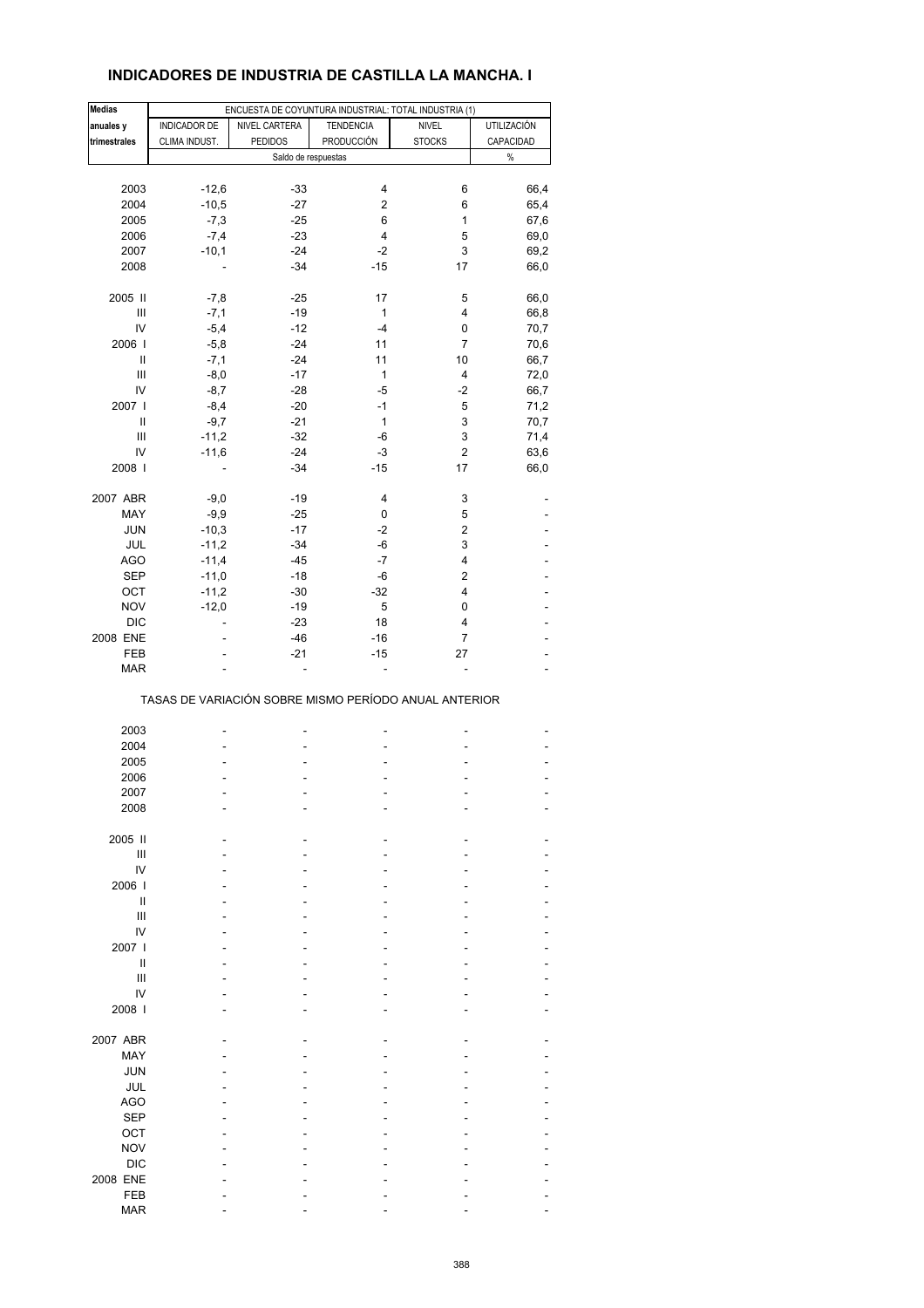| <b>Medias</b>                      |              |                  | VISADOS: SUPERFICIE A CONSTRUIR                       |                 |              |              | LICENCIAS: SUPERFICIE A CONSTRUIR |                             |           |
|------------------------------------|--------------|------------------|-------------------------------------------------------|-----------------|--------------|--------------|-----------------------------------|-----------------------------|-----------|
| anuales y                          | <b>TOTAL</b> | <b>EDIFICIOS</b> | <b>SERVICIOS</b>                                      | <b>OTROS</b>    | <b>TOTAL</b> |              | <b>RESIDENCIAL</b>                |                             | NO RESID. |
|                                    |              | <b>VIVIENDAS</b> | <b>COMERCIALES</b>                                    | <b>DESTINOS</b> |              | <b>TOTAL</b> | <b>VIVIENDAS</b>                  | <b>COLECTIVOS</b>           |           |
| trimestrales                       |              |                  |                                                       |                 |              |              |                                   |                             |           |
|                                    |              |                  | Metros cuadrados                                      |                 |              |              | Miles de metros cuadrados         |                             |           |
|                                    |              |                  |                                                       |                 |              |              |                                   |                             |           |
| 2002                               | 439.649      | 350.527          | 23.088                                                | 66.035          | 564          | 446          | 435                               | 11                          | 119       |
| 2003                               | 576.450      | 483.421          | 26.943                                                | 66.085          | 709          | 588          | 581                               | 8                           | 121       |
| 2004                               | 857.541      | 749.285          | 28.382                                                | 79.874          | 926          | 771          | 765                               | 6                           | 155       |
| 2005                               | 964.705      | 854.149          | 39.737                                                | 70.819          | 1.156        | 997          | 988                               | 9                           | 160       |
|                                    |              |                  |                                                       |                 |              |              |                                   |                             |           |
| 2006                               | 1.067.461    | 965.720          | 24.472                                                | 77.269          | 1.170        | 966          | 957                               | 9                           | 204       |
| 2007                               | 876.580      | 759.349          | 18.219                                                | 99.012          | 1.201        | 951          | 948                               | 3                           | 250       |
|                                    |              |                  |                                                       |                 |              |              |                                   |                             |           |
| 2005                               | 794.015      | 696.358          | 27.641                                                | 70.016          | 1.049        | 880          | 873                               | 7                           | 169       |
| Ш                                  | 957.592      | 873.098          | 25.917                                                | 58.576          | 1.409        | 1.220        | 1.208                             | 12                          | 189       |
|                                    |              |                  |                                                       |                 |              |              |                                   |                             |           |
| $\ensuremath{\mathsf{III}}\xspace$ | 1.097.617    | 943.834          | 91.848                                                | 61.935          | 952          | 823          | 817                               | 6                           | 129       |
| IV                                 | 1.009.595    | 903.307          | 13.541                                                | 92.747          | 1.215        | 1.063        | 1.053                             | 10                          | 152       |
| 2006                               | 976.345      | 846.896          | 56.070                                                | 73.379          | 1.061        | 858          | 851                               | $\overline{7}$              | 203       |
| Ш                                  | 974.405      | 896.360          | 12.988                                                | 65.057          | 1.020        | 841          | 837                               | 4                           | 179       |
|                                    |              |                  |                                                       |                 |              |              |                                   |                             |           |
| Ш                                  | 1.373.869    | 1.285.057        | 22.282                                                | 66.531          | 1.128        | 929          | 918                               | 11                          | 200       |
| IV                                 | 945.224      | 834.566          | 6.550                                                 | 104.108         | 1.470        | 1.235        | 1.221                             | 14                          | 235       |
| 2007                               | 1.184.752    | 1.039.807        | 25.317                                                | 119.628         | 1.423        | 1.184        | 1.180                             | 4                           | 238       |
| Ш                                  | 914.131      | 807.916          | 12.987                                                | 93.228          | 1.210        | 980          | 980                               | $\mathbf{1}$                | 229       |
| Ш                                  | 722.506      | 602.987          | 21.482                                                | 98.037          | 970          | 689          | 684                               | 5                           | 281       |
|                                    |              |                  |                                                       |                 |              |              |                                   |                             |           |
| IV                                 | 684.930      | 586.684          | 13.091                                                | 85.155          |              |              |                                   |                             |           |
|                                    |              |                  |                                                       |                 |              |              |                                   |                             |           |
| 2007 ENE                           | 1.011.262    | 912.860          | 21.956                                                | 76.446          | 1.498        | 1.270        | 1.260                             | 10                          | 228       |
| FEB                                | 1.197.881    | 1.031.125        | 28.258                                                | 138.498         | 1.072        | 923          | 920                               | 3                           | 149       |
| <b>MAR</b>                         | 1.345.114    | 1.175.436        | 25.737                                                | 143.941         | 1.698        | 1.360        | 1.360                             | 0                           | 338       |
| <b>ABR</b>                         | 973.756      | 884.506          | 23.825                                                | 65.425          | 1.238        | 992          | 992                               | 0                           | 246       |
|                                    |              |                  |                                                       |                 |              |              |                                   |                             |           |
| MAY                                | 959.910      | 825.294          | 5.782                                                 | 128.834         | 1.315        | 1.052        | 1.052                             | 0                           | 263       |
| <b>JUN</b>                         | 808.727      | 713.949          | 9.354                                                 | 85.424          | 1.076        | 897          | 895                               | $\overline{\mathbf{c}}$     | 179       |
| JUL                                | 859.307      | 735.688          | 32.099                                                | 91.520          | 1.262        | 884          | 873                               | 11                          | 378       |
| <b>AGO</b>                         | 453.387      | 383.776          | 6.287                                                 | 63.324          | 704          | 535          | 532                               | 3                           | 169       |
| <b>SEP</b>                         | 854.823      | 689.498          | 26.059                                                | 139.266         | 943          | 647          | 647                               | 0                           | 296       |
|                                    |              |                  |                                                       |                 |              |              |                                   |                             |           |
| OCT                                | 813.647      | 672.686          | 25.285                                                | 115.676         |              |              |                                   |                             |           |
| <b>NOV</b>                         | 731.570      | 657.030          | 3.896                                                 | 70.644          |              |              |                                   |                             |           |
| <b>DIC</b>                         | 509.573      | 430.336          | 10.092                                                | 69.145          |              |              |                                   |                             |           |
|                                    |              |                  |                                                       |                 |              |              |                                   |                             |           |
|                                    |              |                  | TASAS DE VARIACIÓN SOBRE MISMO PERÍODO ANUAL ANTERIOR |                 |              |              |                                   |                             |           |
|                                    |              |                  |                                                       |                 |              |              |                                   |                             |           |
| 2002                               | 12,84        | 12,63            | $-17,74$                                              | 31,18           | $-0,67$      | $-1,31$      | $-3,34$                           | 454,17                      | 1,78      |
| 2003                               | 31,12        | 37,91            | 16,70                                                 | 0,08            | 25,69        | 32,06        | 33,68                             | $-31,58$                    | 1,82      |
| 2004                               | 48,76        | 55,00            | 5,34                                                  | 20,87           |              | 30,94        |                                   | $-25,27$                    |           |
|                                    |              |                  |                                                       |                 | 30,52        |              | 31,68                             |                             | 28,44     |
| 2005                               | 12,50        | 14,00            | 40,01                                                 | $-11,34$        | 24,89        | 29,34        | 29,17                             | 52,94                       | 2,79      |
| 2006                               | 10,65        | 13,06            | $-38,41$                                              | 9,11            | 1,16         | $-3,10$      | $-3,17$                           | 4,81                        | 27,75     |
| 2007                               | $-17,88$     | $-21,37$         | $-25,55$                                              | 28,14           | 12,26        | 8,59         | 9,16                              | $-57,35$                    | 28,86     |
|                                    |              |                  |                                                       |                 |              |              |                                   |                             |           |
| 2005                               | $-7,02$      | $-4,84$          | 50,23                                                 | $-32,56$        | 3,42         | 1,15         | 0,61                              | 200,00                      | 17,09     |
|                                    |              |                  |                                                       |                 |              |              |                                   |                             |           |
| Ш                                  | 6,71         | 6,59             | 2,51                                                  | 10,57           | 67,45        | 86,12        | 85,71                             | 140,00                      | 1,61      |
| Ш                                  | 38,61        | 38,93            | 89,48                                                 | $-3,25$         | 8,47         | 11,57        | 11,35                             | 54,55                       | $-7,88$   |
| IV                                 | 13,83        | 17,79            | $-36,63$                                              | $-6,02$         | 25,25        | 29,85        | 30,48                             | $-14,29$                    | 0,44      |
| 2006                               | 22,96        | 21,62            | 102,85                                                | 4,80            | 1,11         | $-2,50$      | $-2,56$                           | 4,76                        | 19,92     |
| $\mathbf{II}$                      | 1,76         | 2,66             | $-49,89$                                              | 11,06           | $-27,65$     | $-31,08$     | $-30,76$                          | $-63,89$                    | $-5,47$   |
| $\ensuremath{\mathsf{III}}\xspace$ | 25,17        | 36,15            | $-75,74$                                              |                 |              | 12,84        | 12,28                             |                             |           |
|                                    |              |                  |                                                       | 7,42            | 18,56        |              |                                   | 94,12                       | 55,18     |
| IV                                 | $-6,38$      | $-7,61$          | $-51,63$                                              | 12,25           | 20,98        | 16,18        | 15,99                             | 36,67                       | 54,49     |
| 2007                               | 21,35        | 22,78            | $-54,85$                                              | 63,03           | 34,13        | 38,03        | 38,71                             | $-40,91$                    | 17,60     |
| $\mathbf{II}$                      | $-6,19$      | $-9,87$          | $-0,01$                                               | 43,30           | 18,63        | 16,57        | 17,09                             | $-84,62$                    | 28,36     |
| Ш                                  | $-47,41$     | $-53,08$         | $-3,59$                                               | 47,35           | $-14,06$     | $-25,84$     | $-25,46$                          | $-57,58$                    | 40,73     |
| IV                                 | $-27,54$     | $-29,70$         | 99,87                                                 | $-18,21$        |              |              |                                   |                             |           |
|                                    |              |                  |                                                       |                 |              |              |                                   |                             |           |
|                                    |              |                  |                                                       |                 |              |              |                                   |                             |           |
| 2007 ENE                           | 11,36        | 23,09            | $-77,00$                                              | 7,65            | 68,13        | 68,44        | 67,11                             | $\sim$                      | 66,42     |
| FEB                                | 31,83        | 28,94            | $-43,37$                                              | 134,49          | $-1,83$      | $-5,24$      | $-3,97$                           | $-81,25$                    | 26,27     |
| <b>MAR</b>                         | 20,94        | 17,62            | 12,66                                                 | 59,83           | 41,62        | 60,76        | 61,90                             | $\sim$                      | $-4,25$   |
| ABR                                | 31,25        | 32,87            | 52,39                                                 | 8,02            | 42,14        | 40,31        | 40,31                             | $\sim$                      | 50,00     |
| MAY                                | $-0,72$      | $-7,41$          | $-58,58$                                              |                 |              | 32,33        |                                   | $\sim$                      | 22,33     |
|                                    |              |                  |                                                       | 109,09          | 30,20        |              | 32,66                             |                             |           |
| <b>JUN</b>                         | $-33,41$     | $-36,93$         | $-0,19$                                               | 17,04           | $-8,66$      | $-12,14$     | $-11,39$                          | $-81,82$                    | 14,01     |
| JUL                                | $-37,80$     | $-39,95$         | $-9,73$                                               | $-24,37$        | 0,16         | $-11,42$     | $-11,10$                          | $-31,25$                    | 44,27     |
| <b>AGO</b>                         | $-45,24$     | $-50,06$         | $-66,17$                                              | 54,54           | $-30,91$     | $-33,95$     | $-32,91$                          | $-82,35$                    | $-19,14$  |
| <b>SEP</b>                         | $-55,29$     | $-62,96$         | 105,09                                                | 270,34          | $-14,74$     | $-33,84$     | $-33,84$                          | $\mathcal{L}_{\mathcal{A}}$ | 131,25    |
|                                    |              |                  |                                                       |                 |              |              |                                   |                             |           |
| OCT                                | $-31,18$     | $-35,17$         | 585,79                                                | $-17,92$        |              |              |                                   |                             |           |
| <b>NOV</b>                         | $-21,33$     | $-18,56$         | $-53,20$                                              | $-38,48$        |              |              |                                   |                             |           |
| <b>DIC</b>                         | $-29,56$     | $-34,72$         | 32,15                                                 | 22,24           |              |              |                                   |                             |           |

## **INDICADORES DE CONSTRUCCIÓN DE CASTILLA LA MANCHA.**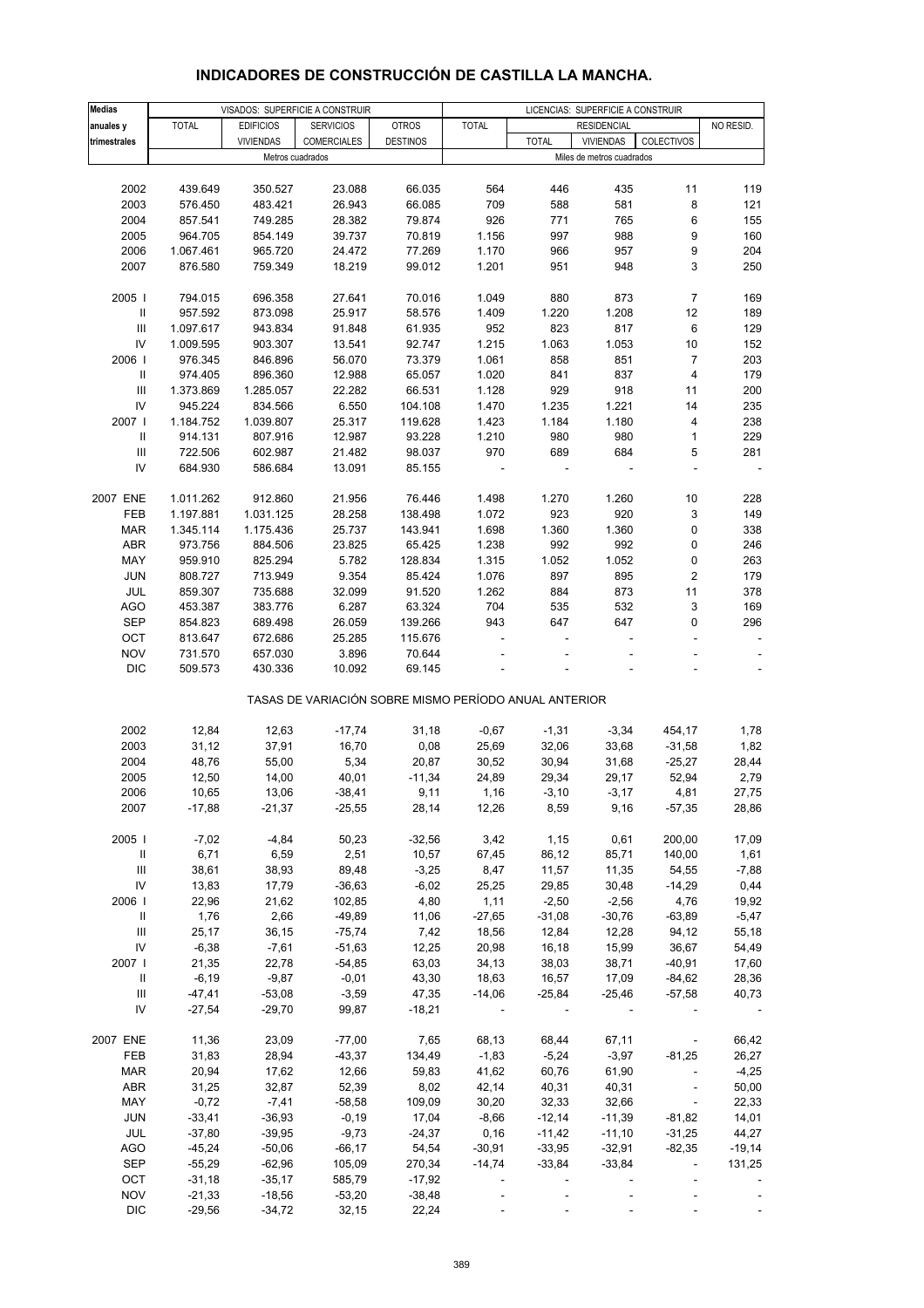| <b>Medias</b>                      |              |              |            | VIVIENDAS VISADAS COLEGIO ARQUITECTOS TÉCNICOS |                                                       |                 | LICENCIAS MUNIC.: Nº DE VIVIENDAS |          |                          |  |
|------------------------------------|--------------|--------------|------------|------------------------------------------------|-------------------------------------------------------|-----------------|-----------------------------------|----------|--------------------------|--|
| anuales y                          | <b>TOTAL</b> |              | OBRA NUEVA |                                                | Α                                                     | A               | <b>OBRA</b>                       | REHABI-  | DEMO-                    |  |
| trimestrales                       |              | <b>TOTAL</b> | EDIF.VIV.  | OTROS EDIF.                                    | AMPLIAR                                               | <b>REFORMAR</b> | <b>NUEVA</b>                      | LITACIÓN | <b>LICIÓN</b>            |  |
|                                    |              |              |            |                                                | Unidades                                              |                 |                                   |          |                          |  |
|                                    |              |              |            |                                                |                                                       |                 |                                   |          |                          |  |
| 2002                               | 1.988        | 1.892        | 1.875      | 17                                             | 29                                                    | 67              | 2.259                             | 31       | 140                      |  |
| 2003                               | 2.794        | 2.652        | 2.634      | 18                                             | 31                                                    | 111             | 3.125                             | 41       | 120                      |  |
| 2004                               | 4.209        | 4.087        | 4.032      | 68                                             | 38                                                    | 84              | 4.272                             | 46       | 137                      |  |
| 2005                               | 5.124        | 5.009        | 5.000      | 8                                              | 43                                                    | 73              | 5.470                             | 44       | 154                      |  |
| 2006                               | 6.038        | 5.925        | 5.920      | 6                                              | 43                                                    | 70              | 5.822                             | 70       | 228                      |  |
| 2007                               | 4.770        | 4.677        | 4.676      | 0                                              | 34                                                    | 60              | 5.953                             | 39       | 195                      |  |
|                                    |              |              |            |                                                |                                                       |                 |                                   |          |                          |  |
| 2005                               | 4.050        | 3.945        | 3.940      | 5                                              | 44                                                    | 61              | 4.875                             | 23       | 145                      |  |
| $\, \parallel$                     | 5.400        | 5.266        | 5.245      | 21                                             | 55                                                    | 79              | 5.587                             | 72       | 157                      |  |
| III                                | 5.661        | 5.551        | 5.547      | 4                                              | 33                                                    | 77              | 5.066                             | 30       | 157                      |  |
| IV                                 | 5.387        | 5.272        | 5.270      | 3                                              | 40                                                    | 75              | 6.354                             | 50       | 157                      |  |
| 2006                               | 5.460        | 5.351        | 5.351      | $\mathbf{1}$                                   | 47                                                    | 62              | 4.911                             | 150      | 171                      |  |
| $\, \parallel$                     | 5.701        | 5.577        | 5.576      | $\mathbf{1}$                                   | 44                                                    | 80              | 5.061                             | 43       | 192                      |  |
| $\ensuremath{\mathsf{III}}\xspace$ | 7.711        | 7.593        | 7.593      | 0                                              | 41                                                    | 77              | 5.569                             | 44       | 332                      |  |
| IV                                 | 5.281        | 5.180        | 5.159      | 21                                             | 39                                                    | 62              | 7.749                             | 43       | 217                      |  |
| 2007                               | 6.451        | 6.362        | 6.361      | 0                                              | 32                                                    | 58              | 7.241                             | 39       | 208                      |  |
| $\, \parallel$                     | 5.275        | 5.176        | 5.176      | 0                                              | 39                                                    | 59              | 6.409                             | 47       | 222                      |  |
| $\ensuremath{\mathsf{III}}\xspace$ | 3.718        | 3.629        | 3.629      | 0                                              | 34                                                    | 55              | 4.209                             | 31       | 154                      |  |
| IV                                 | 3.637        | 3.539        | 3.539      | 0                                              | 29                                                    | 69              |                                   |          |                          |  |
|                                    |              |              |            |                                                |                                                       |                 |                                   |          |                          |  |
| 2007 ENE                           | 5.738        | 5.648        | 5.648      | 0                                              | 25                                                    | 65              | 7.057                             | 28       | 117                      |  |
| FEB                                | 6.135        | 6.053        | 6.052      | $\mathbf{1}$                                   | 34                                                    | 48              | 5.843                             | 35       | 272                      |  |
| <b>MAR</b>                         | 7.481        | 7.384        | 7.384      | 0                                              | 36                                                    | 61              | 8.822                             | 54       | 234                      |  |
| ABR                                | 5.648        | 5.564        | 5.564      | 0                                              | 34                                                    | 50              | 7.162                             | 67       | 253                      |  |
| MAY                                | 5.528        | 5.429        | 5.429      | 0                                              | 40                                                    | 59              | 6.470                             | 46       | 259                      |  |
| <b>JUN</b>                         | 4.648        | 4.535        | 4.535      | 0                                              | 44                                                    | 69              | 5.596                             | 27       | 154                      |  |
| JUL                                | 4.502        | 4.373        | 4.372      | 1                                              | 45                                                    | 84              | 5.745                             | 25       | 149                      |  |
| <b>AGO</b>                         | 2.497        | 2.430        | 2.430      | 0                                              | 29                                                    | 38              | 3.252                             | 34       | 162                      |  |
| <b>SEP</b>                         | 4.154        | 4.085        | 4.085      | 0                                              | 27                                                    | 42              | 3.631                             | 34       | 152                      |  |
| OCT                                | 4.294        | 4.186        | 4.186      | 0                                              | 28                                                    | 80              |                                   |          | $\overline{\phantom{a}}$ |  |
| <b>NOV</b>                         | 3.984        | 3.888        | 3.888      | 0                                              | 28                                                    | 68              |                                   |          |                          |  |
| <b>DIC</b>                         | 2.634        | 2.543        | 2.543      | 0                                              | 32                                                    | 59              |                                   |          |                          |  |
|                                    |              |              |            |                                                |                                                       |                 |                                   |          |                          |  |
|                                    |              |              |            |                                                | TASAS DE VARIACIÓN SOBRE MISMO PERÍODO ANUAL ANTERIOR |                 |                                   |          |                          |  |
|                                    |              |              |            |                                                |                                                       |                 |                                   |          |                          |  |
| 2002                               | 14,34        | 15,64        | 15,54      | 28,22                                          | $-9,23$                                               | $-5,42$         | $-8,11$                           | $-39,77$ | 50,27                    |  |
| 2003                               | 40,53        | 40,12        | 40,45      | 3,83                                           | 9,59                                                  | 65,63           | 38,33                             | 30,75    | $-14, 13$                |  |
| 2004                               | 50,64        | 54,12        | 53,10      | 276,50                                         | 22,02                                                 | $-24,51$        | 36,67                             | 12,68    | 13,82                    |  |
| 2005                               | 21,76        | 22,56        | 24,02      | $-87,88$                                       | 11,96                                                 | $-12,95$        | 28,06                             | $-4, 17$ | 12,87                    |  |
| 2006                               | 17,83        | 18,30        | 18,38      | $-30,30$                                       | $-0,58$                                               | $-3,55$         | 6,44                              | 59,47    | 48,00                    |  |
| 2007                               | $-21,00$     | $-21,08$     | $-21,00$   | $-97,10$                                       | $-21,48$                                              | -14,23          | 14,92                             | $-50,84$ | $-16,05$                 |  |
|                                    |              |              |            |                                                |                                                       |                 |                                   |          |                          |  |
| 2005                               | 1,36         | 1,66         | 7,51       | $-97,53$                                       | 22,43                                                 | $-22,78$        | 8,81                              | $-23,08$ | 25,29                    |  |
| Ш                                  | 17,93        | 18,41        | 18,01      | 600,00                                         | 22,39                                                 | $-8,88$         | 53,89                             | 205,63   | 30,83                    |  |
| Ш                                  | 45,12        | 46,58        | 48,53      | $-92,36$                                       | $-10,81$                                              | 0,00            | 22,70                             | $-27,42$ | 20,10                    |  |
| IV                                 | 23,58        | 24,61        | 23,01      | 300,00                                         | 12,04                                                 | $-19,13$        | 31,08                             | $-43,02$ | $-12,45$                 |  |
| 2006                               | 34,83        | 35,65        | 35,82      | $-87,50$                                       | 7,63                                                  | 1,64            | 0,75                              | 542,86   | 17,89                    |  |
| $\mathbf{H}$                       | 5,57         | 5,89         | 6,30       | $-95,24$                                       | $-20,12$                                              | 2,12            | $-9,42$                           | $-40,09$ | 22,51                    |  |
| Ш                                  | 36,21        | 36,79        | 36,89      | $\sim 100$                                     | 23,23                                                 | 0,00            | 9,94                              | 46,67    | 111,02                   |  |
| IV                                 | $-1,97$      | $-1,75$      | $-2,11$    | 700,00                                         | $-2,48$                                               | $-17,41$        | 21,96                             | $-13,91$ | 38,22                    |  |
| 2007 l                             | 18,15        | 18,88        | 18,89      | $-50,00$                                       | $-32,62$                                              | $-6,45$         | 47,44                             | $-74,00$ | 21,21                    |  |
| Ш                                  | $-7,47$      | $-7,18$      | $-7,17$    | $\blacksquare$                                 | -9,92                                                 | $-26,14$        | 26,64                             | 7,69     | 15,42                    |  |
| Ш                                  | $-51,79$     | $-52,20$     | $-52,21$   | $\blacksquare$                                 | $-17,21$                                              | $-29,00$        | $-24,41$                          | $-29,55$ | $-53,51$                 |  |
| IV                                 | $-31,12$     | $-31,68$     | $-31,40$   | $\blacksquare$                                 | $-25,42$                                              | 11,89           |                                   |          |                          |  |
|                                    |              |              |            |                                                |                                                       |                 |                                   |          |                          |  |
| 2007 ENE                           | 26,75        | 27,90        | 27,93      | $\sim 100$ m $^{-1}$                           | $-50,98$                                              | 8,33            | 54,96                             | 3,70     | 18,18                    |  |
| FEB                                | 26,10        | 28,13        | 28,14      | 0,00                                           | $-40,35$                                              | $-42,86$        | 12,95                             | $-42,62$ | 61,90                    |  |
| <b>MAR</b>                         | 7,04         | 6,80         | 6,80       | $\overline{\phantom{a}}$                       | 9,09                                                  | 45,24           | 76,23                             | $-85,08$ | $-5,26$                  |  |
| <b>ABR</b>                         | 34,89        | 37,04        | 37,04      |                                                | $-29,17$                                              | $-36,71$        | 75,88                             | 59,52    | 75,69                    |  |
| MAY                                | 0,69         | 1,02         | 1,02       |                                                | $-2,44$                                               | $-21,33$        | 26,86                             | 0,00     | 31,47                    |  |
| <b>JUN</b>                         | $-37,40$     | $-37,84$     | $-37,82$   | $\Box$                                         | 4,76                                                  | $-20,69$        | $-6,90$                           | $-35,71$ | $-34,75$                 |  |
| JUL                                | $-38,67$     | $-39,13$     | $-39,14$   |                                                | $-27,42$                                              | $-11,58$        | $-4,65$                           | $-24,24$ | $-20,32$                 |  |
| <b>AGO</b>                         | $-44,41$     | $-45,11$     | $-45,11$   |                                                | 38,10                                                 | $-13,64$        | $-34,99$                          | $-24,44$ | $-31,06$                 |  |
| SEP                                | $-63,24$     | $-63,43$     | $-63,43$   | $\blacksquare$                                 | $-30,77$                                              | $-54,35$        | $-36,07$                          | $-37,04$ | $-73,52$                 |  |
| OCT                                | $-32,93$     | $-33,41$     | $-33,41$   |                                                | $-20,00$                                              | $-1,23$         |                                   |          |                          |  |
| <b>NOV</b>                         | $-23,53$     | $-23,78$     | $-22,81$   |                                                | $-31,71$                                              | 0,00            |                                   |          |                          |  |
| <b>DIC</b>                         | $-37,75$     | $-38,77$     | $-38,77$   |                                                | $-23,81$                                              | 63,89           |                                   |          |                          |  |

#### **INDICADORES DE CONSTRUCCIÓN DE CASTILLA LA MANCHA. I**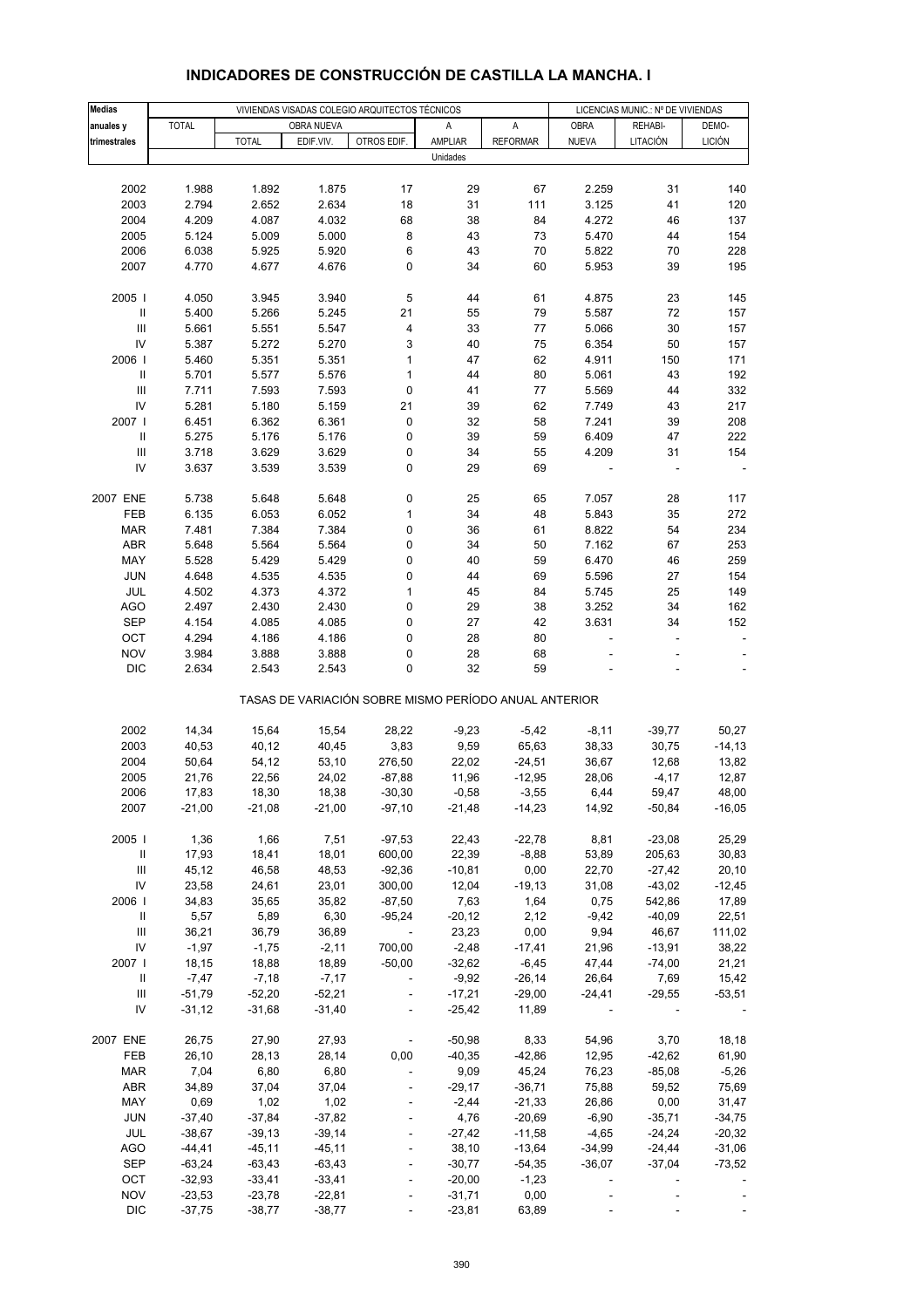#### **Medias** CERTIFICAC. LIQUIDACIÓN VIVIENDAS (2) PROYECTOS VISADOS **anuales y** FIN DE OBRA EJECUCIÓN INICIADAS TERMINADAS POR EL COLEGIO DE ARQUITECTOS trimestrales | TOTAL |PROTEGIDAS| LIBRES | TOTAL |PROTEGIDAS| LIBRES | TOTAL |PROTEGIDOS| LIBRES |Nº VIVIENDAS| MAT. OBRA Unidades Miles € 2002 1.877 93 1.783 1.505 22 1.483 2.203 44 2.159 1.554 111.934 2003 2.353 253 2.100 1.453 0 1.453 2.513 156 2.357 1.867 106.412 2004 3.157 337 2.820 1.941 76 1.865 3.668 272 3.397 2.077 134.180 2005 3.989 353 3.636 2.572 215 2.357 5.020 416 4.604 2.572 169.210 2006 5.117 569 4.548 3.335 328 3.007 5.771 358 5.413 3.119 198.480 2007 4.899 443 4.456 4.374 304 4.070 4.983 245 2.776 3.952 254.926 2005 I 3.392 481 2.911 2.486 262 2.224 4.916 705 4.210 2.039 132.907 II 4.207 496 3.711 2.438 184 2.255 5.144 452 4.692 3.140 199.453 III 4.227 216 4.011 2.899 196 2.703 4.682 248 4.434 2.583 170.322 IV 4.129 217 3.913 2.464 217 2.247 5.340 258 5.082 2.527 174.159 2006 I 4.538 43 4.495 3.280 202 3.078 5.683 172 5.510 2.660 170.498 II 5.551 991 4.560 3.272 303 2.969 6.461 567 5.894 3.308 198.085 III 5.276 749 4.527 3.409 301 3.108 7.005 583 6.421 2.961 187.058 IV 5.101 493 4.609 3.381 507 2.874 3.936 110 3.826 3.547 238.280 2007 I 4.745 435 4.310 3.322 205 3.117 6.819 334 6.485 3.024 193.612 II 5.406 541 4.865 4.610 317 4.293 4.825 204 4.621 4.744 290.246 III 4.547 353 4.194 5.191 392 4.799 4.613 197 0 3.585 220.534 IV - - - - - - 3.677 244 0 4.457 315.312 2007 ENE 5.358 423 4.935 3.166 289 2.877 5.592 407 5.185 2.612 155.815 FEB 4.634 451 4.183 3.708 125 3.583 6.474 290 6.184 3.588 226.464 MAR 4.242 430 3.812 3.092 201 2.891 8.390 305 8.085 2.873 198.558 ABR 5.091 598 4.493 3.988 394 3.594 4.307 114 4.193 3.708 244.433 MAY 5.540 721 4.819 4.559 166 4.393 5.698 185 5.513 4.075 237.385 JUN 5.586 303 5.283 5.283 390 4.893 4.469 313 4.156 6.449 388.919 JUL 4.742 273 4.469 5.375 573 4.802 4.939 141 0 5.042 297.617 AGO 4.530 254 4.276 5.572 368 5.204 4.769 53 0 2.303 142.310 SEP 4.370 532 3.838 4.625 234 4.391 4.132 396 0 3.409 221.675 OCT - - - - - - 3.892 236 0 4.040 254.978 NOV - - - - - - 4.089 289 0 5.062 387.546 DIC - - - - - - 3.050 209 0 4.268 303.412 TASAS DE VARIACIÓN SOBRE MISMO PERÍODO ANUAL ANTERIOR 2002 18,75 -38,79 24,88 2,22 -78,60 8,27 33,09 6,53 33,77 15,20 79,14 2003 25,38 171,31 17,75 -3,47 - -2,05 14,09 257,85 9,18 20,14 -4,93 2004 34,16 33,10 34,29 33,59 - 28,38 45,98 74,46 44,10 11,26 26,10 2005 26,36 4,68 28,95 32,53 184,12 26,38 36,85 53,08 35,55 23,85 26,11 2006 28,28 61,39 25,06 29,69 52,77 27,58 14,96 -13,85 17,56 21,26 17,30 2007 -4,34 -25,50 -1,57 31,74 13,36 33,36 -13,65 -31,65 -48,71 26,72 28,44 2005 I 40,30 5,25 48,48 50,23 - 36,00 24,89 56,74 20,78 23,57 38,81 II 25,32 126,29 18,26 32,28 - 22,31 45,44 155,18 39,66 42,75 31,64 III 29,14 -13,39 32,64 29,01 248,52 23,37 25,79 16,07 26,39 6,59 15,55 IV 15,37 -48,58 23,90 22,15 -4,27 25,48 53,48 5,02 57,16 24,20 22,60 2006 I 33,79 -91,07 54,43 31,92 -23,00 38,40 15,60 -75,57 30,88 30,42 28,28 II 31,94 99,66 22,88 34,19 64,79 31,70 25,62 25,61 25,62 5,35 -0,69 III 24,83 247,30 12,87 17,58 53,31 14,98 49,62 135,22 44,83 14,66 9,83 IV 23,54 127,38 17,79 37,22 133,85 27,90 -26,29 -57,49 -24,70 40,40 36,82 2007 I 4,55 910,85 -4,12 1,28 1,49 1,27 19,99 93,81 17,68 13,71 13,56 II -2,61 -45,44 6,70 40,89 4,63 44,59 -25,33 -64,04 -21,60 43,41 46,53 III -13,82 -52,87 -7,36 52,26 30,12 54,41 -34,14 -66,27 - 21,05 17,90 IV - - - - - - -6,59 122,89 - 25,63 32,33 2007 ENE 9,19 571,43 1,88 -15,14 29,02 -17,96 13,61 71,01 10,70 -9,02 -9,48 FEB -16,02 839,58 -23,53 25,65 -53,01 33,45 5,08 27,75 4,21 25,15 19,01 MAR 33,02 - 20,21 -2,09 73,28 -4,96 40,65 486,54 36,73 28,20 33,20 ABR -5,77 -58,21 13,12 46,29 72,81 43,88 -18,35 -62,62 -15,63 107,73 98,69 MAY -2,60 -2,17 -2,67 38,61 -6,21 41,16 -29,87 -81,37 -22,70 0,00 -3,91 JUN 0,45 -62,36 11,08 38,99 -22,47 48,36 -25,32 -22,52 -25,52 58,69 73,47 JUL 3,18 -76,55 30,22 14,65 35,14 12,62 -28,43 -73,14 - 19,56 16,95 AGO 3,99 -1,17 4,32 104,10 50,20 109,42 -12,04 -84,08 - 18,47 22,03 SEP -36,45 -35,59 -36,57 64,65 0,00 70,52 -52,46 -55,58 - 25,19 16,63 OCT - - - - - - -13,49 69,78 - 9,28 11,88 Unidades

#### **INDICADORES DE CONSTRUCCIÓN DE CASTILLA LA MANCHA. II**

 NOV - - - - - - 12,88 134,63 - 29,20 42,26 DIC - - - - - - -17,29 211,49 - 41,00 41,44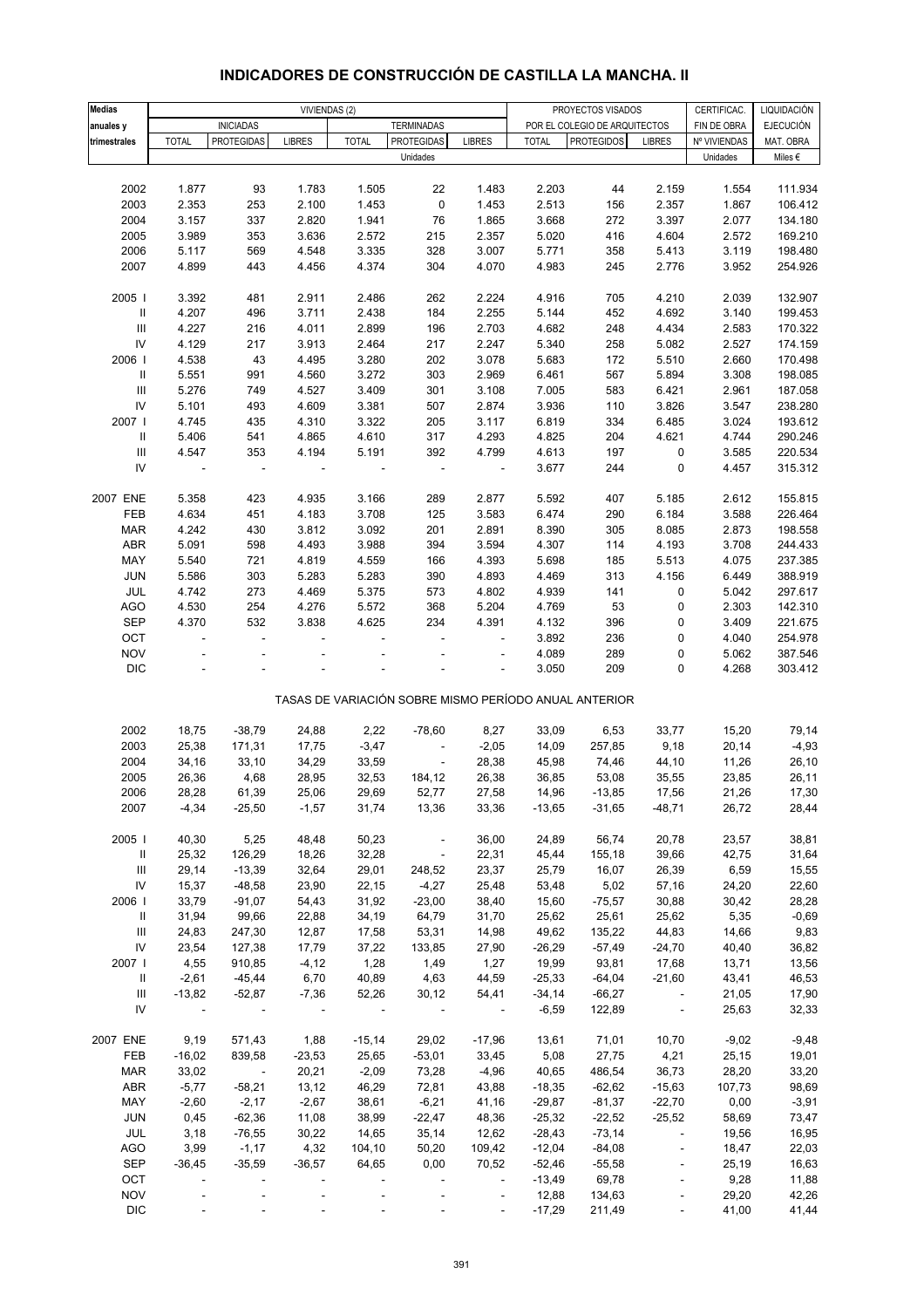# **INDICADORES DE CONSTRUCCIÓN DE CASTILLA LA MANCHA. IV**

| <b>Medias</b> |              | LICITACIÓN OFICIAL (SEOPAN) |                   |                                                       | LICITACIÓN OFICIAL (FOMENTO) |                   |  |
|---------------|--------------|-----------------------------|-------------------|-------------------------------------------------------|------------------------------|-------------------|--|
| anuales y     | <b>TOTAL</b> | <b>EDIFICACIÓN</b>          | <b>OBRA CIVIL</b> | <b>TOTAL</b>                                          | <b>EDIFICACIÓN</b>           | <b>INGENIERÍA</b> |  |
| trimestrales  |              |                             |                   |                                                       |                              | <b>CIVIL</b>      |  |
|               |              |                             | Miles €           |                                                       |                              |                   |  |
|               |              |                             |                   |                                                       |                              |                   |  |
| 2003          | 88.171,5     | 30.765,0                    | 57.406,6          | 67.194                                                | 19.402                       | 47.792            |  |
| 2004          | 114.780,2    | 28.494,1                    | 86.286,1          | 103.465                                               | 24.890                       | 78.575            |  |
| 2005          | 133.272,9    | 52.402,2                    | 80.870,8          | 125.952                                               | 45.067                       | 80.885            |  |
|               |              |                             |                   |                                                       |                              |                   |  |
| 2006          | 301.477,5    | 84.145,3                    | 217.332,2         | 256.552                                               | 79.557                       | 176.995           |  |
| 2007          | 168.147,3    | 44.800,8                    | 123.346,5         | 149.337                                               | 43.096                       | 106.241           |  |
| 2008          | 162.295,0    | 97.747,0                    | 64.548,0          |                                                       |                              |                   |  |
|               |              |                             |                   |                                                       |                              |                   |  |
| 2005 II       | 142.792,3    | 44.468,3                    | 98.324,0          | 151.978                                               | 34.370                       | 117.609           |  |
| Ш             | 157.579,3    | 56.789,0                    | 100.790,3         | 153.245                                               | 52.811                       | 100.434           |  |
| IV            | 115.432,0    | 57.728,7                    | 57.703,3          | 106.819                                               | 47.984                       | 58.835            |  |
| 2006          | 259.523,3    | 165.751,7                   | 93.771,7          | 241.295                                               | 163.461                      | 77.834            |  |
| Ш             | 347.251,0    | 48.775,0                    | 298.476,0         | 377.481                                               | 55.691                       | 321.790           |  |
| III           | 185.429,0    | 46.799,7                    | 138.629,3         | 188.914                                               | 30.767                       | 158.147           |  |
| IV            | 413.706,7    | 75.255,0                    | 338.451,7         | 218.519                                               | 68.310                       | 150.209           |  |
| 2007 l        | 196.830,0    | 74.748,0                    | 122.082,0         | 204.549                                               | 64.646                       | 139.903           |  |
|               |              |                             |                   |                                                       |                              |                   |  |
| Ш             | 260.374,7    | 40.949,0                    | 219.425,7         | 131.110                                               | 47.328                       | 83.783            |  |
| Ш             | 63.152,0     | 29.615,3                    | 33.536,7          | 95.581                                                | 27.790                       | 67.791            |  |
| IV            | 152.232,7    | 33.891,0                    | 118.341,7         | 174.490                                               | 27.382                       | 147.108           |  |
| 2008          | 162.295,0    | 97.747,0                    | 64.548,0          |                                                       |                              |                   |  |
|               |              |                             |                   |                                                       |                              |                   |  |
| 2007 FEB      | 230.312,0    | 101.048,0                   | 129.264,0         | 179.096                                               | 56.899                       | 122.197           |  |
| MAR           | 185.370,0    | 63.515,0                    | 121.855,0         | 206.661                                               | 37.402                       | 169.259           |  |
| ABR           | 210.878,0    | 26.482,0                    | 184.396,0         | 167.612                                               | 38.892                       | 128.720           |  |
| MAY           | 275.297,0    | 46.449,0                    | 228.848,0         | 149.773                                               | 56.914                       | 92.859            |  |
| <b>JUN</b>    | 294.949,0    | 49.916,0                    | 245.033,0         | 75.946                                                | 46.177                       | 29.769            |  |
| JUL           | 79.225,0     | 42.802,0                    | 36.423,0          | 73.833                                                | 20.989                       | 52.844            |  |
| <b>AGO</b>    | 76.606,0     | 20.704,0                    | 55.902,0          | 34.024                                                | 24.349                       | 9.675             |  |
| <b>SEP</b>    | 33.625,0     | 25.340,0                    | 8.285,0           | 178.887                                               | 38.032                       | 140.855           |  |
| OCT           | 131.938,0    |                             |                   |                                                       |                              |                   |  |
|               |              | 36.600,0                    | 95.338,0          | 221.602                                               | 40.554                       | 181.048           |  |
| <b>NOV</b>    | 165.032,0    | 46.417,0                    | 118.615,0         | 127.377                                               | 14.209                       | 113.168           |  |
| <b>DIC</b>    | 159.728,0    | 18.656,0                    | 141.072,0         |                                                       |                              |                   |  |
| 2008 ENE      | 162.295,0    | 97.747,0                    | 64.548,0          |                                                       |                              |                   |  |
|               |              |                             |                   | TASAS DE VARIACIÓN SOBRE MISMO PERÍODO ANUAL ANTERIOR |                              |                   |  |
| 2003          | $-0,20$      | 4,91                        | $-2,74$           | $-31,05$                                              | 5,46                         | $-39,55$          |  |
| 2004          | 30,18        | $-7,38$                     | 50,31             | 53,98                                                 | 28,28                        | 64,41             |  |
|               |              |                             |                   |                                                       |                              |                   |  |
| 2005          | 16,11        | 83,91                       | $-6,28$           | 21,73                                                 | 81,07                        | 2,94              |  |
| 2006          | 126,21       | 60,58                       | 168,74            | 103,69                                                | 76,53                        | 118,82            |  |
| 2007          | $-44,23$     | -46,76                      | $-43,25$          | $-42,38$                                              | -47,43                       | $-40,04$          |  |
| 2008          | $-7,16$      | 63,78                       | $-43,93$          |                                                       |                              |                   |  |
| 2005 II       | 151,35       | 77,52                       | 209,58            | 329,05                                                | 68,20                        | 684,69            |  |
|               |              |                             |                   |                                                       |                              |                   |  |
| Ш             | 106,88       | 93,04                       | 115,60            | 103,85                                                | 108,03                       | 101,72            |  |
| IV            | 25,80        | 68,12                       | 0,50              | 34,56                                                 | 28,43                        | 40,01             |  |
| 2006          | 121,27       | 227,43                      | 40,66             | 162,95                                                | 262,43                       | 66,80             |  |
| Ш             | 143,19       | 9,68                        | 203,56            | 148,38                                                | 62,03                        | 173,61            |  |
| Ш             | 17,67        | $-17,59$                    | 37,54             | 23,28                                                 | $-41,74$                     | 57,46             |  |
| IV            | 258,40       | 30,36                       | 486,54            | 104,57                                                | 42,36                        | 155,31            |  |
| 2007 l        | $-24,16$     | $-54,90$                    | 30,19             | $-15,23$                                              | $-60,45$                     | 79,74             |  |
| Ш             | $-25,02$     | $-16,05$                    | $-26,48$          | $-65,27$                                              | $-15,02$                     | $-73,96$          |  |
| Ш             | $-65,94$     | $-36,72$                    | $-75,81$          | -49,40                                                | $-9,68$                      | $-57,13$          |  |
| IV            | $-63,20$     | $-54,97$                    | $-65,03$          | $-18,42$                                              | $-63,98$                     | 6,70              |  |
| 2008          |              | 63,78                       |                   |                                                       |                              |                   |  |
|               | $-7,16$      |                             | $-43,93$          |                                                       |                              |                   |  |
| 2007 FEB      | 87,81        | 167,90                      | 52,23             | 57,72                                                 | 46,39                        | 63,62             |  |
| MAR           | $-16,23$     | 7,21                        | $-24,81$          | 15,69                                                 | $-25,52$                     | 31,81             |  |
| ABR           | $-44,87$     | $-50,88$                    | $-43,89$          | $-64,01$                                              | $-29,60$                     | $-68,64$          |  |
| MAY           | $-39,54$     | $-19,57$                    | $-42,44$          | $-64,84$                                              | 4,80                         | $-75,01$          |  |
|               |              |                             |                   |                                                       |                              |                   |  |
| JUN           | 44,65        | 44,03                       | 44,77             | $-68,46$                                              | $-19,73$                     | $-83,76$          |  |
| JUL           | $-62,45$     | $-26,74$                    | $-76, 13$         | $-60,19$                                              | $-30,31$                     | $-65,98$          |  |
| <b>AGO</b>    | $-62,16$     | $-47,69$                    | $-65,67$          | $-85,91$                                              | $-5,16$                      | $-95,52$          |  |
| <b>SEP</b>    | $-76,46$     | $-40,24$                    | $-91,75$          | 27,96                                                 | 4,17                         | 36,36             |  |
| OCT           | $-20,67$     | $-58,51$                    | 22,07             | 87,02                                                 | $-17,45$                     | 161,00            |  |
| <b>NOV</b>    | $-43,88$     | $-53,52$                    | $-38,91$          | $-58,81$                                              | $-86,19$                     | $-45,16$          |  |
| <b>DIC</b>    | $-79,54$     | $-50,50$                    | $-81,02$          |                                                       |                              |                   |  |
| 2008 ENE      | $-7,16$      | 63,78                       | $-43,93$          |                                                       |                              |                   |  |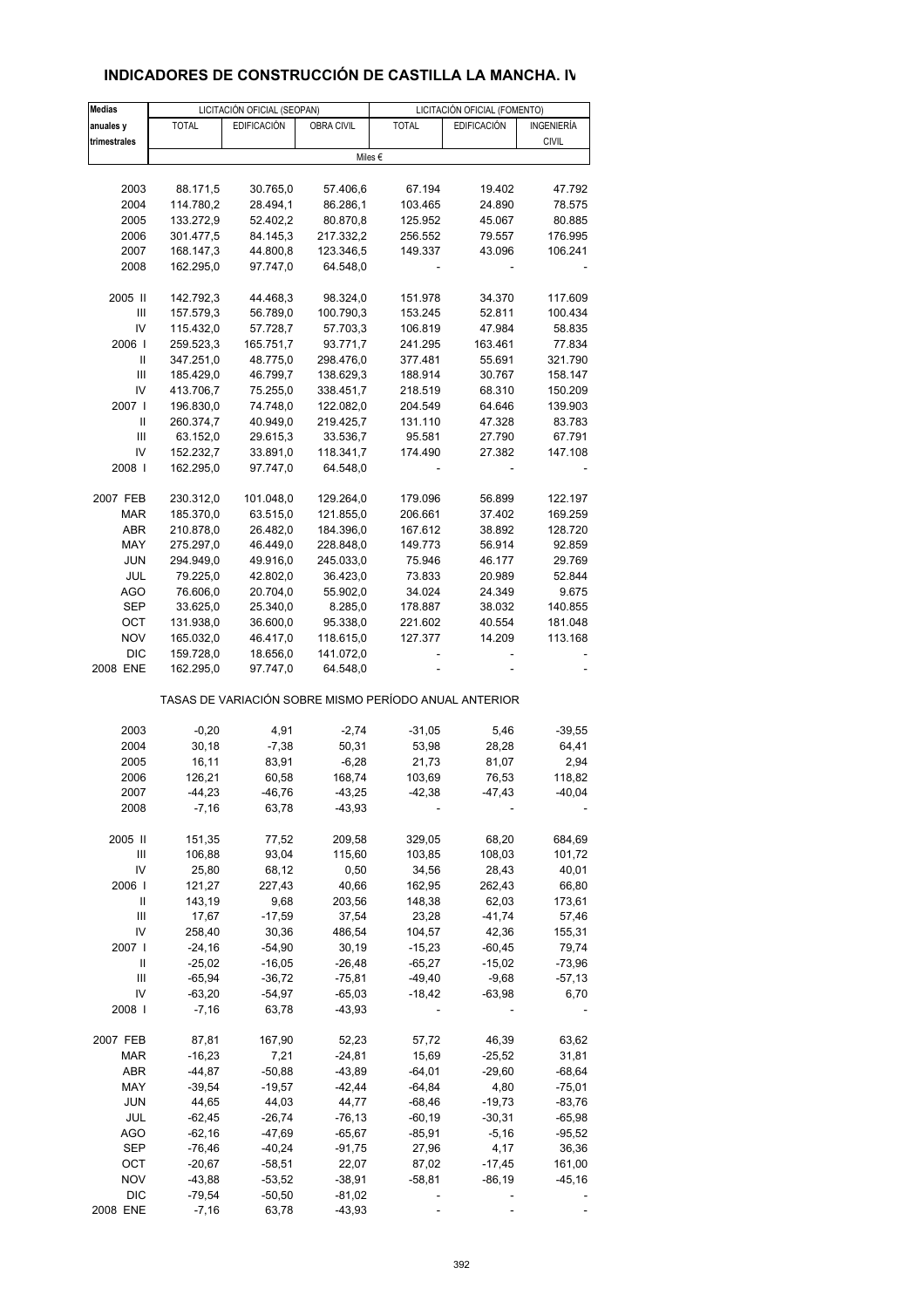| <b>Medias</b>    | ESTABLECIMIENTOS HOTELEROS<br>NÚMERO DE PERNOCTACIONES |                    |                                                       |              |           |                    |                       |
|------------------|--------------------------------------------------------|--------------------|-------------------------------------------------------|--------------|-----------|--------------------|-----------------------|
| anuales y        |                                                        | NÚMERO DE VIAJEROS |                                                       |              |           |                    | <b>GRADO DE</b>       |
| trimestrales     | <b>TOTAL</b>                                           | <b>ESPAÑOLES</b>   | <b>EXTRANJEROS</b><br>Unidades                        | <b>TOTAL</b> | ESPAÑOLES | <b>EXTRANJEROS</b> | <b>OCUPACIÓN</b><br>% |
|                  |                                                        |                    |                                                       |              |           |                    |                       |
| 2003             | 152.003                                                | 125.893            | 26.124                                                | 256.931      | 216.567   | 40.388             | 31,25                 |
| 2004             | 161.394                                                | 135.948            | 25.453                                                | 273.589      | 232.440   | 41.172             | 31,96                 |
| 2005             | 168.433                                                | 144.638            | 23.795                                                | 292.962      | 254.140   | 38.822             | 33,91                 |
| 2006             | 173.682                                                | 148.334            | 25.348                                                | 301.535      | 258.518   | 43.018             | 34,04                 |
| 2007             | 182.806                                                | 155.766            | 27.040                                                | 321.818      | 274.494   | 47.324             | 34,41                 |
| 2008             | 127.219                                                | 107.584            | 19.635                                                | 219.061      | 181.098   | 37.963             | 24,21                 |
| 2005 II          | 178.759                                                | 149.190            | 29.570                                                | 306.692      | 260.335   | 46.356             | 35,41                 |
| $\mathsf{III}\,$ | 193.823                                                | 163.903            | 29.919                                                | 345.055      | 298.017   | 47.039             | 38,80                 |
| IV               | 164.781                                                | 144.602            | 20.179                                                | 287.055      | 252.414   | 34.640             | 32,77                 |
| 2006             | 139.104                                                | 121.874            | 17.230                                                | 236.630      | 205.834   | 30.796             | 28,72                 |
| Ш                | 185.085                                                | 154.320            | 30.765                                                | 316.639      | 268.366   | 48.273             | 36,13                 |
|                  |                                                        |                    |                                                       |              |           |                    |                       |
| $\mathsf{III}\,$ | 198.848                                                | 166.975            | 31.873                                                | 354.267      | 301.152   | 53.116             | 39,16                 |
| IV               | 171.690                                                | 150.168            | 21.522                                                | 298.606      | 258.720   | 39.886             | 32,13                 |
| 2007 l           | 151.366                                                | 131.369            | 19.997                                                | 260.075      | 220.648   | 39.427             | 29,24                 |
| Ш                | 196.889                                                | 162.666            | 34.224                                                | 344.321      | 288.629   | 55.691             | 36,50                 |
| $\mathsf{III}\,$ | 203.860                                                | 172.098            | 31.762                                                | 367.124      | 312.214   | 54.910             | 38,33                 |
| IV               | 179.107                                                | 156.931            | 22.176                                                | 315.754      | 276.485   | 39.269             | 33,57                 |
| 2008             | 127.219                                                | 107.584            | 19.635                                                | 219.061      | 181.098   | 37.963             | 24,21                 |
| 2007 FEB         | 149.751                                                | 132.107            | 17.644                                                | 249.630      | 215.332   | 34.298             | 29,97                 |
| <b>MAR</b>       | 175.305                                                | 149.347            | 25.958                                                | 304.665      | 259.553   | 45.112             | 32,39                 |
| <b>ABR</b>       | 209.960                                                | 177.904            | 32.056                                                | 367.569      | 315.912   | 51.657             | 39,50                 |
| MAY              | 188.727                                                | 151.134            | 37.593                                                | 328.242      | 266.154   | 62.088             | 34,01                 |
| <b>JUN</b>       | 191.981                                                | 158.959            | 33.022                                                | 337.151      | 283.822   | 53.329             | 36,00                 |
| JUL              | 188.340                                                | 160.084            | 28.256                                                | 340.442      | 291.557   | 48.885             | 35,01                 |
|                  |                                                        |                    |                                                       |              |           |                    |                       |
| <b>AGO</b>       | 215.840                                                | 184.297            | 31.543                                                | 393.735      | 339.498   | 54.237             | 40,12                 |
| <b>SEP</b>       | 207.401                                                | 171.914            | 35.487                                                | 367.195      | 305.588   | 61.607             | 39,86                 |
| OCT              | 207.704                                                | 176.669            | 31.035                                                | 365.962      | 315.315   | 50.647             | 38,06                 |
| <b>NOV</b>       | 181.392                                                | 161.015            | 20.377                                                | 327.093      | 289.796   | 37.297             | 35,31                 |
| <b>DIC</b>       | 148.224                                                | 133.108            | 15.116                                                | 254.207      | 224.343   | 29.864             | 27,33                 |
| 2008 ENE         | 127.219                                                | 107.584            | 19.635                                                | 219.061      | 181.098   | 37.963             | 24,21                 |
|                  |                                                        |                    | TASAS DE VARIACIÓN SOBRE MISMO PERÍODO ANUAL ANTERIOR |              |           |                    |                       |
| 2003             | $-1,56$                                                | $-0,67$            | $-5,66$                                               | $-0,56$      | $-0,30$   | $-1,99$            | $-3,08$               |
| 2004             | 6,18                                                   | 7,99               | $-2,57$                                               | 6,48         | 7,33      | 1,94               | 2,25                  |
| 2005             | 4,36                                                   | 6,39               | $-6,51$                                               | 7,08         | 9,34      | $-5,71$            | 6, 12                 |
| 2006             | 3,12                                                   | 2,56               | 6,52                                                  | 2,93         | 1,72      | 10,81              | 0,37                  |
| 2007             | 5,25                                                   | 5,01               | 6,68                                                  | 6,73         | 6,18      | 10,01              | 1,10                  |
| 2008             | $-1,41$                                                | $-4,50$            | 19,81                                                 | $-3,04$      | $-3,19$   | $-2,33$            | $-4,53$               |
| 2005 II          | 4,38                                                   | 6,63               | $-5,79$                                               | 5,74         | 8,08      | $-5,85$            | 4,67                  |
| Ш                | $-0,57$                                                | 0,87               | $-7,78$                                               | 2,89         | 5,14      | $-9,43$            | 2,20                  |
| IV               | 5,38                                                   | 7,37               | $-7,08$                                               | 7,05         | 9,03      | $-5,55$            | 5,29                  |
| 2006             | 2,00                                                   | 0,84               | 11,06                                                 | 1,54         | 0,02      | 13,01              | 0, 19                 |
| Ш                | 3,54                                                   | 3,44               | 4,04                                                  | 3,24         | 3,08      | 4,13               | 2,03                  |
|                  |                                                        |                    |                                                       |              |           |                    |                       |
| Ш                | 2,59                                                   | 1,87               | 6,53                                                  | 2,67         | 1,05      | 12,92              | 0,94                  |
| IV               | 4,19                                                   | 3,85               | 6,66                                                  | 4,02         | 2,50      | 15,14              | $-1,95$               |
| 2007 l           | 8,81                                                   | 7,79               | 16,06                                                 | 9,91         | 7,20      | 28,03              | 1,80                  |
| Ш                | 6,38                                                   | 5,41               | 11,24                                                 | 8,74         | 7,55      | 15,37              | 1,02                  |
| Ш                | 2,52                                                   | 3,07               | $-0,35$                                               | 3,63         | 3,67      | 3,38               | $-2,12$               |
| IV               | 4,32                                                   | 4,50               | 3,04                                                  | 5,74         | 6,87      | $-1,55$            | 4,48                  |
| 2008             | $-1,41$                                                | $-4,50$            | 19,81                                                 | $-3,04$      | $-3,19$   | $-2,33$            | $-4,53$               |
| 2007 FEB         | 8,85                                                   | 7,77               | 17,74                                                 | 5,50         | 2,51      | 29,15              | $-2,19$               |
| MAR              | 8,16                                                   | 6,70               | 17,39                                                 | 12,52        | 10,07     | 29,05              | 4,18                  |
| ABR              | 7,00                                                   | 9,18               | $-3,69$                                               | 10,64        | 12,11     | 2,45               | 1,78                  |
| MAY              | 6,47                                                   | 3,37               | 21,03                                                 | 6,86         | 2,63      | 29,80              | $-0,56$               |
| <b>JUN</b>       | 5,62                                                   | 3,34               | 18,16                                                 | 8,58         | 7,53      | 14,54              | 1,72                  |
| JUL              | $-2,90$                                                | $-2,29$            | $-6,22$                                               | 0, 19        | 0,06      | 1,00               | $-5,20$               |
| <b>AGO</b>       | 4,44                                                   | 5,68               | $-2,30$                                               | 6,52         | 6,78      | 4,96               | 0,85                  |
|                  |                                                        |                    |                                                       |              |           |                    |                       |
| <b>SEP</b>       | 5,86                                                   | 5,65               | 6,88                                                  | 3,90         | 3,90      | 3,94               | $-2,23$               |
| OCT              | 6,33                                                   | 5,96               | 8,50                                                  | 4,30         | 5,12      | $-0,57$            | 3,09                  |
| <b>NOV</b>       | 10,40                                                  | 12,46              | $-3,56$                                               | 16,01        | 19,93     | $-7,49$            | 13,83                 |
| <b>DIC</b>       | $-4,63$                                                | $-5,32$            | 1,91                                                  | $-3,33$      | $-4,36$   | 5,14               | $-3,90$               |
| 2008 ENE         | $-1,41$                                                | $-4,50$            | 19,81                                                 | $-3,04$      | $-3,19$   | $-2,33$            | $-4,53$               |

#### **INDICADORES DE SERVICIOS DE CASTILLA LA MANCHA.**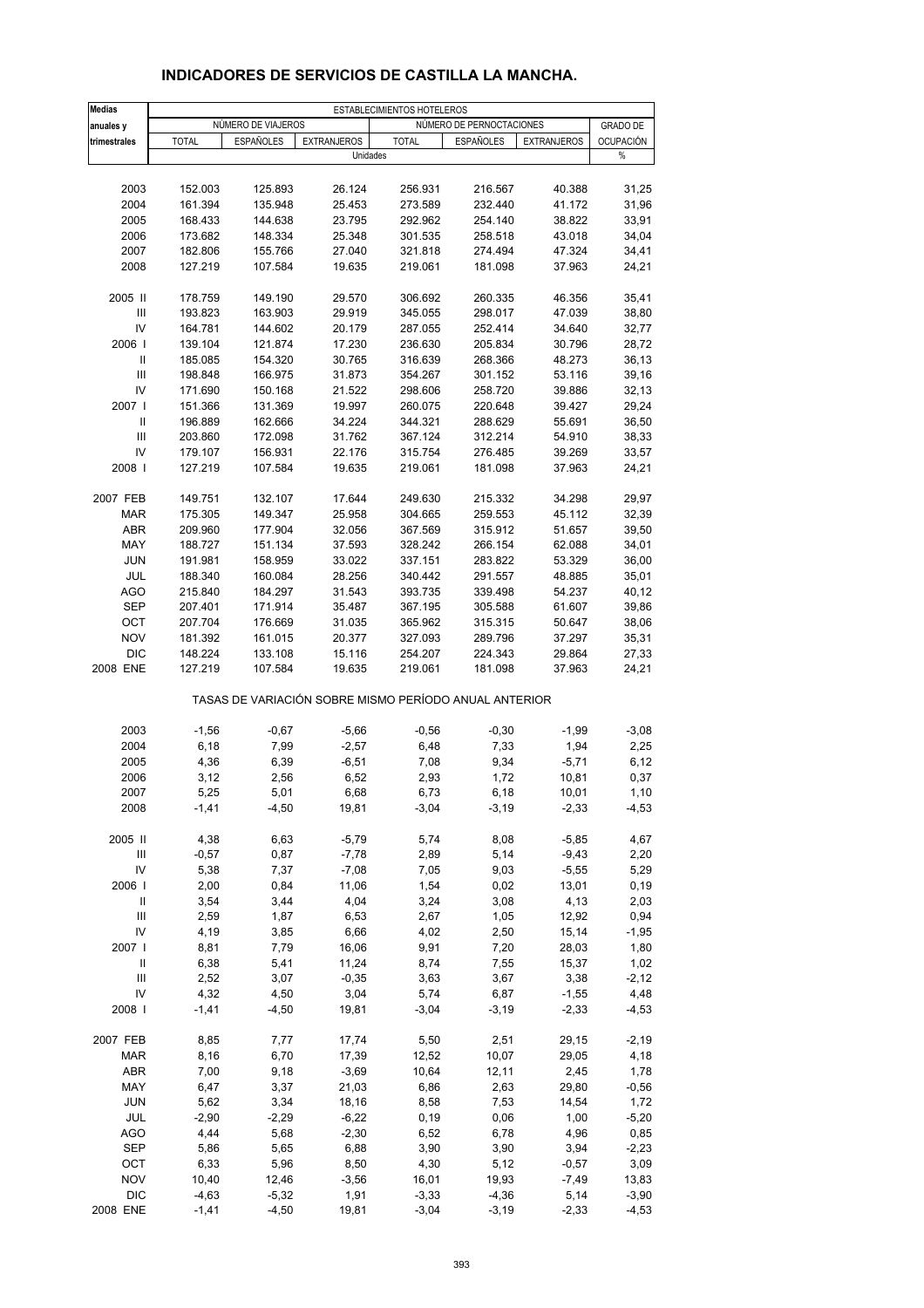| Medias            | <b>ACAMPAMENTOS TURÍSTICOS (5)</b> |                    |                    |                                                       |                          |                    |                  |  |
|-------------------|------------------------------------|--------------------|--------------------|-------------------------------------------------------|--------------------------|--------------------|------------------|--|
| anuales y         |                                    | NUMERO DE VIAJEROS |                    |                                                       | NÚMERO DE PERNOCTACIONES |                    | <b>GRADO DE</b>  |  |
| trimestrales      | <b>TOTAL</b>                       | ESPAÑOLES          | <b>EXTRANJEROS</b> | <b>TOTAL</b>                                          | <b>ESPAÑOLES</b>         | <b>EXTRANJEROS</b> | <b>OCUPACIÓN</b> |  |
|                   |                                    |                    | Unidades           |                                                       |                          |                    | %                |  |
|                   |                                    |                    |                    |                                                       |                          |                    |                  |  |
| 2003              | 8.307                              | 6.512              | 1.795              | 21.969                                                | 18.484                   | 3.485              | 15,48            |  |
| 2004              | 7.103                              | 5.291              | 1.812              | 17.902                                                | 14.334                   | 3.568              | 21,28            |  |
| 2005              | 8.131                              | 6.034              | 2.096              | 20.184                                                | 16.438                   | 3.746              | 26,75            |  |
| 2006              | 8.236                              | 6.174              | 2.062              | 22.714                                                | 18.698                   | 4.017              | 27,40            |  |
| 2007              | 7.254                              | 5.487              | 1.767              | 18.551                                                | 15.157                   | 3.394              | 24,50            |  |
| 2008              | 636                                | 467                | 169                | 1.149                                                 | 883                      | 266                | 26,23            |  |
|                   |                                    |                    |                    |                                                       | 7.155                    |                    |                  |  |
| 2005 II<br>III    | 5.989                              | 3.482              | 2.507              | 12.004                                                |                          | 4.849              | 21,38            |  |
|                   | 23.127                             | 18.164             | 4.962              | 60.882                                                | 52.366                   | 8.516              | 32,66            |  |
| IV                | 1.427                              | 896                | 531                | 3.032                                                 | 2.109                    | 923                | 27,18            |  |
| 2006              | 713                                | 375                | 338                | 1.349                                                 | 797                      | 552                | 29,61            |  |
| Ш                 | 9.017                              | 5.992              | 3.025              | 21.555                                                | 15.622                   | 5.934              | 24,53            |  |
| Ш                 | 21.148                             | 16.806             | 4.342              | 63.199                                                | 54.730                   | 8.468              | 30,49            |  |
| IV                | 2.066                              | 1.522              | 544                | 4.755                                                 | 3.642                    | 1.113              | 24,97            |  |
| 2007 l            | 1.147                              | 774                | 373                | 1.992                                                 | 1.334                    | 658                | 26,78            |  |
| Ш                 | 7.851                              | 5.705              | 2.146              | 18.694                                                | 14.046                   | 4.648              | 23,90            |  |
| $\mathbf{III}$    | 18.029                             | 13.919             | 4.109              | 49.396                                                | 41.898                   | 7.498              | 24,87            |  |
| IV                | 1.990                              | 1.551              | 439                | 4.121                                                 | 3.349                    | 771                | 22,43            |  |
| 2008              | 636                                | 467                | 169                | 1.149                                                 | 883                      | 266                | 26,23            |  |
| 2007 FEB          | 789                                | 556                | 233                | 1.432                                                 | 967                      | 465                | 25,06            |  |
| <b>MAR</b>        | 1.983                              | 1.325              | 658                | 3.589                                                 | 2.448                    | 1.141              | 32,59            |  |
| <b>ABR</b>        | 7.726                              | 6.463              | 1.263              | 19.060                                                | 16.837                   | 2.223              | 30,88            |  |
| MAY               | 5.320                              | 2.725              | 2.595              | 13.673                                                | 7.880                    | 5.793              | 20,85            |  |
|                   |                                    |                    |                    |                                                       |                          |                    |                  |  |
| JUN               | 10.507                             | 7.928              | 2.579              | 23.348                                                | 17.421                   | 5.927              | 19,97            |  |
| JUL               | 21.411                             | 16.556             | 4.855              | 48.910                                                | 40.038                   | 8.872              | 22,00            |  |
| <b>AGO</b>        | 27.253                             | 21.613             | 5.640              | 89.451                                                | 78.776                   | 10.675             | 33,56            |  |
| <b>SEP</b>        | 5.422                              | 3.589              | 1.833              | 9.828                                                 | 6.880                    | 2.948              | 19,05            |  |
| OCT               | 3.911                              | 2.916              | 995                | 7.391                                                 | 5.634                    | 1.757              | 19,84            |  |
| <b>NOV</b>        | 1.222                              | 1.049              | 173                | 2.891                                                 | 2.581                    | 310                | 24,42            |  |
| <b>DIC</b>        | 838                                | 688                | 150                | 2.080                                                 | 1.833                    | 247                | 23,02            |  |
| 2008 ENE          | 636                                | 467                | 169                | 1.149                                                 | 883                      | 266                | 26,23            |  |
|                   |                                    |                    |                    | TASAS DE VARIACIÓN SOBRE MISMO PERÍODO ANUAL ANTERIOR |                          |                    |                  |  |
| 2003              | 16,28                              | 27,75              | $-12,29$           | 29,35                                                 | 38,27                    | $-3,60$            | 46,74            |  |
| 2004              | $-14,49$                           | $-18,75$           | 0,95               | $-18,51$                                              | $-22,45$                 | 2,39               | 37,48            |  |
| 2005              | 14,47                              | 14,05              | 15,67              | 12,75                                                 | 14,68                    | 4,99               | 25,71            |  |
| 2006              | 1,30                               | 2,31               | $-1,63$            | 12,54                                                 | 13,75                    | 7,21               | 2,45             |  |
| 2007              | $-11,92$                           | $-11,12$           | $-14,33$           | $-18,33$                                              | $-18,94$                 | $-15,50$           | $-10,60$         |  |
| 2008              | $-4,79$                            | 5,90               | $-25,55$           | 20,31                                                 | 50,68                    | $-27,91$           | 15,55            |  |
|                   |                                    |                    |                    |                                                       |                          |                    |                  |  |
| 2005 II           | $-22,75$                           | $-32,01$           | $-4,76$            | $-33,37$                                              | $-42,78$                 | $-12,02$           | 10,19            |  |
| Ш                 | 27,35                              | 26,40              | 30,93              | 26,01                                                 | 28,17                    | 14,17              | 35,02            |  |
| IV                | $-10,85$                           | $-11,05$           | $-10,51$           | $-15,07$                                              | $-21,29$                 | 3,67               | 31,39            |  |
| 2006              | $-63,96$                           | $-76,48$           | $-12,12$           | $-72,00$                                              | $-80,65$                 | $-20,93$           | 14,94            |  |
| Ш                 | 50,56                              | 72,09              | 20,65              | 79,57                                                 | 118,34                   | 22,37              | 14,70            |  |
| Ш                 | $-8,56$                            | $-7,48$            | $-12,51$           | 3,81                                                  | 4,52                     | $-0,56$            | $-6,63$          |  |
| IV                | 44,76                              | 69,87              | 2,39               | 56,82                                                 | 72,66                    | 20,59              | $-8,12$          |  |
| 2007 l            | 60,75                              | 106,40             | 10,15              | 47,66                                                 | 67,27                    | 19,34              | $-9,56$          |  |
| Ш                 | $-12,93$                           | $-4,79$            | $-29,07$           | $-13,28$                                              | $-10,09$                 | $-21,67$           | $-2,56$          |  |
| Ш                 | $-14,75$                           | $-17,18$           | $-5,35$            | $-21,84$                                              | $-23,45$                 | $-11,45$           | $-18,43$         |  |
| IV                | $-3,65$                            | 1,91               | $-19,19$           | $-13,33$                                              | $-8,04$                  | $-30,68$           | $-10,20$         |  |
| 2008              | $-4,79$                            | 5,90               | $-25,55$           | 20,31                                                 | 50,68                    | $-27,91$           | 15,55            |  |
| 2007 FEB          | 66,81                              | 108,24             | 13,11              | 72,74                                                 | 92,63                    | 42,20              | $-14,62$         |  |
| <b>MAR</b>        | 50,34                              | 97,76              | 1,39               | 35,43                                                 | 56,52                    | 5,06               | 1,12             |  |
| <b>ABR</b>        | $-32,32$                           | $-18,65$           | $-63,60$           | $-40,76$                                              | $-31,93$                 | $-70,12$           | 6,23             |  |
| MAY               | $-11,02$                           | $-5,71$            | $-15,99$           | 4,66                                                  | $-0,73$                  | 13,01              | $-14,37$         |  |
| <b>JUN</b>        |                                    |                    |                    |                                                       |                          |                    |                  |  |
|                   | 8,79                               | 11,01              | 2,50<br>7,41       | 20,19                                                 | 22,75                    | 13,24              | $-0,94$          |  |
| JUL               | $-9,75$                            | $-13,79$           |                    | $-24,64$                                              | $-26,14$                 | $-17,04$           | $-27,56$         |  |
| AGO               | $-15,76$                           | $-17,55$           | $-8,11$            | $-17,65$                                              | $-19,89$                 | 3,72               | $-16,41$         |  |
| <b>SEP</b>        | $-26,42$                           | $-28,25$           | $-22,56$           | $-38,83$                                              | $-40,93$                 | $-33,29$           | $-9,07$          |  |
| OCT<br><b>NOV</b> | 16,85<br>6,91                      | 28,74              | $-8,04$            | 2,31<br>27,92                                         | 7,52                     | $-11,44$           | $-21,30$         |  |
| <b>DIC</b>        |                                    | 21,13              | $-37,55$           |                                                       | 54,55                    | $-47,46$           | 12,53            |  |
|                   | $-50,91$                           | $-52,06$           | $-44,85$           | $-56,49$                                              | $-54,36$                 | $-67,67$           | $-17,82$         |  |
| 2008 ENE          | $-4,79$                            | 5,90               | $-25,55$           | 20,31                                                 | 50,68                    | $-27,91$           | 15,55            |  |

#### **INDICADORES DE SERVICIOS DE CASTILLA LA MANCHA. I**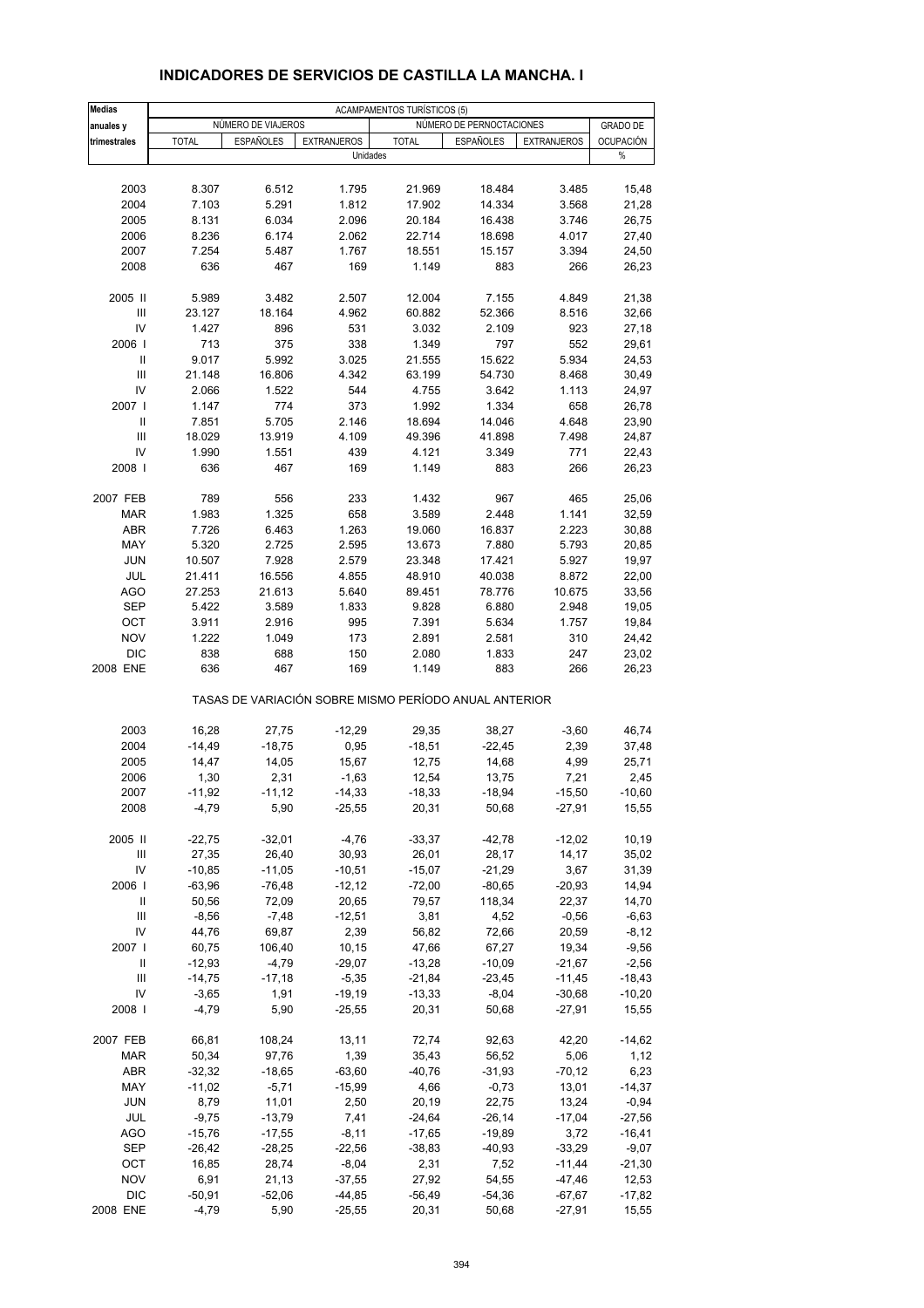| <b>Medias</b>                      |              |                    |                    | APARTAMENTOS TURÍSTICOS (5) |                                                       |                    |                  |
|------------------------------------|--------------|--------------------|--------------------|-----------------------------|-------------------------------------------------------|--------------------|------------------|
| anuales y                          |              | NÚMERO DE VIAJEROS |                    |                             | NÚMERO DE PERNOCTACIONES                              |                    | <b>GRADO DE</b>  |
| trimestrales                       | <b>TOTAL</b> | <b>ESPAÑOLES</b>   | <b>EXTRANJEROS</b> | <b>TOTAL</b>                | <b>ESPAÑOLES</b>                                      | <b>EXTRANJEROS</b> | <b>OCUPACIÓN</b> |
|                                    |              |                    | Unidades           |                             |                                                       |                    | %                |
|                                    |              |                    |                    |                             |                                                       |                    |                  |
| 2003                               | 1.412        | 1.383              | 29                 | 3.730                       | 3.599                                                 | 131                | 18,42            |
| 2004                               | 1.738        | 1.700              | 39                 | 4.915                       | 4.570                                                 | 345                | 18,86            |
| 2005                               | 1.717        | 1.692              | 25                 | 5.113                       | 4.714                                                 | 399                | 20,03            |
| 2006                               | 2.097        | 2.072              | 25                 | 7.299                       | 6.845                                                 | 454                | 22,99            |
| 2007                               | 3.488        | 3.412              | 76                 | 11.878                      | 11.190                                                | 688                | 18,42            |
| 2008                               | 1.558        | 1.532              | 26                 | 4.779                       | 4.576                                                 | 203                | 7,39             |
| 2005 II                            | 1.838        | 1.809              | 29                 | 4.330                       | 3.936                                                 | 395                | 16,89            |
| III                                | 1.906        | 1.880              | 26                 | 7.841                       | 7.472                                                 | 369                | 27,99            |
| IV                                 | 1.684        | 1.658              | 26                 | 4.409                       | 3.951                                                 | 458                | 19,27            |
| 2006                               | 1.527        | 1.516              | 11                 | 4.007                       | 3.652                                                 | 355                | 16,75            |
| Ш                                  | 1.854        | 1.837              | 17                 | 4.695                       | 4.301                                                 | 393                | 17,18            |
| III                                | 2.608        | 2.566              | 41                 | 12.231                      | 11.724                                                | 507                | 34,67            |
| IV                                 | 2.400        | 2.370              | 30                 | 8.265                       | 7.703                                                 | 562                | 23,34            |
| 2007 l                             | 2.378        | 2.319              | 58                 | 6.334                       | 5.552                                                 | 782                | 10,81            |
| $\mathbf{I}$                       | 3.949        | 3.871              | 77                 | 11.560                      | 10.671                                                | 889                | 18,93            |
| III                                | 3.717        | 3.590              | 127                | 17.481                      | 16.662                                                | 819                | 25,36            |
| IV                                 | 3.908        | 3.865              | 43                 | 12.137                      | 11.876                                                | 262                | 18,58            |
| 2008                               | 1.558        | 1.532              | 26                 | 4.779                       | 4.576                                                 | 203                | 7,39             |
|                                    |              |                    |                    |                             |                                                       |                    |                  |
| 2007 FEB                           | 2.569        | 2.502              | 67                 | 6.165                       | 5.409                                                 | 756                | 11,27            |
| <b>MAR</b>                         | 3.001        | 2.923              | 78                 | 7.673                       | 6.751                                                 | 922                | 12,54            |
| <b>ABR</b>                         | 4.782        | 4.703              | 79                 | 14.773                      | 13.926                                                | 847                | 24,81            |
| MAY                                | 3.370        | 3.297              | 73                 | 8.080                       | 7.210                                                 | 870                | 13,33            |
| <b>JUN</b>                         | 3.694        | 3.614              | 80                 | 11.828                      | 10.878                                                | 950                | 18,65            |
| JUL                                | 3.536        | 3.441              | 95                 | 17.448                      | 16.537                                                | 911                | 24,07            |
| <b>AGO</b>                         | 4.456        | 4.299              | 157                | 22.178                      | 21.255                                                | 923                | 32,25            |
| <b>SEP</b>                         | 3.159        | 3.030              | 129                | 12.816                      | 12.194                                                | 622                | 19,76            |
| OCT                                | 4.407        | 4.346              | 61                 | 13.640                      | 13.402                                                | 238                | 19,94            |
| <b>NOV</b>                         | 3.615        | 3.571              | 44                 | 10.937                      | 10.633                                                | 304                | 17,94            |
| <b>DIC</b>                         | 3.703        | 3.679              | 24                 | 11.835                      | 11.592                                                | 243                | 17,85            |
| 2008 ENE                           | 1.558        | 1.532              | 26                 | 4.779                       | 4.576                                                 | 203                | 7,39             |
|                                    |              |                    |                    |                             | TASAS DE VARIACIÓN SOBRE MISMO PERÍODO ANUAL ANTERIOR |                    |                  |
| 2003                               | 31,41        | 32,80              | $-12,34$           | 43,60                       | 41,73                                                 | 125,11             | 4,77             |
| 2004                               | 23,12        | 22,91              | 33,33              | 31,79                       | 26,99                                                 | 163,86             | 2,38             |
| 2005                               | $-1,21$      | $-0,42$            | $-35,99$           | 4,03                        | 3,15                                                  | 15,68              | 6,20             |
| 2006                               | 22,13        | 22,44              | 1,01               | 42,75                       | 45,20                                                 | 13,84              | 14,78            |
| 2007                               | 66,32        | 64,63              | 205,67             | 62,73                       | 63,48                                                 | 51,41              | $-19,87$         |
| 2008                               | $-0,32$      | $-0.07$            | $-13,33$           | $-7,46$                     | 1,80                                                  | $-69,66$           | $-14,17$         |
| 2005 II                            | $-0,51$      | $-0,62$            | 7,32               | $-5,75$                     | $-10,17$                                              | 85,00              | $-16,28$         |
|                                    | $-8,10$      |                    | $-57,46$           | 5,64                        |                                                       |                    |                  |
| Ш                                  |              | $-6,62$            |                    |                             | 6,74                                                  | $-12,70$           | 18,83            |
| IV                                 | $-5,32$      | $-5,53$            | 9,86               | $-4,37$                     | $-7,48$                                               | 34,57              | 7,53             |
| 2006                               | 5,94         | 6,49               | $-37,04$           | 3,47                        | 4,41                                                  | $-5,34$            | 5,04             |
| Ш                                  | 0,87         | 1,55               | -40,91             | 8,41                        | 9,29                                                  | $-0,34$            | 1,70             |
| Ш                                  | 36,84        | 36,51              | 61,04              | 55,98                       | 56,90                                                 | 37,40              | 23,86            |
| IV                                 | 42,55        | 42,97              | 15,38              | 87,47                       | 94,97                                                 | 22,78              | 21,12            |
| 2007 l                             | 55,71        | 53,02              | 414,71             | 58,07                       | 52,00                                                 | 120,58             | $-35,50$         |
| Ш                                  | 112,98       | 110,78             | 346,15             | 146,24                      | 148,09                                                | 126,02             | 10,21            |
| $\ensuremath{\mathsf{III}}\xspace$ | 42,54        | 39,89              | 207,26             | 42,92                       | 42,12                                                 | 61,47              | $-26,86$         |
| IV                                 | 62,85        | 63,09              | 43,33              | 46,85                       | 54,18                                                 | $-53,47$           | $-20,42$         |
| 2008                               | $-0,32$      | $-0,07$            | $-13,33$           | $-7,46$                     | 1,80                                                  | $-69,66$           | $-14,17$         |
| 2007 FEB                           | 86,97        | 84,79              | 235,00             | 83,05                       | 76,42                                                 | 150,33             | $-22,49$         |
| <b>MAR</b>                         | 84,90        | 80,77              | $\blacksquare$     | 100,39                      | 99,44                                                 | 107,66             | $-15,16$         |
| <b>ABR</b>                         | 81,55        | 79,78              | 338,89             | 118,21                      | 119,10                                                | 104,59             | 0,77             |
| MAY                                | 140,54       | 139,09             | 231,82             | 114,72                      | 113,63                                                | 124,23             | $-1,91$          |
| <b>JUN</b>                         | 141,91       | 138,55             | 566,67             | 233,09                      | 242,83                                                | 151,32             | 40,02            |
| JUL                                | 57,02        | 56,48              | 79,25              | 90,77                       | 91,27                                                 | 82,20              | $-9,38$          |
| <b>AGO</b>                         | 39,03        | 35,96              | 265,12             | 22,94                       | 20,80                                                 | 107,88             | $-37,40$         |
| SEP                                | 33,52        |                    |                    |                             |                                                       |                    | $-23,82$         |
|                                    |              | 29,60              | 360,71             | 34,79                       | 36,54                                                 | 7,80               |                  |
| ОСТ                                | 74,81        | 74,82              | 74,29              | 60,89                       | 68,73                                                 | $-55,51$           | $-18,65$         |
| <b>NOV</b>                         | 71,82        | 71,85              | 69,23              | 67,44                       | 78,47                                                 | $-47,04$           | $-3,29$          |
| <b>DIC</b>                         | 43,81        | 44,50              | $-17,24$           | 20,95                       | 25,90                                                 | $-57,96$           | $-33,82$         |
| 2008 ENE                           | $-0,32$      | $-0,07$            | $-13,33$           | $-7,46$                     | 1,80                                                  | $-69,66$           | $-14,17$         |

#### **INDICADORES DE SERVICIOS DE CASTILLA LA MANCHA. II**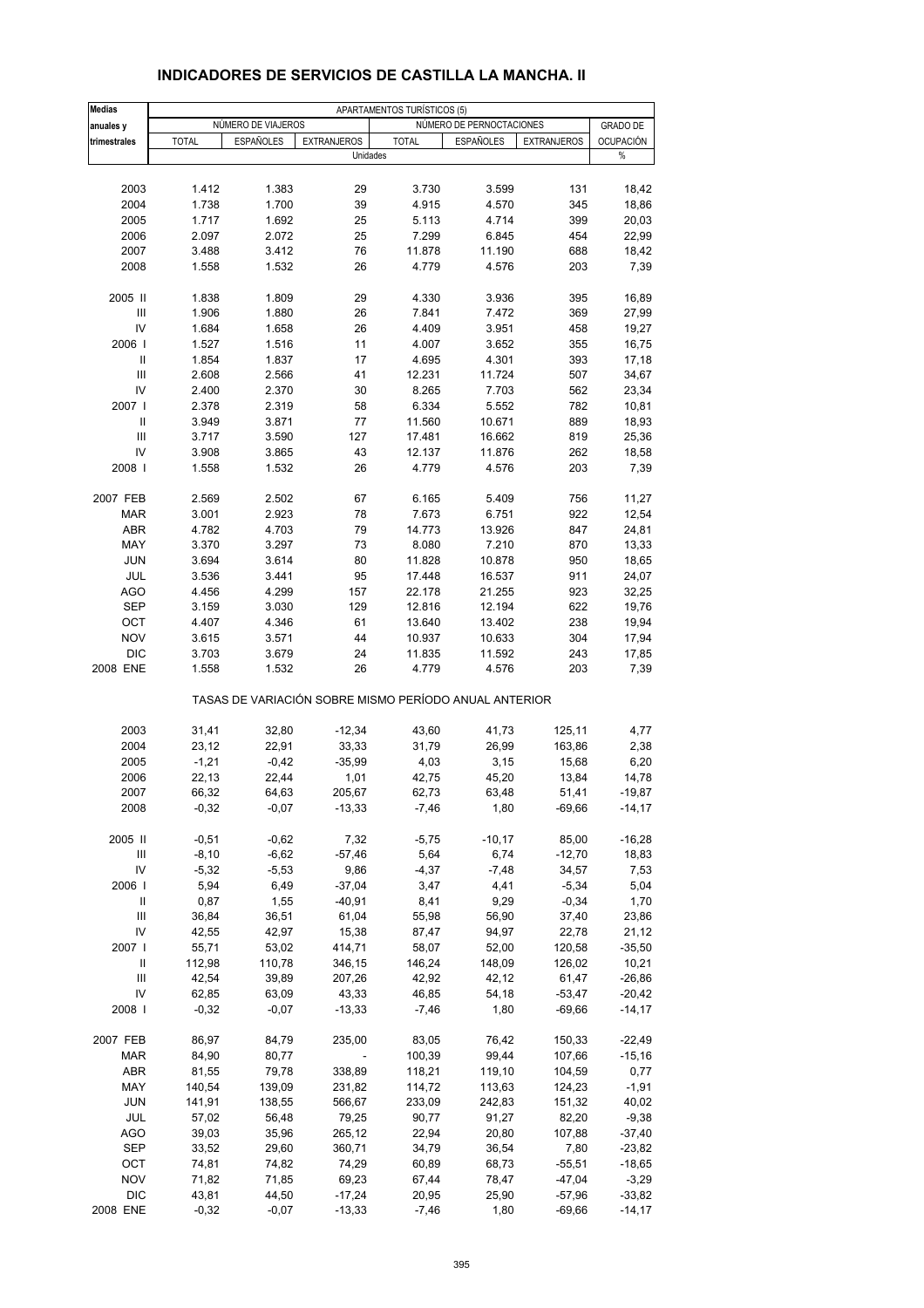#### **Medias anuales y** IPI. INE GASOLINA MATRICULACIÓN E. ELÉCTRICA ÍNDICE **trimestrales B**.CONSUMO AUTO TURISMOS USOS DOMEST. COMERC. MENOR Base 2000 | Toneladas | Unidades | Gwh | Base 2005 2003 95,7 31.228 3.602 214,953 86,98 2004 101,8 29.986 4.268 233,235 91,84 2005 100,6 27.821 4.499 247,184 100,01 2006 98,5 25.736 4.737 256,787 106,47 2007 103,9 24.333 4.782 272,897 113,84 2008 87,9 - 4.289 398,542 - 2005 II 109,7 27.870 4.593 226,110 96,77 III 102,6 32.426 4.564 202,407 95,53 IV 101,0 25.844 4.741 208,887 111,17 2006 I 90,0 23.035 4.540 355,807 98,78 II 103,0 26.718 4.683 246,398 103,82 III 98,9 28.406 4.630 211,464 106,10 IV 102,3 24.786 5.097 213,478 117,18 2007 I 98,5 22.425 4.744 373,120 107,24 II 110,7 24.978 4.841 266,217 110,49 III 104,0 26.774 4.471 211,220 112,61 IV 102,2 23.155 5.074 241,033 125,02 2008 I 87,9 - 4.289 398,542 - 2007 MAR 108,0 25.519 5.170 386,769 111,98 ABR 98,1 25.320 4.126 292,068 106,09 MAY 115,9 24.562 4.755 308,448 111,01 JUN 118,2 25.052 5.642 198,136 114,39 JUL 121,1 27.356 5.505 226,981 115,80 AGO 91,8 29.463 4.113 197,180 109,87 SEP 99,2 23.503 3.794 209,499 112,15 OCT 115,5 24.822 5.074 214,031 121,25 NOV 107,5 21.745 4.696 271,050 115,55 DIC 83,7 22.897 5.451 238,017 138,26 2008 ENE 87,9 - 4.153 416,445 FEB - - 4.424 380,639 - 2003 -1,48 -0,62 10,25 7,07 6,69 2004 6,37 -3,98 18,49 8,50 5,60 2005 -1,20 -7,22 5,42 5,98 8,89 2006 -2,02 -7,49 5,29 3,88 6,46 2007 5,42 -5,45 0,95 6,27 6,92 2008 -4,77 - - 5,34 8,80 -2005 II 7,34 -8,51 1,82 -2,19 9,42 III 4,23 -4,74 5,19 9,22 8,60 IV -9,52 -9,49 10,62 3,53 8,49 2006 I 1,20 -8,38 10,73 1,27 2,29 II -6,14 -4,13 1,97 8,97 7,29 III -3,64 -12,40 1,45 4,47 11,06 IV 1,25 -4,09 7,49 2,20 5,41 2007 I 9,44 -2,65 4,49 4,87 8,56 II 7,54 -6,51 3,37 8,04 6,43  $III$  5,23 -5,74 -3,44 -0,12 -6,14 IV -0,07 -6,58 -0,45 12,91 6,69 2008 I -4,77 - -5,34 8,80 -2007 MAR 8,54 1,29 0,82 6,11 10,88 ABR 8,16 -9,85 -3,26 2,28 4,26 MAY 13,07 -6,27 4,16 16,24 6,96 JUN 2,16 -3,13 8,11 5,24 7,99 JUL 6,79 -3,35 -1,96 10,18 6,51 AGO 6,25 -3,86 -5,75 -1,66 -6,32 SEP 2,48 -10,53 -2,99 -8,07 5,57 OCT 4,90 -3,60 1,06 7,74 8,76 NOV 0,94 -3,63 -5,40 16,36 6,77 DIC -7,31 -12,09 2,75 13,98 4,88 2008 ENE -4,77 - -11,92 7,64 TASAS DE VARIACIÓN SOBRE MISMO PERÍODO ANUAL ANTERIOR CONSUMO

FEB - - 1,79 10,11 -

#### **INDICADORES DE DEMANDA DE CASTILLA LA MANCHA.**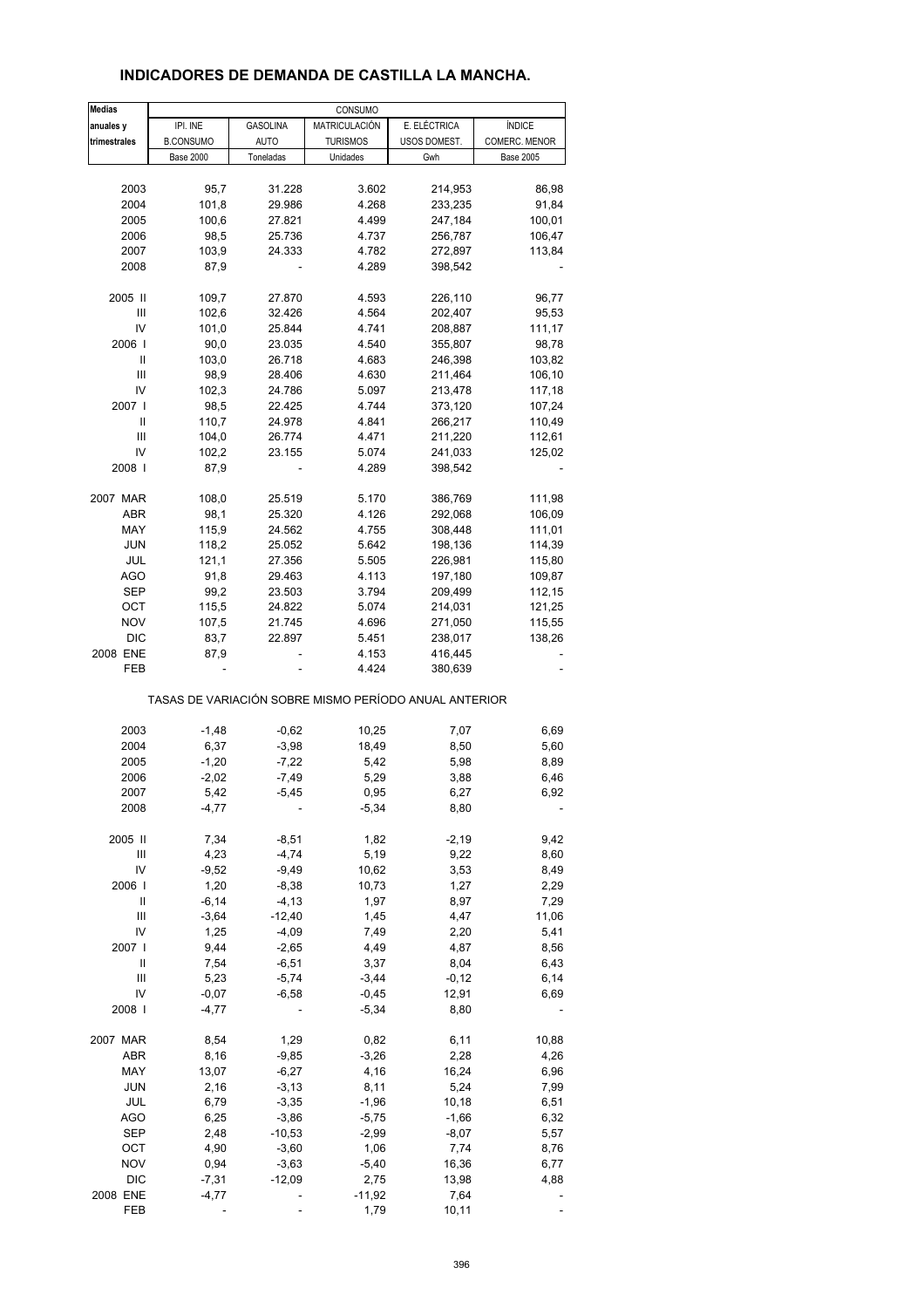| <b>Medias</b>              | <b>INVERSIÓN</b> |                       |                |                                                                |                     |  |  |  |  |  |
|----------------------------|------------------|-----------------------|----------------|----------------------------------------------------------------|---------------------|--|--|--|--|--|
| anuales y                  |                  | IPI. INE              |                | MATRICULACIÓN                                                  | <b>INSCRIPCIÓN</b>  |  |  |  |  |  |
| trimestrales               | <b>B. EQUIPO</b> | <b>B. INTERMEDIOS</b> | <b>ENERGÍA</b> | VEHÍCULOS CARGA                                                | MAQUINARIA AGRICOLA |  |  |  |  |  |
|                            |                  | <b>Base 2000</b>      |                |                                                                | Unidades            |  |  |  |  |  |
| 2003                       | 107,5            | 93,1                  | 79,2           | 1.132                                                          | 234                 |  |  |  |  |  |
| 2004                       | 111,0            | 96,7                  | 94,9           | 1.296                                                          | 254                 |  |  |  |  |  |
| 2005                       | 129,7            | 97,3                  | 103,0          | 1.479                                                          | 192                 |  |  |  |  |  |
| 2006                       | 136,2            |                       | 98,8           |                                                                | 177                 |  |  |  |  |  |
|                            |                  | 100,5                 |                | 1.506                                                          |                     |  |  |  |  |  |
| 2007                       | 150,7            | 103,0                 | 99,1           | 1.555                                                          | 186                 |  |  |  |  |  |
| 2008                       | 121,6            | 96,4                  | 106,5          | 1.115                                                          | 136                 |  |  |  |  |  |
| 2005 II                    | 138,2            | 104,4                 | 94,5           | 1.538                                                          | 199                 |  |  |  |  |  |
| Ш                          | 125,1            | 94,4                  | 106,9          | 1.351                                                          | 161                 |  |  |  |  |  |
| IV                         | 139,9            | 97,3                  | 111,9          | 1.604                                                          | 219                 |  |  |  |  |  |
| 2006                       | 116,6            | 100,2                 | 113,7          | 1.503                                                          | 155                 |  |  |  |  |  |
| Ш                          | 141,9            | 104,4                 | 92,3           | 1.563                                                          | 192                 |  |  |  |  |  |
| Ш                          | 137,5            | 97,1                  | 94,4           | 1.363                                                          | 175                 |  |  |  |  |  |
| IV                         | 148,8            | 100,1                 | 94,9           | 1.594                                                          | 188                 |  |  |  |  |  |
| 2007 l                     | 148,7            | 106,9                 | 103,3          | 1.608                                                          | 127                 |  |  |  |  |  |
| $\mathsf{I}$               | 156,6            | 107,0                 | 95,6           | 1.556                                                          | 169                 |  |  |  |  |  |
| Ш                          | 144,8            | 96,4                  | 102,9          | 1.416                                                          | 183                 |  |  |  |  |  |
| IV                         |                  |                       | 94,4           |                                                                |                     |  |  |  |  |  |
|                            | 152,8            | 101,8                 |                | 1.638                                                          | 264                 |  |  |  |  |  |
| 2008                       | 121,6            | 96,4                  | 106,5          | 1.115                                                          | 136                 |  |  |  |  |  |
| 2007 MAR                   | 172,8            | 115,0                 | 99,6           | 1.745                                                          | 117                 |  |  |  |  |  |
| ABR                        | 139,6            | 97,4                  | 102,8          | 1.582                                                          | 120                 |  |  |  |  |  |
| MAY                        | 149,4            | 111,2                 | 104,4          | 1.566                                                          | 179                 |  |  |  |  |  |
| <b>JUN</b>                 | 180,9            | 112,4                 | 79,6           | 1.521                                                          | 209                 |  |  |  |  |  |
| JUL                        | 172,6            | 112,3                 | 104,8          | 1.797                                                          | 201                 |  |  |  |  |  |
| <b>AGO</b>                 | 109,8            | 79,2                  | 106,9          | 1.300                                                          | 138                 |  |  |  |  |  |
| SEP                        | 151,9            | 97,8                  | 97,0           | 1.150                                                          | 209                 |  |  |  |  |  |
| OCT                        | 168,2            | 109,7                 | 74,5           | 1.569                                                          | 294                 |  |  |  |  |  |
| <b>NOV</b>                 | 158,6            | 106,1                 | 101,4          | 1.564                                                          | 204                 |  |  |  |  |  |
| <b>DIC</b>                 | 131,6            | 89,6                  | 107,4          | 1.782                                                          | 293                 |  |  |  |  |  |
|                            |                  |                       |                |                                                                |                     |  |  |  |  |  |
| 2008 ENE<br>FEB            | 121,6            | 96,4                  | 106,5          | 1.110                                                          | 146<br>126          |  |  |  |  |  |
|                            |                  |                       |                | 1.120<br>TASAS DE VARIACIÓN SOBRE MISMO PERÍODO ANUAL ANTERIOR |                     |  |  |  |  |  |
|                            |                  |                       |                |                                                                |                     |  |  |  |  |  |
| 2003                       | 7,01             | 0,40                  | $-16,35$       | 11,66                                                          | 12,33               |  |  |  |  |  |
| 2004                       | 3,23             | 3,94                  | 19,83          | 14,45                                                          | 8,66                |  |  |  |  |  |
| 2005                       | 16,82            | 0,59                  | 8,62           | 14,18                                                          | $-24,48$            |  |  |  |  |  |
| 2006                       | 5,01             | 3,26                  | $-4,09$        | 1,79                                                           | $-7,56$             |  |  |  |  |  |
| 2007                       | 10,69            | 2.55                  | 0,24           | 3,24                                                           | 4,70                |  |  |  |  |  |
| 2008                       | 4,38             | $-6,32$               | 0,38           | $-27,55$                                                       | 3,03                |  |  |  |  |  |
| 2005 II                    | 18,19            | $-0,41$               | 7,02           | 13,12                                                          | $-25,09$            |  |  |  |  |  |
| Ш                          | 14,21            | 3,55                  | 4,77           | 16,94                                                          | $-38,94$            |  |  |  |  |  |
| IV                         | 20,77            | 4,03                  | 20,37          | 17,45                                                          | $-20,68$            |  |  |  |  |  |
| 2006                       | 0,98             | 7,66                  | 15,11          | 5,50                                                           | $-18,02$            |  |  |  |  |  |
|                            |                  |                       |                |                                                                |                     |  |  |  |  |  |
| $\label{eq:1} \mathsf{II}$ | 2,68             | 0,03                  | $-2,40$        | 1,65                                                           | $-3,69$             |  |  |  |  |  |
| Ш                          | 9,86             | 2,86                  | $-11,69$       | 0,94                                                           | 8,70                |  |  |  |  |  |
| IV                         | 6,31             | 2,91                  | $-15,22$       | $-0,64$                                                        | $-14,02$            |  |  |  |  |  |
| 2007                       | 27,54            | 6,65                  | $-9,17$        | 6,99                                                           | $-17,89$            |  |  |  |  |  |
| Ш                          | 10,41            | 2,46                  | 3,61           | $-0,43$                                                        | $-11,65$            |  |  |  |  |  |
| Ш                          | 5,31             | $-0,72$               | 8,97           | 3,84                                                           | 4,38                |  |  |  |  |  |
| IV                         | 2,71             | 1,70                  | $-0,46$        | 2,80                                                           | 40,25               |  |  |  |  |  |
| 2008                       | 4,38             | $-6,32$               | 0,38           | $-27,55$                                                       | 3,03                |  |  |  |  |  |
| 2007 MAR                   | 34,47            | 4,17                  | $-17,82$       | 0,81                                                           | $-36,76$            |  |  |  |  |  |
| ABR                        | 8,81             | 2,63                  | $-2,93$        | 11,49                                                          | $-22,08$            |  |  |  |  |  |
| MAY                        | 13,18            | 2,77                  | 42,04          | 2,96                                                           | $-9,14$             |  |  |  |  |  |
| <b>JUN</b>                 | 9,44             | 2,00                  | $-18,28$       | $-13,04$                                                       | $-6,70$             |  |  |  |  |  |
|                            |                  |                       |                |                                                                |                     |  |  |  |  |  |
| JUL                        | 3,79             | 2,74                  | 1,95           | 8,71                                                           | 24,07               |  |  |  |  |  |
| <b>AGO</b>                 | 7,86             | 3,39                  | 24,16          | 2,36                                                           | $-15,85$            |  |  |  |  |  |
| <b>SEP</b>                 | 5,27             | $-7,30$               | 2,75           | $-1,46$                                                        | 5,03                |  |  |  |  |  |
| ОСТ                        | 20,06            | 1,29                  | $-18,93$       | 2,35                                                           | 50,77               |  |  |  |  |  |
| <b>NOV</b>                 | 3,05             | $-1, 12$              | 12,17          | $-7,73$                                                        | 30,77               |  |  |  |  |  |
| <b>DIC</b>                 | $-13,59$         | 5,79                  | 4,99           | 14,75                                                          | 37,56               |  |  |  |  |  |
| 2008 ENE                   | 4,38             | $-6,32$               | 0,38           | $-33,29$                                                       | 10,61               |  |  |  |  |  |
| FEB                        |                  |                       |                | $-20,79$                                                       | $-4,55$             |  |  |  |  |  |
|                            |                  |                       |                |                                                                |                     |  |  |  |  |  |

#### **INDICADORES DE DEMANDA DE CASTILLA LA MANCHA. I**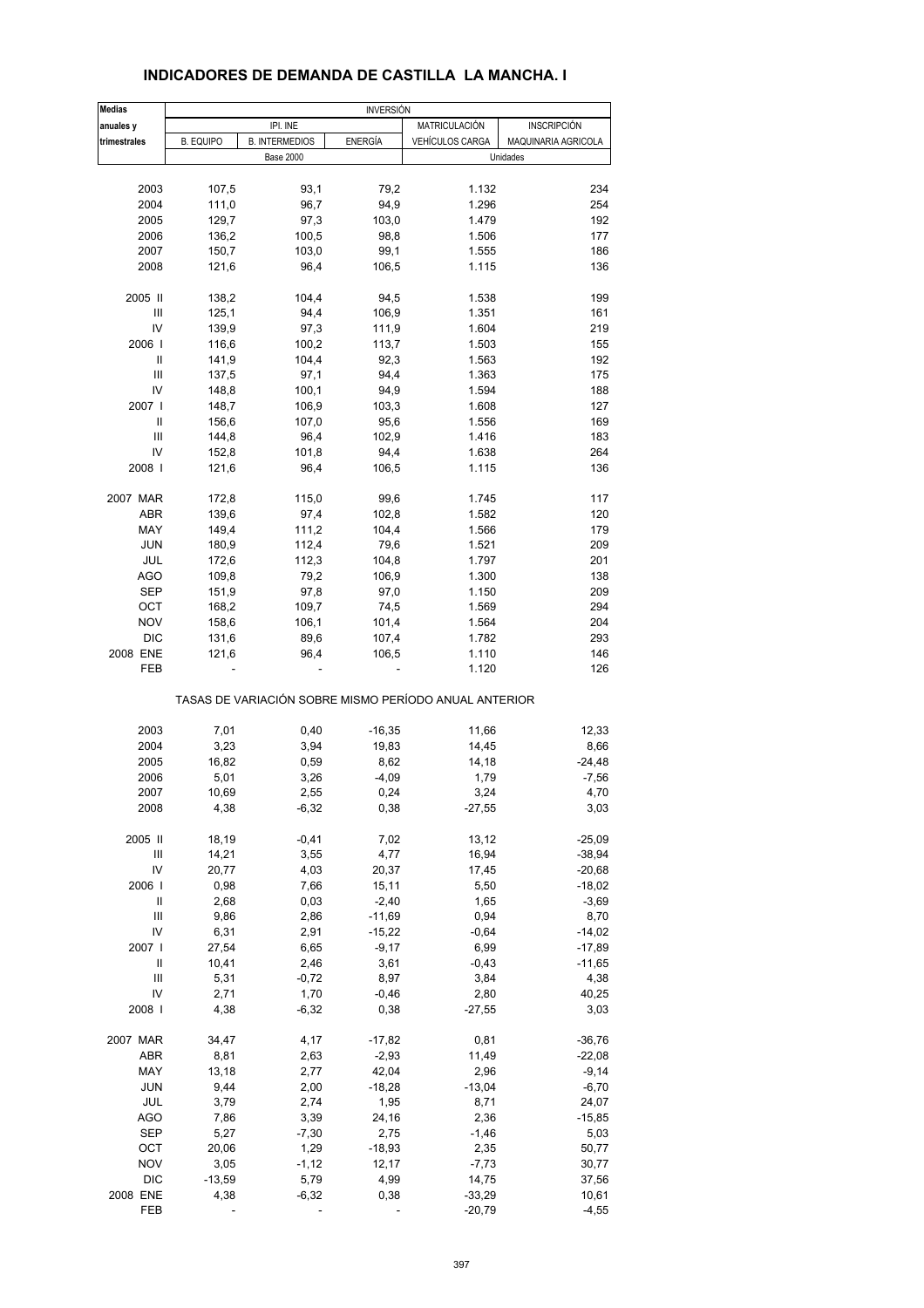## **INDICADORES DEL MERCADO DE TRABAJO DE CASTILLA LA MANCHA. I**

| Medias                                |                    | POBLACIÓN ACTIVA (8) |                    |                    |                  | POBLACIÓN OCUPADA (8)                                 |                    |                    |
|---------------------------------------|--------------------|----------------------|--------------------|--------------------|------------------|-------------------------------------------------------|--------------------|--------------------|
| anuales y                             |                    |                      |                    |                    |                  |                                                       |                    |                    |
| trimestrales                          | <b>TOTAL</b>       | VARONES              | MUJERES            | <b>TOTAL</b>       | AGRICULT.        | <b>INDUSTRIA</b>                                      | CONSTRUC.          | <b>SERVICIOS</b>   |
|                                       |                    |                      |                    | Miles de personas  |                  |                                                       |                    |                    |
|                                       |                    |                      |                    |                    |                  |                                                       |                    |                    |
| 2002                                  | 729,288            | 471,458              | 257,833            | 659,858            | 65,075           | 122,065                                               | 99,863             | 372,860            |
| 2003                                  | 764,968            | 486,868              | 278,103            | 688,048            | 68,715           | 129,803                                               | 101,870            | 387,663            |
| 2004                                  | 792,993            | 504,295              | 288,700            | 717,445            | 71,185           | 135,785                                               | 111,920            | 398,558            |
| 2005                                  | 840,750            | 529,800              | 310,950            | 763,725            | 62,100           | 144,150                                               | 118,600            | 438,900            |
| 2006                                  | 875,225            | 548,950              | 326,250            | 798,100            | 58,300           | 153,550                                               | 130,325            | 455,925            |
| 2007                                  | 912,575            | 563,050              | 349,525            | 843,125            | 59,925           | 144,700                                               | 142,350            | 496,150            |
|                                       |                    |                      |                    |                    |                  |                                                       |                    |                    |
| 2005                                  | 812,000            | 518,900              | 293,100            | 734,200            | 64,500           | 136,800                                               | 110,600            | 422,300            |
| $\mathbf{II}$                         | 836,600            | 526,200              | 310,400            | 758,400            | 57,300           | 140,700                                               | 118,800            | 441,600            |
| Ш                                     | 852,500            | 535,000              | 317,500            | 781,300            | 62,900           | 148,200                                               | 119,000            | 451,200            |
| IV<br>2006                            | 861,900            | 539,100              | 322,800            | 781,000            | 63,700           | 150,900<br>155,000                                    | 126,000            | 440,500            |
| Ш                                     | 861,000            | 541,800              | 319,200            | 779,300            | 58,100           |                                                       | 123,000            | 443,300<br>451,100 |
| Ш                                     | 869,400            | 547,400              | 321,900            | 791,500            | 57,500           | 148,900                                               | 134,000            |                    |
| IV                                    | 882,500<br>888,000 | 553,700              | 328,800<br>335,100 | 805,100<br>816,500 | 58,300<br>59,300 | 152,300<br>158,000                                    | 131,800<br>132,500 | 462,600<br>466,700 |
| 2007 l                                | 895,900            | 552,900              | 340,000            | 827,100            | 63,300           |                                                       | 134,500            | 478,100            |
| $\mathbf{II}$                         | 906,100            | 555,900<br>561,100   | 345,000            | 835,100            | 53,400           | 151,200<br>143,700                                    | 145,600            | 492,400            |
| III                                   | 922,900            | 569,800              | 353,100            | 858,500            | 58,300           | 138,400                                               | 151,700            | 510,100            |
| IV                                    | 925,400            | 565,400              | 360,000            | 851,800            | 64,700           | 145,500                                               | 137,600            | 504,000            |
|                                       |                    |                      |                    |                    |                  |                                                       |                    |                    |
| 2007 ENE                              |                    |                      |                    |                    |                  |                                                       |                    |                    |
| <b>FEB</b>                            |                    |                      |                    |                    |                  |                                                       |                    |                    |
| <b>MAR</b>                            |                    |                      |                    |                    |                  |                                                       |                    |                    |
| <b>ABR</b>                            |                    |                      |                    |                    |                  |                                                       |                    |                    |
| MAY                                   |                    |                      |                    |                    |                  |                                                       |                    |                    |
| JUN                                   |                    |                      |                    |                    |                  |                                                       |                    |                    |
| JUL                                   |                    |                      |                    |                    |                  |                                                       |                    |                    |
| <b>AGO</b>                            |                    |                      |                    |                    |                  |                                                       |                    |                    |
| <b>SEP</b>                            |                    |                      |                    |                    |                  |                                                       |                    |                    |
| OCT                                   |                    |                      |                    |                    |                  |                                                       |                    |                    |
| <b>NOV</b>                            |                    |                      |                    |                    |                  |                                                       |                    |                    |
| <b>DIC</b>                            |                    |                      |                    |                    |                  |                                                       |                    |                    |
|                                       |                    |                      |                    |                    |                  | TASAS DE VARIACIÓN SOBRE MISMO PERÍODO ANUAL ANTERIOR |                    |                    |
|                                       |                    |                      |                    |                    |                  |                                                       |                    |                    |
| 2002                                  | 4,28               | 2,94                 | 6,82               | 4,23               | $-8,16$          | 0,81                                                  | 7,11               | 7,18               |
| 2003                                  | 4,89               | 3,27                 | 7,86               | 4,27               | 5,59             | 6,34                                                  | 2,01               | 3,97               |
| 2004                                  | 3,66               | 3,58                 | 3,81               | 4,27               | 3,59             | 4,61                                                  | 9,87               | 2,81               |
| 2005                                  | 6,02               | 5,06                 | 7,71               | 6,45               | $-12,76$         | 6,16                                                  | 5,97               | 10,12              |
| 2006<br>2007                          | 4,10<br>4,27       | 3,61<br>2,57         | 4,92<br>7,13       | 4,50<br>5,64       | -6,12<br>2,79    | 6,52<br>$-5,76$                                       | 9,89<br>9,23       | 3,88<br>8,82       |
|                                       |                    |                      |                    |                    |                  |                                                       |                    |                    |
| 2005 l                                | 4,32               | 4,61                 | 3,81               | 4,81               | $-9,32$          | 0,06                                                  | 1,48               | 10,07              |
| $\, \parallel$                        | 7,74               | 5,71                 | 11,37              | 7,16               | $-18,39$         | 4,60                                                  | 7,12               | 12,62              |
| $\begin{array}{c} \hline \end{array}$ | 6,35               | 4,38                 | 9,83               | 7,07               | $-15,01$         | 11,03                                                 | 6,03               | 10,05              |
| IV                                    | 5,69               | 5,53                 | 5,96               | 6,72               | $-8,20$          | 9,01                                                  | 9,03               | 7,84               |
| 2006                                  | 6,03               | 4,41                 | 8,90               | 6,14               | $-9,92$          | 13,30                                                 | 11,21              | 4,97               |
| $\, \parallel$                        | 3,92               | 4,03                 | 3,70               | 4,36               | 0,35             | 5,83                                                  | 12,79              | 2,15               |
| $\ensuremath{\mathsf{III}}\xspace$    | 3,52               | 3,50                 | 3,56               | 3,05               | $-7,31$          | 2,77                                                  | 10,76              | 2,53               |
| IV                                    | 3,03               | 2,56                 | 3,81               | 4,55               | $-6,91$          | 4,71                                                  | 5,16               | 5,95               |
| 2007 l                                | 4,05               | 2,60                 | 6,52               | 6,13               | 8,95             | $-2,45$                                               | 9,35               | 7,85               |
| $\mathbf{II}$                         | 4,22               | 2,50                 | 7,18               | 5,51               | $-7,13$          | $-3,49$                                               | 8,66               | 9,16               |
| $\ensuremath{\mathsf{III}}\xspace$    | 4,58               | 2,91                 | 7,39               | 6,63               | 0,00             | $-9,13$                                               | 15,10              | 10,27              |
| IV                                    | 4,21               | 2,26                 | 7,43               | 4,32               | 9,11             | $-7,91$                                               | 3,85               | 7,99               |
|                                       |                    |                      |                    |                    |                  |                                                       |                    |                    |
| 2007 ENE<br>FEB                       |                    |                      |                    |                    |                  |                                                       |                    |                    |
| <b>MAR</b>                            |                    |                      |                    |                    |                  |                                                       |                    |                    |
| ABR                                   |                    |                      |                    |                    |                  |                                                       |                    |                    |
| MAY                                   |                    |                      |                    |                    |                  |                                                       |                    |                    |
| <b>JUN</b>                            |                    |                      |                    |                    |                  |                                                       |                    |                    |
| JUL                                   |                    |                      |                    |                    |                  |                                                       |                    |                    |
| <b>AGO</b>                            |                    |                      |                    |                    |                  |                                                       |                    |                    |
| <b>SEP</b>                            |                    |                      |                    |                    |                  |                                                       |                    |                    |
| OCT                                   |                    |                      |                    |                    |                  |                                                       |                    |                    |
| <b>NOV</b>                            |                    |                      |                    |                    |                  |                                                       |                    |                    |
| <b>DIC</b>                            |                    |                      |                    |                    |                  |                                                       |                    |                    |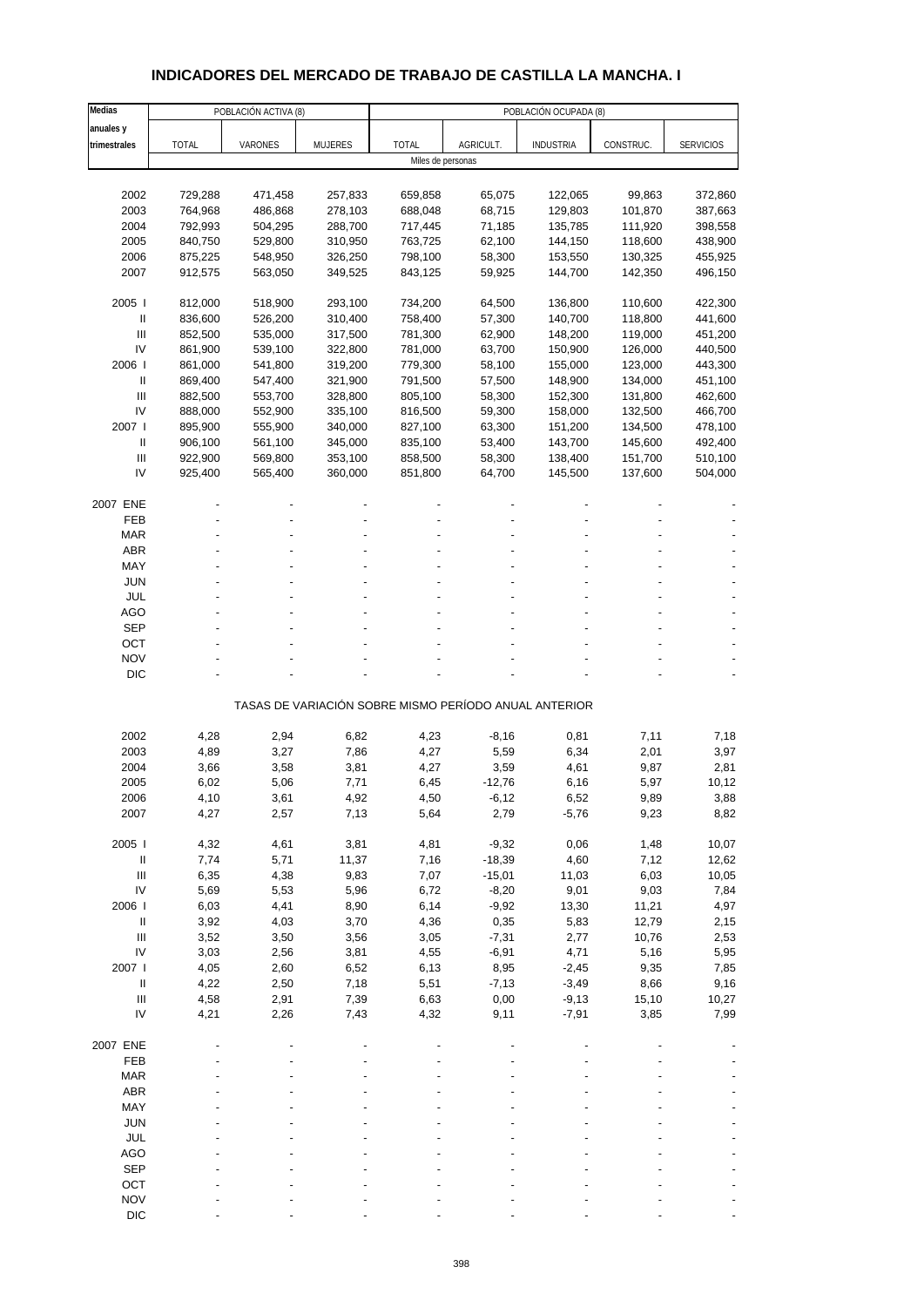### **INDICADORES DEL MERCADO DE TRABAJO DE CASTILLA LA MANCHA. II**

| Medias       |                                                       |           |                   |           |                  |
|--------------|-------------------------------------------------------|-----------|-------------------|-----------|------------------|
| anuales y    |                                                       |           |                   |           |                  |
| trimestrales | <b>TOTAL</b>                                          | AGRICULT. | INDUSTRIA         | CONSTRUC. | <b>SERVICIOS</b> |
|              |                                                       |           | Miles de Personas |           |                  |
|              |                                                       |           |                   |           |                  |
| 2002         | 495,353                                               | 25,618    | 104,408           | 76,655    | 288,673          |
| 2003         | 506,425                                               | 26,520    | 106,705           | 75,668    | 297,533          |
| 2004         | 539,788                                               | 28,368    | 117,033           | 85,320    | 309,068          |
| 2005         | 592,975                                               | 25,525    | 124,325           | 90,525    | 352,600          |
| 2006         | 630,375                                               | 26,525    | 130,625           | 101,200   | 372,025          |
| 2007         | 667,300                                               | 28,525    | 120,225           | 109,550   | 408,975          |
| 2005         | 561,600                                               | 27,400    | 117,600           | 81,300    | 335,300          |
| Ш            | 587,800                                               | 23,300    | 122,100           | 90,400    | 352,000          |
| Ш            | 611,900                                               | 26,300    | 128,000           | 91,600    | 366,000          |
| IV           | 610,600                                               | 25,100    | 129,600           | 98,800    | 357,100          |
| 2006         | 609,600                                               | 23,500    | 132,900           | 96,000    | 357,200          |
| Ш            | 625,100                                               | 25,400    | 128,800           | 103,900   | 367,000          |
|              |                                                       |           |                   |           |                  |
| Ш            | 637,000                                               | 27,500    | 128,400           | 101,800   | 379,300          |
| IV           | 649,800                                               | 29,700    | 132,400           | 103,100   | 384,600          |
| 2007 l       | 655,300                                               | 31,800    | 125,600           | 107,000   | 390,800          |
| Ш            | 662,900                                               | 24,900    | 120,000           | 113,700   | 404,300          |
| Ш            | 683,000                                               | 27,000    | 117,100           | 115,400   | 423,500          |
| IV           | 668,000                                               | 30,400    | 118,200           | 102,100   | 417,300          |
| 2007 ENE     |                                                       |           |                   |           |                  |
| FEB          |                                                       |           |                   |           |                  |
| <b>MAR</b>   |                                                       |           |                   |           |                  |
| ABR          |                                                       |           |                   |           |                  |
| MAY          |                                                       |           |                   |           |                  |
|              |                                                       |           |                   |           |                  |
| JUN          |                                                       |           |                   |           |                  |
| JUL          |                                                       |           |                   |           |                  |
| AGO          |                                                       |           |                   |           |                  |
| SEP          |                                                       |           |                   |           |                  |
| ОСТ          |                                                       |           |                   |           |                  |
| <b>NOV</b>   |                                                       |           |                   |           |                  |
| DIC          |                                                       |           |                   |           |                  |
|              | TASAS DE VARIACIÓN SOBRE MISMO PERÍODO ANUAL ANTERIOR |           |                   |           |                  |
| 2002         | 5,39                                                  | $-3,28$   | 0,80              | 5,26      | 8,07             |
| 2003         |                                                       |           |                   |           |                  |
|              | 2,24                                                  | 3,52      | 2,20              | $-1,29$   | 3,07             |
| 2004         | 6,59                                                  | 6,97      | 9,68              | 12,76     | 3,88             |
| 2005         | 9,85                                                  | $-10,02$  | 6,23              | 6,10      | 14,09            |
| 2006         | 6,31                                                  | 3,92      | 5,07              | 11,79     | 5,51             |
| 2007         | 5,86                                                  | 7,54      | $-7,96$           | 8,25      | 9,93             |
| 2005 l       | 7,93                                                  | 4,10      | $-0,27$           | $-0,18$   | 13,80            |
| $\sf II$     | 10,85                                                 | $-16,93$  | 5,39              | 8,42      | 16,18            |
| Ш            | 11,31                                                 | $-13,26$  | 11,40             | 5,79      | 15,13            |
| IV           | 9,26                                                  | $-12,79$  | 8,50              | 9,95      | 11,33            |
| 2006         | 8,55                                                  | $-14,23$  | 13,01             | 18,08     | 6,53             |
| Ш            | 6,35                                                  | 9,01      | 5,49              | 14,93     | 4,26             |
| Ш            | 4,10                                                  | 4,56      | 0,31              | 11,14     | 3,63             |
| IV           | 6,42                                                  |           | 2,16              |           | 7,70             |
|              |                                                       | 18,33     |                   | 4,35      |                  |
| 2007 l       | 7,50                                                  | 35,32     | $-5,49$           | 11,46     | 9,41             |
| Ш            | 6,05                                                  | $-1,97$   | $-6,83$           | 9,43      | 10,16            |
| Ш            | 7,22                                                  | $-1,82$   | $-8,80$           | 13,36     | 11,65            |
| IV           | 2,80                                                  | 2,36      | $-10,73$          | $-0,97$   | 8,50             |
| 2007 ENE     |                                                       |           |                   |           |                  |
| FEB          |                                                       |           |                   |           |                  |
| <b>MAR</b>   |                                                       |           |                   |           |                  |
| ABR          |                                                       |           |                   |           |                  |
| MAY          |                                                       |           |                   |           |                  |
| <b>JUN</b>   |                                                       |           |                   |           |                  |
| JUL          |                                                       |           |                   |           |                  |
|              |                                                       |           |                   |           |                  |
| AGO          |                                                       |           |                   |           |                  |
| SEP          |                                                       |           |                   |           |                  |
| OCT          |                                                       |           |                   |           |                  |
| <b>NOV</b>   |                                                       |           |                   |           |                  |
| <b>DIC</b>   |                                                       |           |                   |           |                  |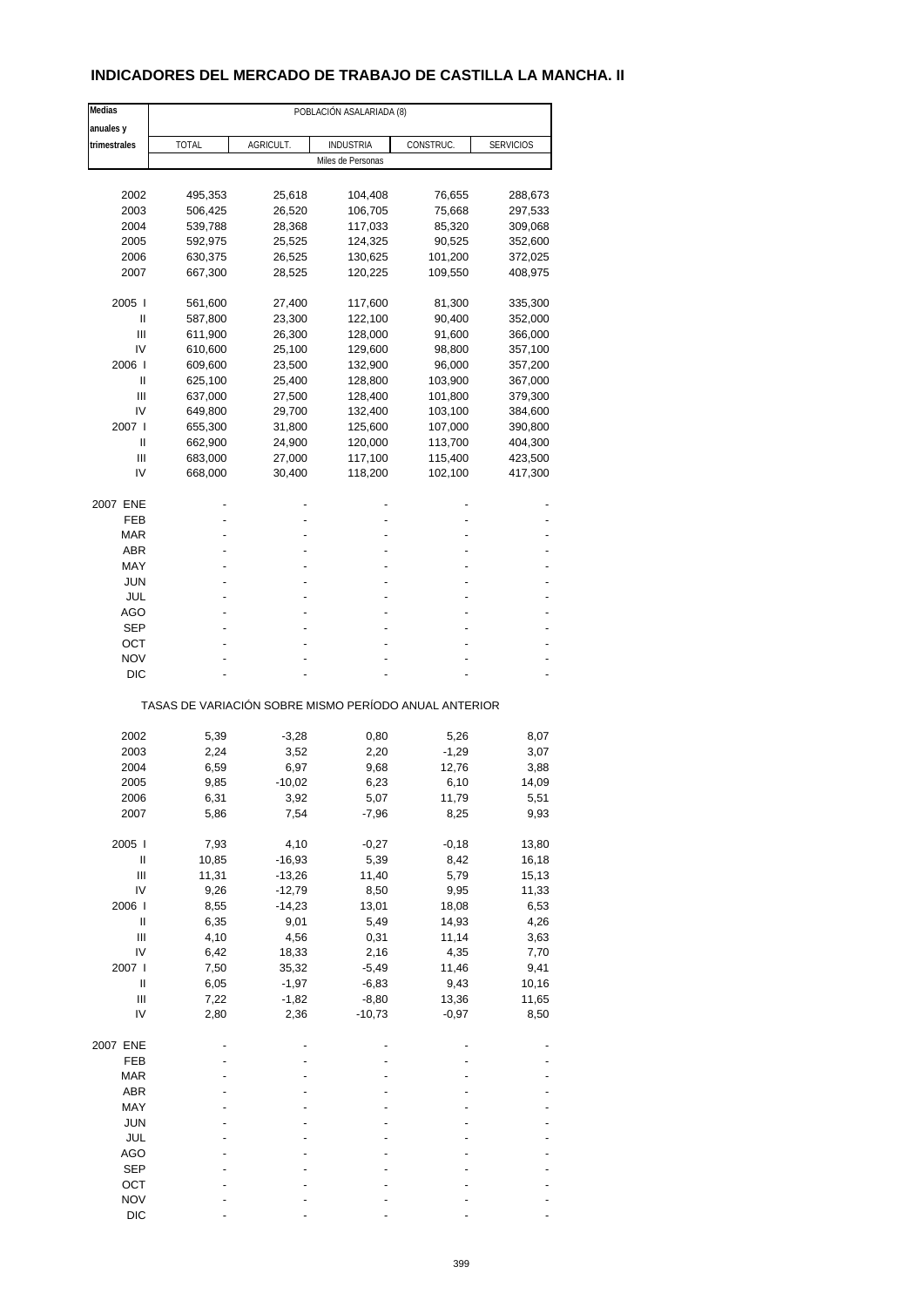## **INDICADORES DEL MERCADO DE TRABAJO DE CASTILLA LA MANCHA. III**

| Medias                             |              | PARADOS (8)       |          |                                                       | TASA DE ACTIVIDAD (8) |                |       | TASA DE PARO (8) |                |
|------------------------------------|--------------|-------------------|----------|-------------------------------------------------------|-----------------------|----------------|-------|------------------|----------------|
| anuales y                          |              |                   |          |                                                       | <b>MENORES</b>        |                |       | <b>MENORES</b>   |                |
| trimestrales                       | <b>TOTAL</b> | VARONES           | MUJERES  | <b>TOTAL</b>                                          | 20 AÑOS               | <b>MUJERES</b> | TOTAL | 20 AÑOS          | <b>MUJERES</b> |
|                                    |              | Miles de personas |          |                                                       |                       | Porcentaje     |       |                  |                |
|                                    |              |                   |          |                                                       |                       |                |       |                  |                |
| 2002                               | 69,430       | 27,033            | 42,398   | 49,93                                                 | 29,07                 | 35,04          | 9,52  | 20,52            | 16,45          |
| 2003                               | 76,920       | 28,618            | 48,308   | 51,30                                                 | 29,87                 | 37,07          | 10,06 | 23,45            | 17,38          |
| 2004                               | 75,550       | 26,230            | 49,320   | 52,06                                                 | 31,05                 | 37,73          | 9,52  | 21,21            | 17,08          |
| 2005                               | 77,025       | 29,400            | 47,625   | 54,02                                                 | 33,46                 | 39,86          | 9,17  | 25,05            | 15,33          |
| 2006                               | 77,075       | 28,550            | 48,525   | 55,03                                                 | 32,59                 | 41,03          | 8,81  | 24,73            | 14,89          |
| 2007                               | 69,475       | 28,275            | 41,175   | 56,02                                                 | 33,41                 | 43,02          | 7,61  | 24,45            | 11,79          |
|                                    |              |                   |          |                                                       |                       |                |       |                  |                |
| 2005 l                             | 77,800       | 31,500            | 46,300   | 52,60                                                 | 30,81                 | 37,85          | 9,58  | 23,79            | 15,79          |
| Ш                                  | 78,200       | 28,700            | 49,500   | 53,91                                                 | 32,70                 | 39,90          | 9,35  | 25,79            | 15,96          |
| $\mathsf{III}$                     | 71,200       | 26,900            | 44,300   | 54,64                                                 | 35,36                 | 40,62          | 8,35  | 23,64            | 13,94          |
| IV                                 | 80,900       | 30,500            | 50,400   | 54,92                                                 | 34,98                 | 41,08          | 9,39  | 26,99            | 15,61          |
| 2006                               | 81,700       | 29,200            | 52,400   | 54,56                                                 | 31,98                 | 40,43          | 9,49  | 24,60            | 16,42          |
|                                    |              |                   |          |                                                       |                       |                |       |                  |                |
| Ш                                  | 77,800       | 29,800            | 48,100   | 54,82                                                 | 31,87                 | 40,59          | 8,95  | 30,07            | 14,93          |
| $\ensuremath{\mathsf{III}}\xspace$ | 77,400       | 31,500            | 45,900   | 55,37                                                 | 34,54                 | 41,27          | 8,77  | 20,20            | 13,95          |
| IV                                 | 71,400       | 23,700            | 47,700   | 55,37                                                 | 31,96                 | 41,83          | 8,04  | 24,03            | 14,24          |
| 2007 l                             | 68,800       | 26,200            | 42,600   | 55,50                                                 | 35,04                 | 42,19          | 7,68  | 19,96            | 12,52          |
| $\ensuremath{\mathsf{II}}$         | 71,000       | 29,700            | 41,300   | 55,80                                                 | 34,64                 | 42,59          | 7,84  | 28,11            | 11,98          |
| $\ensuremath{\mathsf{III}}\xspace$ | 64,500       | 27,400            | 37,000   | 56,50                                                 | 38,18                 | 43,35          | 6,98  | 22,94            | 10,49          |
| IV                                 | 73,600       | 29,800            | 43,800   | 56,26                                                 | 25,76                 | 43,93          | 7,95  | 26,80            | 12,17          |
|                                    |              |                   |          |                                                       |                       |                |       |                  |                |
| 2007 ENE                           |              |                   |          |                                                       |                       |                |       |                  |                |
| FEB                                |              |                   |          |                                                       |                       |                |       |                  |                |
| <b>MAR</b>                         |              |                   |          |                                                       |                       |                |       |                  |                |
| ABR                                |              |                   |          |                                                       |                       |                |       |                  |                |
| MAY                                |              |                   |          |                                                       |                       |                |       |                  |                |
| <b>JUN</b>                         |              |                   |          |                                                       |                       |                |       |                  |                |
| JUL                                |              |                   |          |                                                       |                       |                |       |                  |                |
| <b>AGO</b>                         |              |                   |          |                                                       |                       |                |       |                  |                |
| SEP                                |              |                   |          |                                                       |                       |                |       |                  |                |
| OCT                                |              |                   |          |                                                       |                       |                |       |                  |                |
| <b>NOV</b>                         |              |                   |          |                                                       |                       |                |       |                  |                |
| <b>DIC</b>                         |              |                   |          |                                                       |                       |                |       |                  |                |
|                                    |              |                   |          |                                                       |                       |                |       |                  |                |
|                                    |              |                   |          | TASAS DE VARIACIÓN SOBRE MISMO PERÍODO ANUAL ANTERIOR |                       |                |       |                  |                |
|                                    |              |                   |          |                                                       |                       |                |       |                  |                |
| 2002                               | 4,74         | $-0,19$           | 8,14     |                                                       |                       |                |       |                  |                |
| 2003                               | 10,79        | 5,86              | 13,94    |                                                       |                       |                |       |                  |                |
| 2004                               | $-1,78$      | $-8,34$           | 2,10     |                                                       |                       |                |       |                  |                |
| 2005                               | 1,95         | 12,09             | $-3,44$  |                                                       |                       |                |       |                  |                |
| 2006                               | 0,06         | $-2,89$           | 1,89     |                                                       |                       |                |       |                  |                |
| 2007                               | $-9,86$      | $-0,96$           | $-15,15$ |                                                       |                       |                |       |                  |                |
|                                    |              |                   |          |                                                       |                       |                |       |                  |                |
| 2005 l                             | $-0,09$      | 20,74             | $-10,58$ |                                                       |                       |                |       |                  |                |
| Ш                                  | 13,75        | 30,75             | 5,77     |                                                       |                       |                |       |                  |                |
| $\ensuremath{\mathsf{III}}\xspace$ | $-1,00$      | 1,39              | $-2,40$  |                                                       |                       |                |       |                  |                |
| ${\sf IV}$                         | $-3,30$      | 0,49              | $-5,46$  |                                                       |                       |                |       |                  |                |
| 2006                               | 5,01         | $-7,30$           | 13,17    |                                                       |                       |                |       |                  |                |
| $\ensuremath{\mathsf{II}}$         | $-0,51$      | 3,83              | $-2,83$  |                                                       |                       |                |       |                  |                |
| $\ensuremath{\mathsf{III}}\xspace$ | 8,71         | 17,10             | 3,61     |                                                       |                       |                |       |                  |                |
| IV                                 | $-11,74$     | $-22,30$          | $-5,36$  |                                                       |                       |                |       |                  |                |
| 2007 l                             | $-15,79$     | $-10,27$          | $-18,70$ |                                                       |                       |                |       |                  |                |
| $\ensuremath{\mathsf{II}}$         | $-8,74$      | $-0,34$           | $-14,14$ |                                                       |                       |                |       |                  |                |
| $\ensuremath{\mathsf{III}}\xspace$ | $-16,67$     | $-13,02$          | $-19,39$ |                                                       |                       |                |       |                  |                |
| IV                                 | 3,08         | 25,74             | $-8,18$  |                                                       |                       |                |       |                  |                |
|                                    |              |                   |          |                                                       |                       |                |       |                  |                |
| 2007 ENE                           |              |                   |          |                                                       |                       |                |       |                  |                |
| FEB                                |              |                   |          |                                                       |                       |                |       |                  |                |
| <b>MAR</b>                         |              |                   |          |                                                       |                       |                |       |                  |                |
| ABR                                |              |                   |          |                                                       |                       |                |       |                  |                |
| MAY                                |              |                   |          |                                                       |                       |                |       |                  |                |
|                                    |              |                   |          |                                                       |                       |                |       |                  |                |
| <b>JUN</b>                         |              |                   |          |                                                       |                       |                |       |                  |                |
| JUL                                |              |                   |          |                                                       |                       |                |       |                  |                |
| <b>AGO</b>                         |              |                   |          |                                                       |                       |                |       |                  |                |
| SEP                                |              |                   |          |                                                       |                       |                |       |                  |                |
| OCT                                |              |                   |          |                                                       |                       |                |       |                  |                |
| <b>NOV</b>                         |              |                   |          |                                                       |                       |                |       |                  |                |
| <b>DIC</b>                         |              |                   |          |                                                       |                       |                |       |                  |                |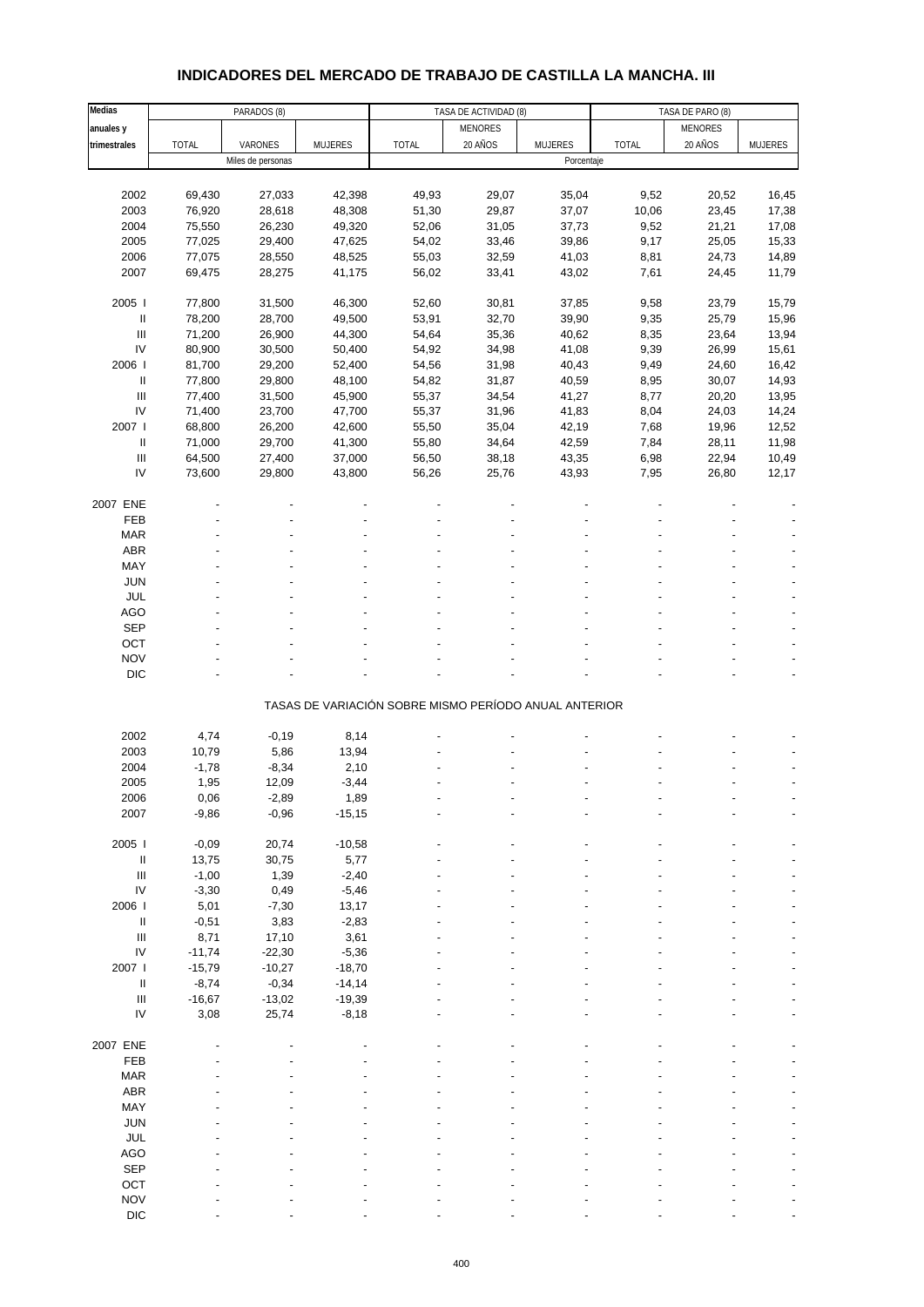| Medias                     |              |                    | PARO REGISTRADO                                       |              |                  |            |
|----------------------------|--------------|--------------------|-------------------------------------------------------|--------------|------------------|------------|
| anuales y                  |              |                    |                                                       |              |                  | SIN EMPLEO |
| trimestrales               | <b>TOTAL</b> | <b>AGRICULTURA</b> | <b>INDUSTRIA</b>                                      | CONSTRUCCIÓN | <b>SERVICIOS</b> | ANTERIOR   |
|                            |              |                    | Personas                                              |              |                  |            |
|                            |              |                    |                                                       |              |                  |            |
| 2003                       | 91.414       | 2.750              | 17.303                                                | 14.754       | 45.633           | 10.974     |
| 2004                       | 93.525       | 2.887              | 17.343                                                | 14.832       | 47.637           | 10.826     |
| 2005                       | 93.957       | 2.985              | 16.831                                                | 14.966       | 49.723           | 9.452      |
| 2006                       |              | 2.811              | 15.122                                                |              | 50.202           | 8.964      |
|                            | 91.567       |                    |                                                       | 14.469       |                  |            |
| 2007                       | 91.659       | 2.567              | 13.540                                                | 14.783       | 52.146           | 8.624      |
| 2008                       | 103.329      | 3.491              | 14.392                                                | 17.330       | 59.715           | 8.401      |
| 2005 II                    | 93.518       | 2.872              | 17.368                                                | 14.303       | 49.085           | 9.890      |
| Ш                          | 88.755       | 2.670              | 15.683                                                | 14.493       | 46.776           | 9.132      |
| IV                         | 92.881       | 3.322              | 15.991                                                | 14.701       | 50.012           | 8.855      |
| 2006                       | 98.555       | 3.422              | 16.463                                                | 15.538       | 53.696           | 9.437      |
| Ш                          | 91.032       | 2.876              | 15.620                                                | 13.612       | 49.560           | 9.364      |
| Ш                          | 86.979       | 2.341              | 14.224                                                | 14.250       | 47.523           | 8.640      |
| IV                         |              |                    | 14.179                                                |              |                  |            |
|                            | 89.700       | 2.603              |                                                       | 14.474       | 50.028           | 8.415      |
| 2007 l                     | 94.595       | 2.760              | 14.324                                                | 15.125       | 53.592           | 8.794      |
| $\ensuremath{\mathsf{II}}$ | 90.041       | 2.595              | 13.722                                                | 13.952       | 50.846           | 8.927      |
| Ш                          | 88.843       | 2.282              | 12.891                                                | 14.871       | 50.455           | 8.344      |
| IV                         | 93.158       | 2.632              | 13.222                                                | 15.185       | 53.689           | 8.430      |
| 2008                       | 103.329      | 3.491              | 14.392                                                | 17.330       | 59.715           | 8.401      |
| 2007 MAR                   | 94.166       | 2.893              | 14.280                                                | 14.637       | 53.249           | 9.107      |
| <b>ABR</b>                 | 92.925       | 2.755              | 14.341                                                | 14.380       | 52.363           | 9.086      |
|                            |              |                    |                                                       |              |                  |            |
| MAY                        | 89.991       | 2.584              | 13.762                                                | 13.913       | 50.836           | 8.896      |
| <b>JUN</b>                 | 87.208       | 2.445              | 13.062                                                | 13.562       | 49.340           | 8.799      |
| JUL                        | 87.073       | 2.376              | 12.816                                                | 14.269       | 49.223           | 8.389      |
| <b>AGO</b>                 | 89.685       | 2.361              | 13.102                                                | 15.752       | 50.245           | 8.225      |
| <b>SEP</b>                 | 89.772       | 2.108              | 12.756                                                | 14.593       | 51.896           | 8.419      |
| OCT                        | 91.355       | 2.533              | 13.002                                                | 14.120       | 53.135           | 8.565      |
| <b>NOV</b>                 | 93.163       | 2.731              | 13.137                                                | 14.746       | 53.958           | 8.591      |
| <b>DIC</b>                 | 94.955       | 2.631              | 13.527                                                | 16.688       | 53.974           | 8.135      |
| 2008 ENE                   | 101.138      | 2.973              | 14.206                                                | 16.989       | 58.771           | 8.199      |
| FEB                        | 105.519      | 4.009              | 14.577                                                | 17.671       | 60.659           | 8.603      |
|                            |              |                    | TASAS DE VARIACIÓN SOBRE MISMO PERÍODO ANUAL ANTERIOR |              |                  |            |
| 2003                       | 2,87         | $-5,75$            | 4,72                                                  | 2,90         | 3,20             | 0,97       |
| 2004                       | 2,31         | 4,97               | 0,23                                                  | 0,53         | 4,39             | $-1,35$    |
| 2005                       |              |                    | $-2,96$                                               | $0,\!90$     | 4,38             | $-12,69$   |
|                            | 0,46         | 3,37               |                                                       |              |                  |            |
| 2006                       | $-2,54$      | $-5,82$            | $-10,15$                                              | $-3,32$      | 0,96             | $-5,17$    |
| 2007                       | 0, 10        | $-8,67$            | $-10,46$                                              | 2,17         | 3,87             | $-3,79$    |
| 2008                       | 8,99         | 29,61              | 0,32                                                  | 12,76        | 11,07            | $-2,74$    |
| 2005 II                    | $-0,90$      | $-5,61$            | $-2,20$                                               | $-1,48$      | 2,77             | $-12,35$   |
| Ш                          | 1,76         | $-0,26$            | $-4,32$                                               | 4,94         | 6,60             | $-12,70$   |
| IV                         | $-0,09$      | 15,27              | $-5,87$                                               | $-1,34$      | 4,44             | $-14,09$   |
| 2006                       | $-2,10$      | 11,32              | $-9,94$                                               | $-5,06$      | 1,27             | $-4,99$    |
| Ш                          | $-2,66$      | 0,14               | $-10,06$                                              | $-4,83$      | 0,97             | $-5,32$    |
| Ш                          | $-2,00$      |                    | $-9,30$                                               |              | 1,60             | $-5,38$    |
| IV                         |              | $-12,32$           |                                                       | $-1,67$      |                  |            |
|                            | $-3,43$      | $-21,63$           | $-11,33$                                              | $-1,54$      | 0,03             | $-4,97$    |
| 2007 l                     | $-4,02$      | $-19,34$           | $-12,99$                                              | $-2,66$      | $-0,19$          | $-6, 81$   |
| Ш                          | $-1,09$      | $-9,79$            | $-12,15$                                              | 2,50         | 2,60             | $-4,67$    |
| Ш                          | 2,14         | $-2,55$            | $-9,37$                                               | 4,36         | 6,17             | $-3,42$    |
| IV                         | 3,86         | 1,09               | $-6,75$                                               | 4,91         | 7,32             | 0,18       |
| 2008                       | 8,99         | 29,61              | 0,32                                                  | 12,76        | 11,07            | $-2,74$    |
| 2007 MAR                   | $-3,66$      | $-15,75$           | $-12,43$                                              | $-2,29$      | $-0,04$          | $-6,59$    |
|                            |              |                    |                                                       |              |                  |            |
| <b>ABR</b>                 | $-1,50$      | $-14,09$           | $-12,21$                                              | 1,89         | 2,24             | $-4,07$    |
| MAY                        | $-1,55$      | $-9,40$            | $-12,92$                                              | 3,11         | 1,91             | $-5,08$    |
| <b>JUN</b>                 | $-0,16$      | $-4,86$            | $-11,26$                                              | 2,51         | 3,70             | $-4,87$    |
| JUL                        | 1,52         | $-3,96$            | $-9,49$                                               | 4,92         | 5,34             | $-4,77$    |
| <b>AGO</b>                 | 2,60         | $-0,59$            | $-9,29$                                               | 5,68         | 6,69             | $-4,28$    |
| <b>SEP</b>                 | 2,30         | $-3,08$            | $-9,33$                                               | 2,44         | 6,45             | $-1,16$    |
| OCT                        | 2,94         | $-2,39$            | $-7,58$                                               | 2,36         | 6,73             | 0,74       |
| <b>NOV</b>                 | 4,17         | 2,59               | $-6,78$                                               | 5,00         | 7,84             | $-0,12$    |
| DIC                        | 4,44         | 3,06               | $-5,91$                                               | 7,08         | 7,38             | $-0,10$    |
| 2008 ENE                   | 6,92         | 12,74              | $-1,44$                                               | 9,30         | 9,61             | $-2,12$    |
| FEB                        | 11,04        | 45,78              | 2,09                                                  | 16,31        | 12,52            | $-3,32$    |
|                            |              |                    |                                                       |              |                  |            |

#### **INDICADORES DEL MERCADO DE TRABAJO DE CASTILLA LA MANCHA. IV**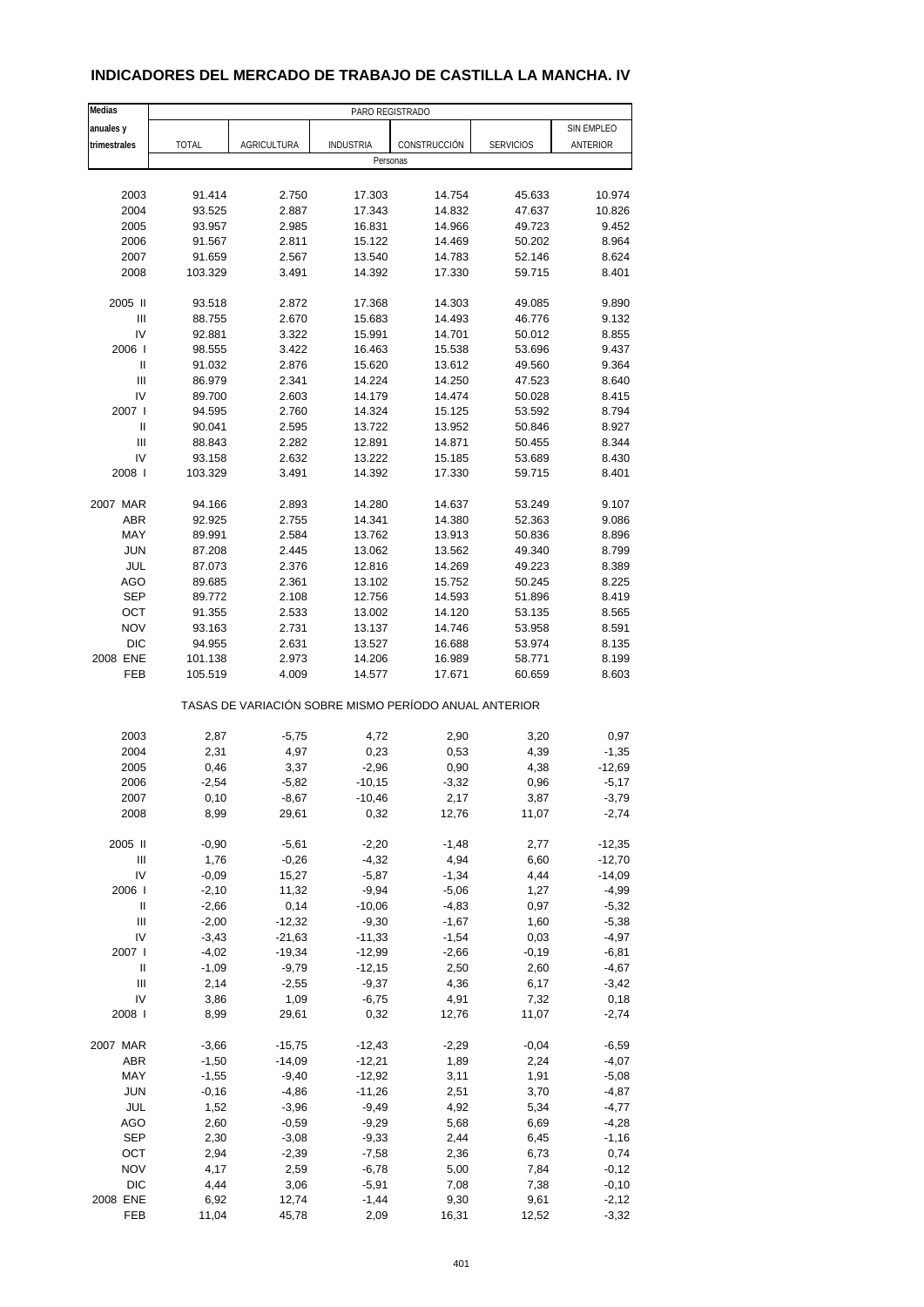### **INDICADORES DEL MERCADO DE TRABAJO DE CASTILLA LA MANCHA. V**

| Medias         |                                                       |                    | AFILIADOS A LA SEGURIDAD SOCIAL EN ALTA LABORAL |              |                  |
|----------------|-------------------------------------------------------|--------------------|-------------------------------------------------|--------------|------------------|
| anuales y      |                                                       |                    | <b>TOTAL</b>                                    |              |                  |
| trimestrales   | TOTAL                                                 | <b>AGRICULTURA</b> | <b>INDUSTRIA</b>                                | CONSTRUCCIÓN | <b>SERVICIOS</b> |
|                |                                                       |                    | Personas                                        |              |                  |
|                |                                                       |                    |                                                 |              |                  |
| 2003           | 598.188                                               | 56.355             | 117.666                                         | 93.592       | 329.760          |
| 2004           | 626.672                                               | 56.111             | 118.351                                         | 102.346      | 349.332          |
| 2005           | 669.105                                               | 58.072             | 119.611                                         | 115.406      | 375.768          |
| 2006           | 710.574                                               | 57.740             | 122.361                                         | 129.360      | 401.087          |
| 2007           | 750.681                                               | 59.048             | 127.557                                         | 135.593      | 428.481          |
| 2008           | 759.355                                               | 59.161             | 127.481                                         | 135.069      | 437.642          |
|                |                                                       |                    |                                                 |              |                  |
| 2005 II        | 664.850                                               | 57.378             | 119.213                                         | 115.295      | 372.698          |
| Ш              | 683.948                                               | 60.689             | 121.234                                         | 118.211      | 383.558          |
| IV             | 689.029                                               | 59.271             | 120.611                                         | 120.669      | 388.271          |
| 2006           | 690.881                                               | 58.251             | 120.686                                         | 123.370      | 388.483          |
| Ш              | 709.073                                               | 57.484             | 122.169                                         | 129.878      | 399.535          |
| Ш              | 718.991                                               | 57.902             | 123.429                                         | 130.895      | 406.762          |
| IV             | 723.351                                               | 57.323             | 123.159                                         | 133.299      | 409.567          |
| 2007 l         | 730.574                                               | 57.523             | 125.312                                         | 133.710      | 414.026          |
| Ш              | 749.952                                               | 58.210             | 127.457                                         | 136.618      | 427.664          |
| Ш              | 757.806                                               | 59.955             | 128.826                                         | 135.788      | 433.234          |
| IV             | 764.393                                               | 60.503             | 128.632                                         | 136.255      | 439.000          |
| 2008           | 759.355                                               | 59.161             | 127.481                                         | 135.069      | 437.642          |
|                |                                                       |                    |                                                 |              |                  |
| 2007 MAR       | 739.203                                               | 56.853             | 126.159                                         | 135.275      | 420.913          |
| ABR            | 743.021                                               | 58.187             | 126.099                                         | 135.047      | 423.685          |
| MAY            | 749.191                                               | 57.959             | 127.308                                         | 136.471      | 427.450          |
| <b>JUN</b>     | 757.645                                               | 58.483             | 128.965                                         | 138.336      | 431.858          |
| JUL            | 760.036                                               | 58.697             | 128.581                                         | 137.341      | 435.414          |
| AGO            | 748.745                                               | 58.401             | 127.488                                         | 133.210      | 429.643          |
| <b>SEP</b>     | 764.637                                               | 62.767             | 130.410                                         | 136.813      | 434.644          |
| OCT            | 763.559                                               | 60.949             | 129.229                                         | 138.463      | 434.915          |
| <b>NOV</b>     | 768.338                                               | 59.804             | 129.350                                         | 138.530      | 440.651          |
| <b>DIC</b>     | 761.282                                               | 60.757             | 127.316                                         | 131.772      | 441.434          |
| 2008 ENE       | 758.407                                               | 59.531             | 127.576                                         | 134.768      | 436.529          |
| FEB            | 760.302                                               | 58.791             | 127.385                                         | 135.369      | 438.754          |
|                |                                                       |                    |                                                 |              |                  |
|                | TASAS DE VARIACIÓN SOBRE MISMO PERÍODO ANUAL ANTERIOR |                    |                                                 |              |                  |
|                |                                                       |                    |                                                 |              |                  |
| 2003           | 4,19                                                  | 0,00               | 0,25                                            | 7,47         | 5,50             |
| 2004           | 4,76                                                  | $-0,43$            | 0,58                                            | 9,35         | 5,94             |
| 2005           | 6,77                                                  | 3,50               | 1,06                                            | 12,76        | 7,57             |
| 2006           | 6,20                                                  | $-0,57$            | 2,30                                            | 12,09        | 6,74             |
| 2007           | 5,64                                                  | 2,26               | 4,25                                            | 4,82         | 6,83             |
| 2008           | 4,56                                                  | 2,25               | 2,08                                            | 1,61         | 6,59             |
|                |                                                       |                    |                                                 |              |                  |
| 2005 II        | 6,78                                                  | 3,09               | 0,80                                            | 12,65        | 7,79             |
| $\mathsf{III}$ | 7,42                                                  | 7,96               | 1,80                                            | 12,97        | 7,62             |
| IV             | 7,95                                                  | 5,35               | 2,02                                            | 14,66        | 8,37             |
| 2006           | 8,19                                                  | 6,01               | 2,81                                            | 14,82        | 8,35             |
| Ш              | 6,65                                                  | 0,19               | 2,48                                            | 12,65        | 7,20             |
| Ш              | 5,12                                                  | $-4,59$            | 1,81                                            | 10,73        | 6,05             |
| IV             | 4,98                                                  | $-3,29$            | 2,11                                            | 10,47        | 5,48             |
| 2007 l         | 5,75                                                  | $-1,25$            | 3,83                                            | 8,38         | 6,57             |
| Ш              | 5,77                                                  | 1,26               | 4,33                                            | 5,19         | 7,04             |
| Ш              | 5,40                                                  | 3,55               | 4,37                                            | 3,74         | 6,51             |
| IV             | 5,67                                                  | 5,55               | 4,44                                            | 2,22         | 7,19             |
| 2008           | 4,56                                                  | 2,25               | 2,08                                            | 1,61         | 6,59             |
|                |                                                       |                    |                                                 |              |                  |
| 2007 MAR       | 6,17                                                  | $-1,35$            | 4,15                                            | 7,48         | 7,48             |
| <b>ABR</b>     | 5,47                                                  | 1,60               | 4,08                                            | 5,17         | 6,55             |
| MAY            | 5,53                                                  | 0,66               | 4,35                                            | 5,18         | 6,70             |
| <b>JUN</b>     | 6,29                                                  | 1,53               | 4,56                                            | 5,21         | 7,86             |
| JUL            | 5,38                                                  | 2,99               | 4,27                                            | 3,97         | 6,50             |
| AGO            | 5,14                                                  | 3,29               | 4,20                                            | 3,55         | 6,20             |
| SEP            | 5,67                                                  | 4,32               | 4,65                                            | 3,69         | 6,82             |
| OCT            | 5,75                                                  | 6,77               | 4,26                                            | 3,22         | 6,90             |
| <b>NOV</b>     | 5,69                                                  | 4,68               | 4,54                                            | 2,29         | 7,30             |
| DIC            | 5,57                                                  | 5,20               | 4,53                                            | 1,11         | 7,35             |
| 2008 ENE       | 4,76                                                  | 2,83               | 2,52                                            | 1,23         | 6,87             |
| FEB            | 4,35                                                  | 1,68               | 1,63                                            | 1,99         | 6,31             |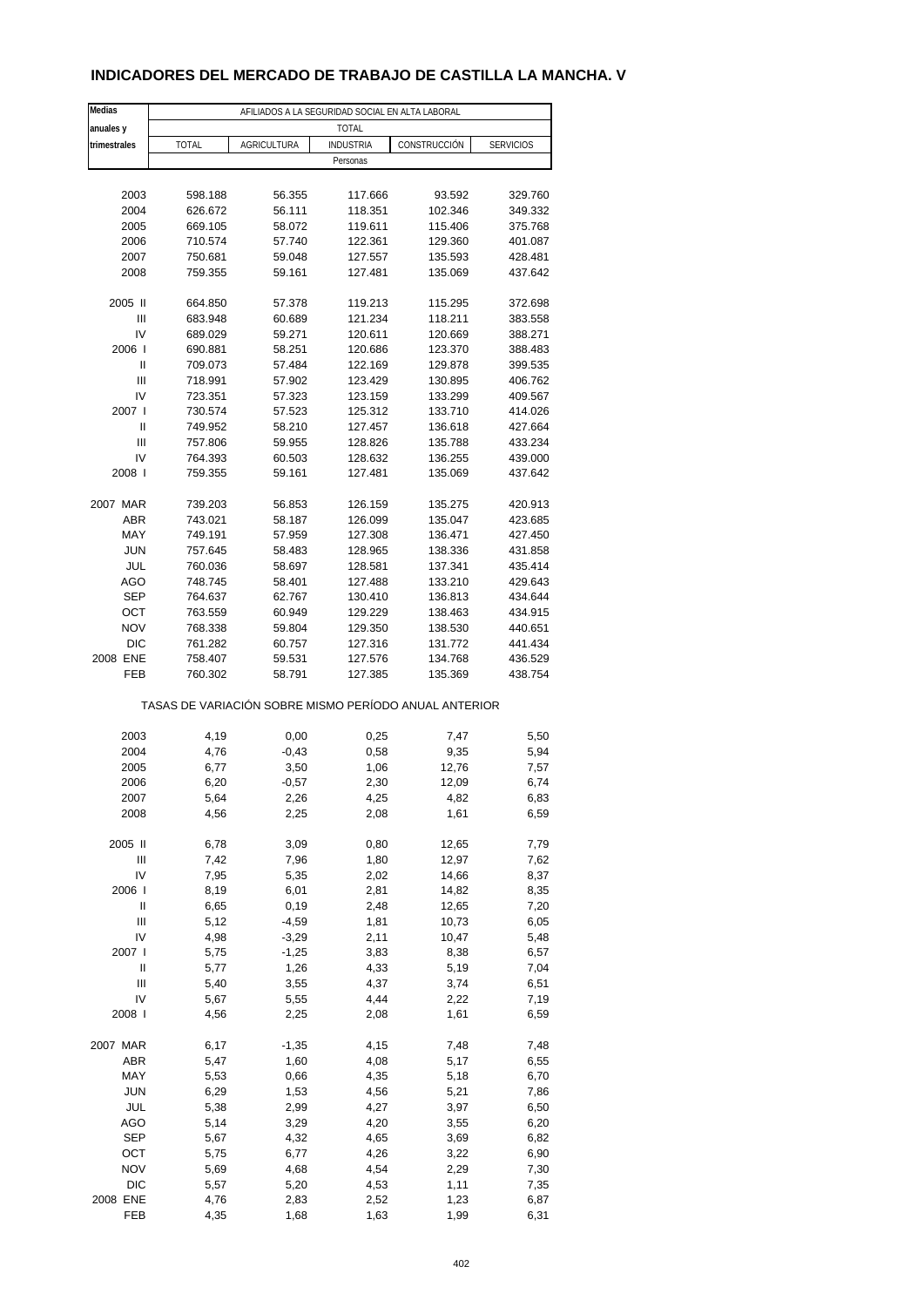### **INDICADORES DEL MERCADO DE TRABAJO DE CASTILLA LA MANCHA. VI**

| Medias         | AFILIADOS A LA SEGURIDAD SOCIAL EN ALTA LABORAL       |                    |                  |                    |                    |  |  |  |  |  |
|----------------|-------------------------------------------------------|--------------------|------------------|--------------------|--------------------|--|--|--|--|--|
| anuales y      | <b>CUENTA AJENA</b>                                   |                    |                  |                    |                    |  |  |  |  |  |
| trimestrales   | TOTAL                                                 | <b>AGRICULTURA</b> | <b>INDUSTRIA</b> | CONSTRUCCIÓN       | <b>SERVICIOS</b>   |  |  |  |  |  |
|                |                                                       |                    | Personas         |                    |                    |  |  |  |  |  |
|                |                                                       |                    |                  |                    |                    |  |  |  |  |  |
| 2003           | 456.503                                               | 28.458             | 101.675          | 71.183             | 254.624            |  |  |  |  |  |
| 2004           | 479.948                                               | 28.197             | 102.169          | 77.971             | 271.286            |  |  |  |  |  |
| 2005           | 516.691                                               | 30.286             | 103.446          | 88.877             | 294.024            |  |  |  |  |  |
| 2006           | 553.491                                               | 30.255             | 106.188          | 100.330            | 316.716            |  |  |  |  |  |
| 2007           | 587.608                                               | 32.025             | 111.302          | 102.522            | 341.759            |  |  |  |  |  |
| 2008           | 593.601                                               | 32.518             | 111.183          | 99.899             | 350.002            |  |  |  |  |  |
|                |                                                       |                    |                  |                    |                    |  |  |  |  |  |
| 2005 II        | 512.841                                               | 29.479             | 103.046          | 88.943             | 291.300            |  |  |  |  |  |
| Ш              | 530.357                                               | 32.950             | 105.082          | 91.353             | 300.906            |  |  |  |  |  |
| IV             | 534.610                                               | 31.606             | 104.479          | 93.333             | 305.169            |  |  |  |  |  |
| 2006           | 535.608                                               | 30.600             | 104.545          | 95.481             | 304.976            |  |  |  |  |  |
| Ш              | 552.133                                               | 29.902             | 105.947          | 101.135            | 315.149            |  |  |  |  |  |
| Ш              | 561.346                                               | 30.467             | 107.248          | 101.480            | 322.151            |  |  |  |  |  |
| IV             | 564.876                                               | 30.052             | 107.014          | 103.223            | 324.587            |  |  |  |  |  |
| 2007 l         | 570.704                                               | 30.385             | 109.105          | 102.716            | 328.498            |  |  |  |  |  |
| Ш              | 587.529                                               | 31.110             | 111.225          | 104.116            | 341.078            |  |  |  |  |  |
| $\mathsf{III}$ | 593.604                                               | 32.924             | 112.552          | 101.975            | 346.153            |  |  |  |  |  |
| IV             | 598.594                                               | 33.680             | 112.327          | 101.282            | 351.305            |  |  |  |  |  |
| 2008           | 593.601                                               | 32.518             | 111.183          | 99.899             | 350.002            |  |  |  |  |  |
|                |                                                       |                    |                  |                    |                    |  |  |  |  |  |
| 2007 MAR       | 578.374                                               | 29.756             | 109.930          | 103.732            | 334.956            |  |  |  |  |  |
| <b>ABR</b>     | 581.476<br>586.788                                    | 31.072             | 109.891          | 103.105<br>103.980 | 337.408<br>340.851 |  |  |  |  |  |
| MAY            |                                                       | 30.878             | 111.079          |                    |                    |  |  |  |  |  |
| <b>JUN</b>     | 594.322                                               | 31.380             | 112.704          | 105.262            | 344.976            |  |  |  |  |  |
| JUL            | 596.181                                               | 31.598             | 112.297          | 103.851            | 348.435            |  |  |  |  |  |
| AGO            | 584.681                                               | 31.394             | 111.246          | 99.463             | 342.578            |  |  |  |  |  |
| <b>SEP</b>     | 599.950                                               | 35.780             | 114.114          | 102.610            | 347.446            |  |  |  |  |  |
| OCT            | 598.205                                               | 34.061             | 112.935          | 103.743            | 347.466            |  |  |  |  |  |
| <b>NOV</b>     | 602.424                                               | 33.015             | 113.036          | 103.446            | 352.927            |  |  |  |  |  |
| <b>DIC</b>     | 595.154                                               | 33.965             | 111.010          | 96.656             | 353.523            |  |  |  |  |  |
| 2008 ENE       | 592.901                                               | 32.876             | 111.320          | 99.730             | 348.975            |  |  |  |  |  |
| FEB            | 594.301                                               | 32.160             | 111.046          | 100.067            | 351.028            |  |  |  |  |  |
|                | TASAS DE VARIACIÓN SOBRE MISMO PERÍODO ANUAL ANTERIOR |                    |                  |                    |                    |  |  |  |  |  |
| 2003           | 4,74                                                  | 0,34               | 0,25             | 7,92               | 6,27               |  |  |  |  |  |
| 2004           | 5,14                                                  | $-0.92$            | 0,49             | 9,54               | 6,54               |  |  |  |  |  |
| 2005           | 7,66                                                  | 7,41               | 1,25             | 13,99              | 8,38               |  |  |  |  |  |
| 2006           | 7,12                                                  | $-0,10$            | 2,65             | 12,89              | 7,72               |  |  |  |  |  |
| 2007           | 6,16                                                  | 5,85               | 4,82             | 2,19               | 7,91               |  |  |  |  |  |
| 2008           | 4,72                                                  | 5,93               | 2,29             | $-2,26$            | 7,60               |  |  |  |  |  |
|                |                                                       |                    |                  |                    |                    |  |  |  |  |  |
| 2005 II        | 7,70                                                  | 6,45               | 0,92             | 13,81              | 8,75               |  |  |  |  |  |
| Ш              | 8,43                                                  | 16,50              | 2,17             | 14,34              | 8,28               |  |  |  |  |  |
| IV             | 9,18                                                  | 11,41              | 2,46             | 16,52              | 9,33               |  |  |  |  |  |
| 2006           | 9,54                                                  | 12,87              | 3,33             | 16,61              | 9,42               |  |  |  |  |  |
| Ш              | 7,66                                                  | 1,43               | 2,82             | 13,71              | 8,19               |  |  |  |  |  |
| Ш              | 5,84                                                  | $-7,53$            | 2,06             | 11,09              | 7,06               |  |  |  |  |  |
| IV             | 5,66                                                  | $-4,92$            | 2,43             | 10,60              | 6,36               |  |  |  |  |  |
| 2007 l         | 6,55                                                  | $-0,70$            | 4,36             | 7,58               | 7,71               |  |  |  |  |  |
| Ш              | 6,41                                                  | 4,04               | 4,98             | 2,95               | 8,23               |  |  |  |  |  |
| Ш              | 5,75                                                  | 8,06               | 4,95             | 0,49               | 7,45               |  |  |  |  |  |
| IV             | 5,97                                                  | 12,07              | 4,97             | $-1,88$            | 8,23               |  |  |  |  |  |
| 2008           | 4,72                                                  | 5,93               | 2,29             | $-2,26$            | 7,60               |  |  |  |  |  |
|                |                                                       |                    |                  |                    |                    |  |  |  |  |  |
| 2007 MAR       | 7,02                                                  | $-0,81$            | 4,77             | 6,18               | 8,82               |  |  |  |  |  |
| ABR            | 6,12                                                  | 4,75               | 4,70             | 3,18               | 7,66               |  |  |  |  |  |
| MAY            | 6,11                                                  | 2,89               | 5,01             | 2,97               | 7,79               |  |  |  |  |  |
| <b>JUN</b>     | 6,99                                                  | 4,50               | 5,23             | 2,70               | 9,23               |  |  |  |  |  |
| JUL            | 5,79                                                  | 7,16               | 4,85             | 1,01               | 7,50               |  |  |  |  |  |
| AGO            | 5,44                                                  | 7,80               | 4,76             | 0,22               | 7,06               |  |  |  |  |  |
| SEP            | 6,01                                                  | 9,11               | 5,23             | 0,23               | 7,79               |  |  |  |  |  |
| OCT            | 6,06                                                  | 14,36              | 4,76             | $-0,51$            | 7,85               |  |  |  |  |  |
| <b>NOV</b>     | 5,99                                                  | 10,61              | 5,06             | $-1,74$            | 8,37               |  |  |  |  |  |
| DIC            | 5,86                                                  | 11,27              | 5,07             | $-3,45$            | 8,46               |  |  |  |  |  |
| 2008 ENE       | 4,94                                                  | 7,04               | 2,83             | $-2,86$            | 7,93               |  |  |  |  |  |
| FEB            | 4,49                                                  | 4,81               | 1,76             | $-1,65$            | 7,28               |  |  |  |  |  |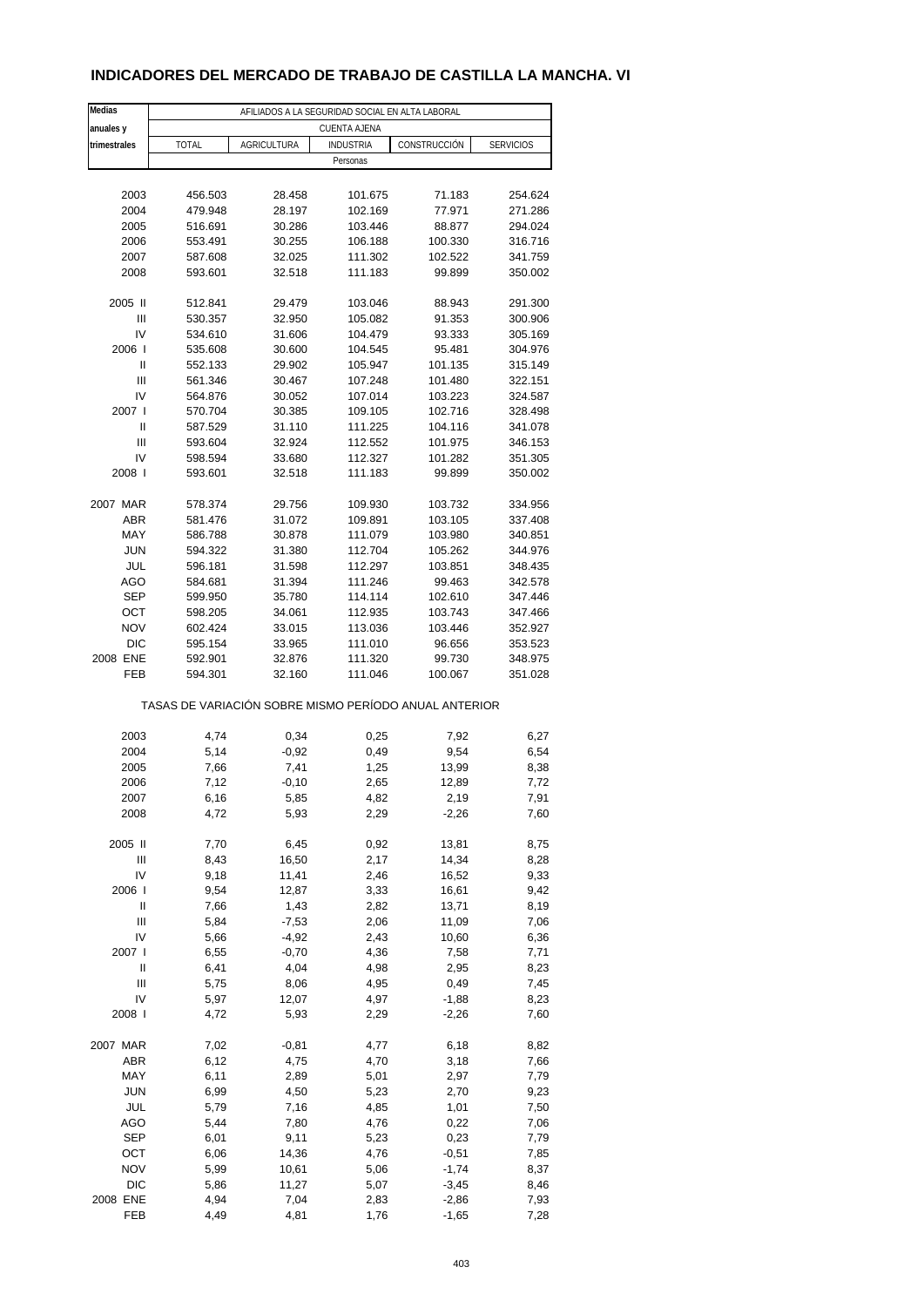### **INDICADORES DEL MERCADO DE TRABAJO DE CASTILLA LA MANCHA. VII**

| Medias         | AFILIADOS A LA SEGURIDAD SOCIAL EN ALTA LABORAL |                    |                                                       |              |                  |  |  |  |  |  |
|----------------|-------------------------------------------------|--------------------|-------------------------------------------------------|--------------|------------------|--|--|--|--|--|
| anuales y      | <b>CUENTA PROPIA</b>                            |                    |                                                       |              |                  |  |  |  |  |  |
| trimestrales   | <b>TOTAL</b>                                    | <b>AGRICULTURA</b> | <b>INDUSTRIA</b>                                      | CONSTRUCCIÓN | <b>SERVICIOS</b> |  |  |  |  |  |
|                |                                                 |                    | Personas                                              |              |                  |  |  |  |  |  |
|                |                                                 |                    |                                                       |              |                  |  |  |  |  |  |
| 2003           | 141.685                                         | 27.897             | 15.992                                                | 22.409       | 75.136           |  |  |  |  |  |
| 2004           | 146.724                                         | 27.914             | 16.182                                                | 24.374       | 78.046           |  |  |  |  |  |
| 2005           | 152.414                                         | 27.786             | 16.165                                                | 26.529       | 81.744           |  |  |  |  |  |
| 2006           | 157.083                                         | 27.485             | 16.172                                                | 29.031       | 84.371           |  |  |  |  |  |
| 2007           | 163.074                                         | 27.023             | 16.255                                                | 33.071       | 86.722           |  |  |  |  |  |
| 2008           | 165.754                                         | 26.643             | 16.298                                                | 35.170       | 87.640           |  |  |  |  |  |
|                |                                                 |                    |                                                       |              |                  |  |  |  |  |  |
| 2005 II        | 152.009                                         | 27.899             | 16.167                                                | 26.351       | 81.399           |  |  |  |  |  |
| $\mathsf{III}$ | 153.591                                         | 27.739             | 16.152                                                | 26.858       | 82.652           |  |  |  |  |  |
| IV             | 154.419                                         | 27.665             | 16.132                                                | 27.336       | 83.102           |  |  |  |  |  |
| 2006           | 155.272                                         | 27.651             | 16.141                                                | 27.889       | 83.507           |  |  |  |  |  |
| Ш              | 156.940                                         | 27.583             | 16.222                                                | 28.743       | 84.387           |  |  |  |  |  |
| Ш              | 157.645                                         | 27.434             | 16.181                                                | 29.415       | 84.611           |  |  |  |  |  |
| IV             | 158.475                                         | 27.271             | 16.145                                                | 30.076       | 84.980           |  |  |  |  |  |
| 2007 l         | 159.870                                         | 27.138             | 16.207                                                | 30.994       | 85.527           |  |  |  |  |  |
| Ш              | 162.424                                         | 27.100             | 16.233                                                | 32.502       | 86.586           |  |  |  |  |  |
| $\mathsf{III}$ | 164.202                                         | 27.031             | 16.274                                                | 33.813       | 87.081           |  |  |  |  |  |
| IV             | 165.799                                         | 26.823             | 16.305                                                | 34.973       | 87.695           |  |  |  |  |  |
| 2008           | 165.754                                         | 26.643             | 16.298                                                | 35.170       | 87.640           |  |  |  |  |  |
|                |                                                 |                    |                                                       |              |                  |  |  |  |  |  |
| 2007 MAR       | 160.829                                         | 27.097             | 16.229                                                | 31.543       | 85.957           |  |  |  |  |  |
| <b>ABR</b>     | 161.545                                         | 27.115             | 16.208                                                | 31.942       | 86.277           |  |  |  |  |  |
| MAY            | 162.403                                         | 27.081             | 16.229                                                | 32.491       | 86.599           |  |  |  |  |  |
| <b>JUN</b>     | 163.323                                         | 27.103             | 16.261                                                | 33.074       | 86.882           |  |  |  |  |  |
| JUL            | 163.855                                         | 27.099             | 16.284                                                | 33.490       | 86.979           |  |  |  |  |  |
| AGO            | 164.064                                         | 27.007             | 16.242                                                | 33.747       | 87.065           |  |  |  |  |  |
| <b>SEP</b>     | 164.687                                         | 26.987             | 16.296                                                | 34.203       | 87.198           |  |  |  |  |  |
| OCT            | 165.354                                         | 26.888             | 16.294                                                | 34.720       | 87.449           |  |  |  |  |  |
| <b>NOV</b>     | 165.914                                         | 26.789             | 16.314                                                | 35.084       | 87.724           |  |  |  |  |  |
| <b>DIC</b>     | 166.128                                         | 26.792             | 16.306                                                | 35.116       | 87.911           |  |  |  |  |  |
| 2008 ENE       | 165.506                                         | 26.655             | 16.256                                                | 35.038       | 87.554           |  |  |  |  |  |
| FEB            | 166.001                                         | 26.631             | 16.339                                                | 35.302       | 87.726           |  |  |  |  |  |
|                |                                                 |                    | TASAS DE VARIACIÓN SOBRE MISMO PERÍODO ANUAL ANTERIOR |              |                  |  |  |  |  |  |
|                |                                                 |                    |                                                       |              |                  |  |  |  |  |  |
| 2003           | 2,43                                            | $-0,34$            | 0,25                                                  | 6,07         | 2,95             |  |  |  |  |  |
| 2004           | 3,56                                            | 0,06               | 1,19                                                  | 8,77         | 3,87             |  |  |  |  |  |
| 2005           | 3,88                                            | $-0,46$            | $-0,10$                                               | 8,84         | 4,74             |  |  |  |  |  |
| 2006           | 3,06                                            | $-1,08$            | 0,05                                                  | 9,43         | 3,21             |  |  |  |  |  |
| 2007           | 3,81                                            | -1,68              | 0,51                                                  | 13,92        | 2,79             |  |  |  |  |  |
| 2008           | 3,99                                            | $-1,90$            | 0,63                                                  | 14,49        | 2,73             |  |  |  |  |  |
|                |                                                 |                    |                                                       |              |                  |  |  |  |  |  |
| 2005 II        | 3,80                                            | $-0,23$            | 0,03                                                  | 8,90         | 4,46             |  |  |  |  |  |
| Ш              | 4,06                                            | $-0,68$            | $-0,55$                                               | 8,54         | 5,30             |  |  |  |  |  |
| IV             | 3,91                                            | $-0,81$            | $-0,70$                                               | 8,76         | 5,01             |  |  |  |  |  |
| 2006           | 3,77                                            | $-0,68$            | $-0,42$                                               | 9,07         | 4,62             |  |  |  |  |  |
| Ш              | 3,24                                            | $-1,13$            | 0,34                                                  | 9,07         | 3,67             |  |  |  |  |  |
| $\mathsf{III}$ | 2,64                                            | $-1,10$            | 0,18                                                  | 9,52         | 2,37             |  |  |  |  |  |
| IV             | 2,63                                            | $-1,42$            | 0,08                                                  | 10,02        | 2,26             |  |  |  |  |  |
| 2007 l         | 2,96                                            | $-1,85$            | 0,41                                                  | 11,13        | 2,42             |  |  |  |  |  |
| Ш              | 3,49                                            | $-1,75$            | 0,06                                                  | 13,08        | 2,61             |  |  |  |  |  |
| Ш              | 4,16                                            | $-1,47$            | 0,57                                                  | 14,95        | 2,92             |  |  |  |  |  |
| IV             | 4,62                                            | $-1,64$            | 0,99                                                  | 16,28        | 3,19             |  |  |  |  |  |
| 2008           | 3,99                                            | $-1,90$            | 0,63                                                  | 14,49        | 2,73             |  |  |  |  |  |
|                |                                                 |                    |                                                       |              |                  |  |  |  |  |  |
| 2007 MAR       | 3,22                                            | $-1,93$            | 0,18                                                  | 12,00        | 2,59             |  |  |  |  |  |
| <b>ABR</b>     | 3,21                                            | $-1,79$            | 0,07                                                  | 12,15        | 2,44             |  |  |  |  |  |
| MAY            | 3,47                                            | $-1,77$            | $-0,01$                                               | 12,97        | 2,62             |  |  |  |  |  |
| <b>JUN</b>     | 3,79                                            | $-1,70$            | 0,12                                                  | 14,10        | 2,76             |  |  |  |  |  |
| JUL            | 3,91                                            | $-1,49$            | 0,43                                                  | 14,39        | 2,71             |  |  |  |  |  |
| AGO            | 4,12                                            | $-1,50$            | 0,52                                                  | 14,81        | 2,91             |  |  |  |  |  |
| <b>SEP</b>     | 4,45                                            | $-1,42$            | 0,77                                                  | 15,66        | 3,14             |  |  |  |  |  |
| OCT            | 4,65                                            | $-1,52$            | 0,92                                                  | 16,22        | 3,27             |  |  |  |  |  |
| <b>NOV</b>     | 4,64                                            | $-1,80$            | 1,03                                                  | 16,38        | 3,22             |  |  |  |  |  |
| DIC            | 4,58                                            | $-1,61$            | 1,02                                                  | 16,25        | 3,09             |  |  |  |  |  |
| 2008 ENE       | 4,12                                            | $-1,94$            | 0,45                                                  | 15,03        | 2,85             |  |  |  |  |  |
| FEB            | 3,86                                            | $-1,86$            | 0,80                                                  | 13,95        | 2,61             |  |  |  |  |  |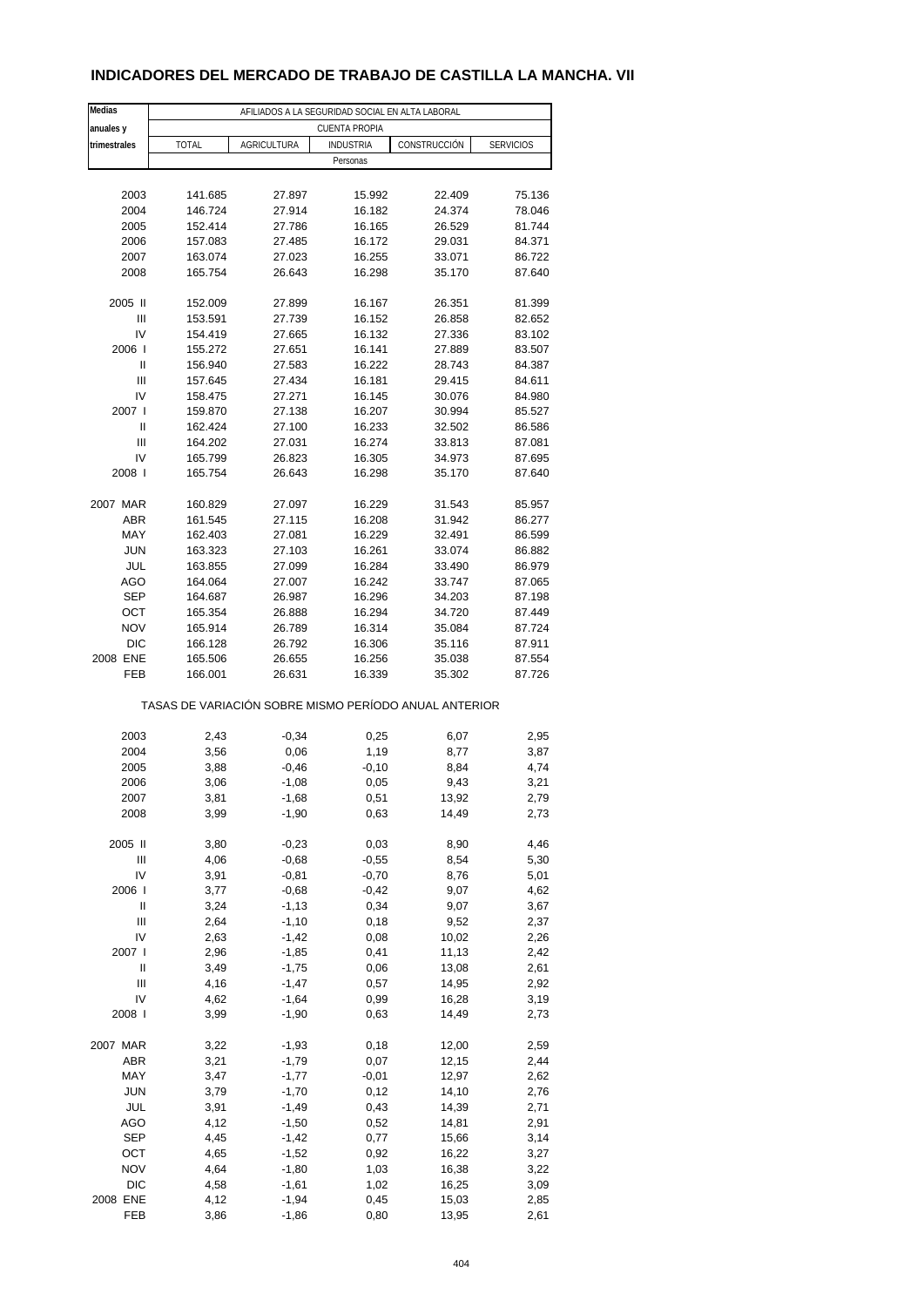| Medias                             |              |                  | EFECTIVOS LABORALES |                  |                                                       |          |              | JORNADA MEDIA POR TRABAJADOR Y TRIM |          |
|------------------------------------|--------------|------------------|---------------------|------------------|-------------------------------------------------------|----------|--------------|-------------------------------------|----------|
| anuales y                          | <b>TOTAL</b> |                  | <b>SECTORES</b>     |                  | CONTRATO                                              | CONTRATO | <b>TOTAL</b> | A TIEMPO                            | A TIEMPO |
| trimestrales                       |              | <b>INDUSTRIA</b> | CONSTRUC.           | <b>SERVICIOS</b> | <b>INDEFINIDO</b>                                     | TEMPORAL |              | COMPLETO                            | PARCIAL  |
|                                    |              |                  | Miles de personas   |                  |                                                       |          |              | Horas                               |          |
|                                    |              |                  |                     |                  |                                                       |          |              |                                     |          |
| 2002                               | 356,0        | 102,6            | 63,8                | 189,6            | 204,9                                                 | 151,1    | 419,6        | 445,1                               | 248,4    |
| 2003                               | 374,2        | 103,2            | 68,7                | 202,2            | 224,9                                                 | 149,3    | 416,3        | 442,5                               | 236,3    |
| 2004                               | 395,4        | 101,9            | 77,3                | 216,3            | 235,8                                                 | 159,6    | 416,3        | 442,7                               | 231,6    |
| 2005                               | 426,3        | 104,1            | 89,0                | 233,3            | 244,9                                                 | 181,4    | 417,3        | 439,6                               | 237,3    |
| 2006                               | 462,2        | 106,9            | 100,0               | 255,4            | 270,0                                                 | 192,2    | 417,3        | 438,8                               | 225,0    |
| 2007                               | 488,1        | 113,4            | 101,7               | 273,1            | 297,5                                                 | 190,7    | 413,4        | 437,7                               | 244,1    |
| 2005                               | 407,2        | 99,9             | 83,7                | 223,6            | 239,7                                                 | 167,5    | 437,3        | 463,4                               | 249,9    |
| Ш                                  | 429,1        | 104,8            | 90,6                | 233,7            | 241,9                                                 | 187,2    | 437,5        | 459,4                               | 253,0    |
| Ш                                  | 433,9        | 107,4            | 91,5                | 235,0            | 250,9                                                 | 183,0    | 371,7        | 389,3                               | 220,7    |
| IV                                 | 435,0        | 104,1            | 90,1                | 240,7            | 247,3                                                 | 187,7    | 422,6        | 446,1                               | 225,7    |
| 2006                               | 447,4        | 105,9            | 97,3                | 244,2            | 260,8                                                 | 186,6    | 439,2        | 458,3                               | 229,8    |
| $\ensuremath{\mathsf{II}}$         | 460,5        | 106,4            | 101,2               | 252,9            | 256,0                                                 | 204,5    | 432,4        | 455,1                               | 227,5    |
| Ш                                  | 471,8        | 107,5            | 101,9               | 262,4            | 266,4                                                 | 205,4    | 371,4        | 390,8                               | 210,0    |
| IV                                 | 469,3        | 107,8            | 99,4                | 262,1            | 296,9                                                 | 172,4    | 426,0        | 451,0                               | 232,6    |
| 2007 l                             | 479,5        | 110,9            | 102,9               | 265,7            | 294,0                                                 | 185,5    | 432,8        | 459,6                               | 240,5    |
| Ш                                  | 490,9        | 113,9            | 105,2               | 271,9            | 296,3                                                 | 194,6    | 429,8        | 455,2                               | 251,6    |
| $\ensuremath{\mathsf{III}}\xspace$ | 493,2        | 115,9            | 102,7               | 274,6            | 298,8                                                 | 194,3    | 374,0        | 392,8                               | 227,0    |
| IV                                 | 488,9        | 112,8            | 96,1                | 280,1            | 300,6                                                 | 188,3    | 417,2        | 443,3                               | 257,2    |
| 2007 ENE                           |              |                  |                     |                  |                                                       |          |              |                                     |          |
| <b>FEB</b>                         |              |                  |                     |                  |                                                       |          |              |                                     |          |
| <b>MAR</b>                         |              |                  |                     |                  |                                                       |          |              |                                     |          |
| <b>ABR</b>                         |              |                  |                     |                  |                                                       |          |              |                                     |          |
| MAY                                |              |                  |                     |                  |                                                       |          |              |                                     |          |
| <b>JUN</b>                         |              |                  |                     |                  |                                                       |          |              |                                     |          |
| JUL                                |              |                  |                     |                  |                                                       |          |              |                                     |          |
| <b>AGO</b>                         |              |                  |                     |                  |                                                       |          |              |                                     |          |
| <b>SEP</b>                         |              |                  |                     |                  |                                                       |          |              |                                     |          |
| OCT                                |              |                  |                     |                  |                                                       |          |              |                                     |          |
| <b>NOV</b>                         |              |                  |                     |                  |                                                       |          |              |                                     |          |
| <b>DIC</b>                         |              |                  |                     |                  |                                                       |          |              |                                     |          |
|                                    |              |                  |                     |                  | TASAS DE VARIACIÓN SOBRE MISMO PERÍODO ANUAL ANTERIOR |          |              |                                     |          |
|                                    |              |                  |                     |                  |                                                       |          |              |                                     |          |
| 2002                               | 5,36         | 1,13             | 7,77                | 6,98             | 6,80                                                  | 3,46     | $-0,17$      | $-0,04$                             | 4,19     |
| 2003                               | 5,13         | 0,61             | 7,64                | 6,69             | 9,74                                                  | $-1,14$  | $-0,80$      | $-0,57$                             | $-4,88$  |
| 2004                               | 5,67         | $-1,28$          | 12,45               | 6,96             | 4,86                                                  | 6,88     | 0,01         | 0,03                                | $-1,98$  |
| 2005                               | 7,82         | 2,12             | 15,19               | 7,84             | 3,89                                                  | 13,63    | 0,24         | $-0,70$                             | 2,46     |
| 2006                               | 8,43         | 2,72             | 12,33               | 9,49             | 10,24                                                 | 5,99     | $-0,01$      | $-0,18$                             | $-5,20$  |
| 2007                               | 5,60         | 6,05             | 1,76                | 6,91             | 10,16                                                 | $-0,81$  | $-0,92$      | $-0,24$                             | 8,48     |
| 2005 l                             | 6,15         | $-0,70$          | 12,96               | 6,99             | 4,31                                                  | 8,91     | 1,44         | 0,32                                | 5,84     |
| $\sf II$                           | 7,71         | 1,06             | 15,27               | 8,14             | 1,47                                                  | 17,07    | 0,78         | $-0,33$                             | 4,72     |
| $\ensuremath{\mathsf{III}}\xspace$ | 7,85         | 4,07             | 14,81               | 7,11             | 4,24                                                  | 13,24    | $-0,46$      | $-1,37$                             | 7,76     |
| IV                                 | 9,49         | 4,02             | 17,68               | 9,08             | 5,58                                                  | 15,11    | $-0,93$      | $-1,54$                             | $-7,49$  |
| 2006                               | 9,87         | 6,04             | 16,28               | 9,19             | 8,79                                                  | 11,43    | 0,44         | $-1, 11$                            | $-8,04$  |
| $\ensuremath{\mathsf{II}}$         | 7,31         | 1,51             | 11,67               | 8,23             | 5,83                                                  | 9,23     | $-1,18$      | $-0,94$                             | $-10,08$ |
| $\ensuremath{\mathsf{III}}\xspace$ | 8,74         | 0,08             | 11,37               | 11,67            | 6,19                                                  | 12,23    | $-0,08$      | 0,39                                | $-4,84$  |
| ${\sf IV}$                         | 7,87         | 3,49             | 10,28               | 8,87             | 20,07                                                 | $-8,19$  | 0,80         | 1,09                                | 3,05     |
| 2007 l                             | 7,18         | 4,65             | 5,77                | 8,83             | 12,76                                                 | $-0,62$  | $-1,47$      | 0,29                                | 4,67     |
| $\ensuremath{\mathsf{II}}$         | 6,61         | 7,05             | 3,94                | 7,49             | 15,75                                                 | $-4,85$  | $-0,59$      | 0,04                                | 10,57    |
| $\ensuremath{\mathsf{III}}\xspace$ | 4,52         | 7,85             | 0,75                | 4,63             | 12,16                                                 | $-5,38$  | 0,70         | 0,50                                | 8,09     |
| IV                                 | 4,18         | 4,64             | $-3,36$             | 6,86             | 1,26                                                  | 9,22     | $-2,08$      | $-1,70$                             | 10,57    |
| 2007 ENE                           |              |                  |                     |                  |                                                       |          |              |                                     |          |
| FEB                                |              |                  |                     |                  |                                                       |          |              |                                     |          |
| <b>MAR</b>                         |              |                  |                     |                  |                                                       |          |              |                                     |          |
| ABR                                |              |                  |                     |                  |                                                       |          |              |                                     |          |
| MAY                                |              |                  |                     |                  |                                                       |          |              |                                     |          |
| <b>JUN</b>                         |              |                  |                     |                  |                                                       |          |              |                                     |          |
| JUL                                |              |                  |                     |                  |                                                       |          |              |                                     |          |
| <b>AGO</b>                         |              |                  |                     |                  |                                                       |          |              |                                     |          |
| <b>SEP</b>                         |              |                  |                     |                  |                                                       |          |              |                                     |          |
| OCT                                |              |                  |                     |                  |                                                       |          |              |                                     |          |
| <b>NOV</b>                         |              |                  |                     |                  |                                                       |          |              |                                     |          |

#### **INDICADORES DEL MERCADO DE TRABAJO DE CASTILLA LA MANCHA. VIII**

DIC  $\qquad \qquad \qquad \qquad \qquad \qquad \qquad \qquad \qquad \qquad \qquad \qquad \qquad \qquad \qquad \qquad \qquad \qquad -$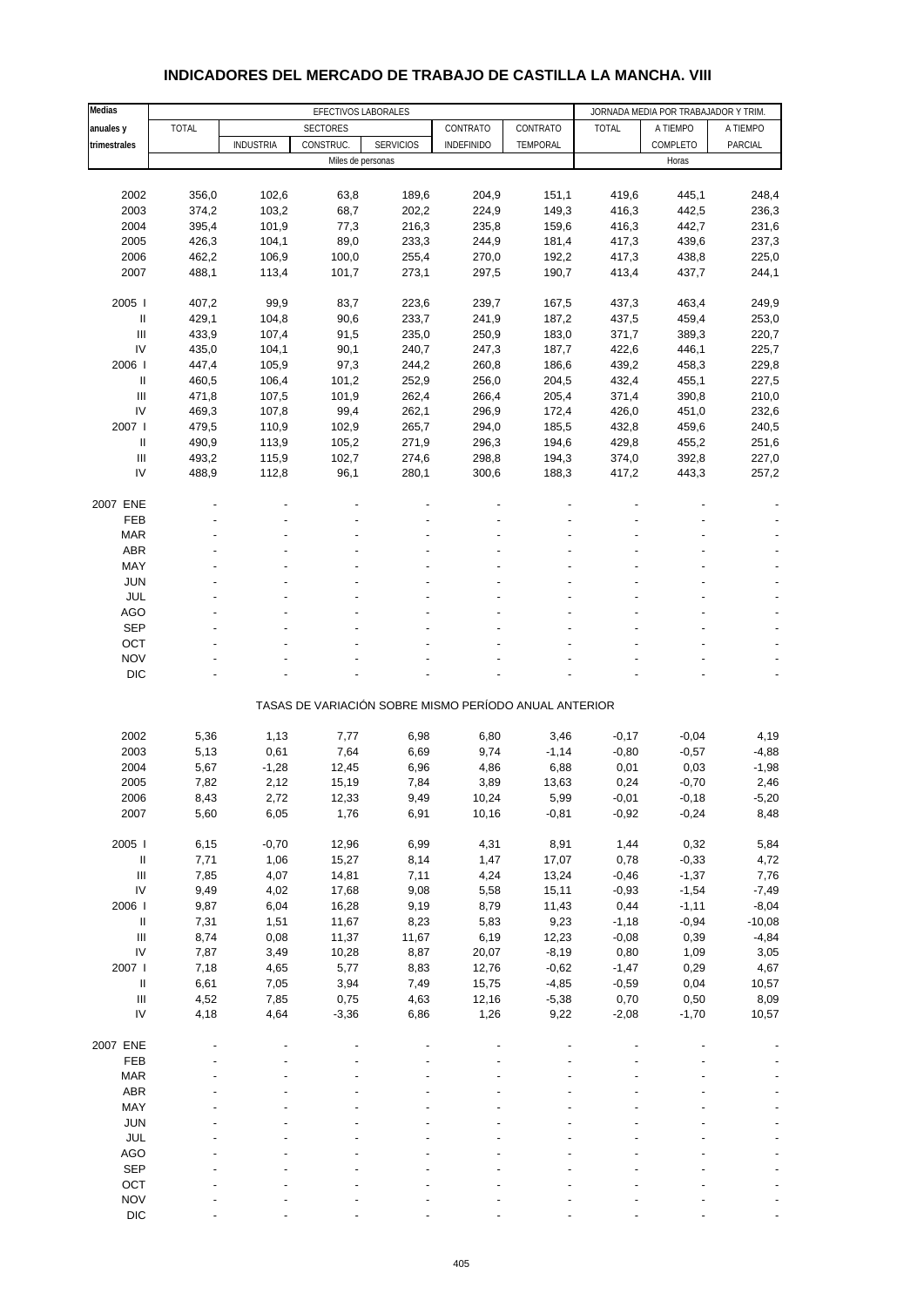### **INDICADORES DE PRECIOS DE CASTILLA LA MANCHA. I**

| Medias       |                                                       | INDICES DE PRECIOS DE CONSUMO (9) |              | DIFERENCIAL DE   |
|--------------|-------------------------------------------------------|-----------------------------------|--------------|------------------|
| anuales y    | <b>GENERAL</b>                                        | ALIMENTACIÓN                      | <b>SIN</b>   | <b>INFLACIÓN</b> |
| trimestrales |                                                       | <b>AGREGADO</b>                   | ALIMENTACIÓN | RTO. ESPAÑA      |
|              |                                                       |                                   |              |                  |
|              |                                                       | <b>Base 2006</b>                  |              | P.Porcentuales   |
|              |                                                       |                                   |              |                  |
| 2003         | 90,443                                                | 89,160                            | 90,945       | $-0,16$          |
| 2004         | 93,245                                                | 93,301                            | 93,226       | 0,06             |
| 2005         | 96,470                                                | 96,477                            | 96,470       | 0,09             |
| 2006         | 100,000                                               | 100,000                           | 100,000      | 0,15             |
| 2007         | 102,623                                               | 103,794                           | 102,187      | $-0,16$          |
| 2008         | 104,843                                               | 108,789                           | 103,448      | 0,43             |
|              |                                                       |                                   |              |                  |
| 2005 II      | 96,626                                                | 96,388                            | 96,721       | 0,17             |
| Ш            | 96,707                                                | 96,554                            | 96,770       | 0,17             |
| IV           | 98,329                                                | 97,794                            | 98,540       | 0,00             |
| 2006         | 98,373                                                | 98,992                            | 98,139       | 0,39             |
| Ш            | 100,635                                               | 99,486                            | 101,070      | 0,20             |
| Ш            | 100,201                                               | 100,567                           | 100,063      | 0,08             |
| IV           | 100,791                                               | 100,956                           | 100,728      | $-0,09$          |
| 2007 l       | 100,373                                               | 101,795                           |              |                  |
|              |                                                       |                                   | 99,844       | $-0,39$          |
| Ш            | 102,772                                               | 102,615                           | 102,827      | $-0,26$          |
| Ш            | 102,326                                               | 103,559                           | 101,867      | $-0,25$          |
| IV           | 105,021                                               | 107,206                           | 104,209      | 0,24             |
| 2008         | 104,843                                               | 108,789                           | 103,448      | 0,43             |
|              |                                                       |                                   |              |                  |
| 2007 MAR     | 100,947                                               | 101,974                           | 100,565      | $-0,32$          |
| ABR          | 102,541                                               | 102,577                           | 102,525      | $-0,17$          |
| MAY          | 102,787                                               | 102,565                           | 102,867      | $-0,28$          |
| <b>JUN</b>   | 102,987                                               | 102,704                           | 103,090      | $-0,34$          |
| JUL          | 102,076                                               | 102,967                           | 101,744      | $-0,35$          |
| AGO          | 102,166                                               | 103,336                           | 101,731      | $-0,34$          |
| SEP          | 102,735                                               | 104,374                           | 102,126      | $-0,05$          |
|              |                                                       |                                   |              |                  |
| ОСТ          | 104,319                                               | 106,371                           | 103,556      | 0,10             |
| NOV          | 105,170                                               | 107,250                           | 104,397      | 0,32             |
| <b>DIC</b>   | 105,575                                               | 107,997                           | 104,675      | 0,30             |
| 2008 ENE     | 104,828                                               | 108,840                           | 103,411      | 0,45             |
| FEB          | 104,858                                               | 108,738                           | 103,484      | 0,41             |
|              | TASAS DE VARIACIÓN SOBRE MISMO PERÍODO ANUAL ANTERIOR |                                   |              |                  |
| 2003         | 2,87                                                  | 3,59                              | 2,61         |                  |
|              |                                                       |                                   |              |                  |
| 2004         | 3,10                                                  | 4,64                              | 2,51         |                  |
| 2005         | 3,46                                                  | 3,40                              | 3,48         |                  |
| 2006         | 3,66                                                  | 3,65                              | 3,66         |                  |
| 2007         | 2,62                                                  | 3,79                              | 2,19         |                  |
| 2008         | 4,75                                                  | 6,97                              | 3,98         |                  |
|              |                                                       |                                   |              |                  |
| 2005 II      | 3,39                                                  | 3,71                              | 3,27         |                  |
| Ш            | 3,61                                                  | 2,60                              | 4,01         |                  |
| I٧           | 3,56                                                  | 3,49                              | 3,58         |                  |
| 2006         | 4,41                                                  | 4,02                              | 4,57         |                  |
| Ш            | 4,15                                                  | 3,21                              | 4,50         |                  |
| Ш            | 3,61                                                  | 4,16                              | 3,40         |                  |
| IV           | 2,50                                                  | 3,23                              | 2,22         |                  |
| 2007 l       | 2,03                                                  | 2,83                              | 1,74         |                  |
| Ш            | 2,12                                                  | 3,15                              | 1,74         |                  |
| Ш            | 2,12                                                  | 2,98                              | 1,80         |                  |
|              |                                                       |                                   |              |                  |
| IV           | 4,20                                                  | 6,19                              | 3,46         |                  |
| 2008 l       | 4,75                                                  | 6,97                              | 3,98         |                  |
| 2007 MAR     | 2,14                                                  | 2,98                              | 1,83         |                  |
| <b>ABR</b>   | 2,26                                                  | 3,48                              | 1,80         |                  |
| MAY          | 2,07                                                  | 3,22                              | 1,64         |                  |
| <b>JUN</b>   | 2,04                                                  | 2,74                              | 1,78         |                  |
| JUL          | 1,89                                                  | 2,43                              | 1,69         |                  |
| AGO          | 1,84                                                  | 2,84                              | 1,46         |                  |
| <b>SEP</b>   |                                                       |                                   |              |                  |
|              | 2,63                                                  | 3,65                              | 2,26         |                  |
| OCT          | 3,69                                                  | 5,53                              | 3,00         |                  |
| <b>NOV</b>   | 4,39                                                  | 6,36                              | 3,66         |                  |
| DIC          | 4,52                                                  | 6,68                              | 3,71         |                  |
| 2008 ENE     | 4,73                                                  | 6,92                              | 3,97         |                  |
| FEB          | 4,78                                                  | 7,01                              | 4,00         |                  |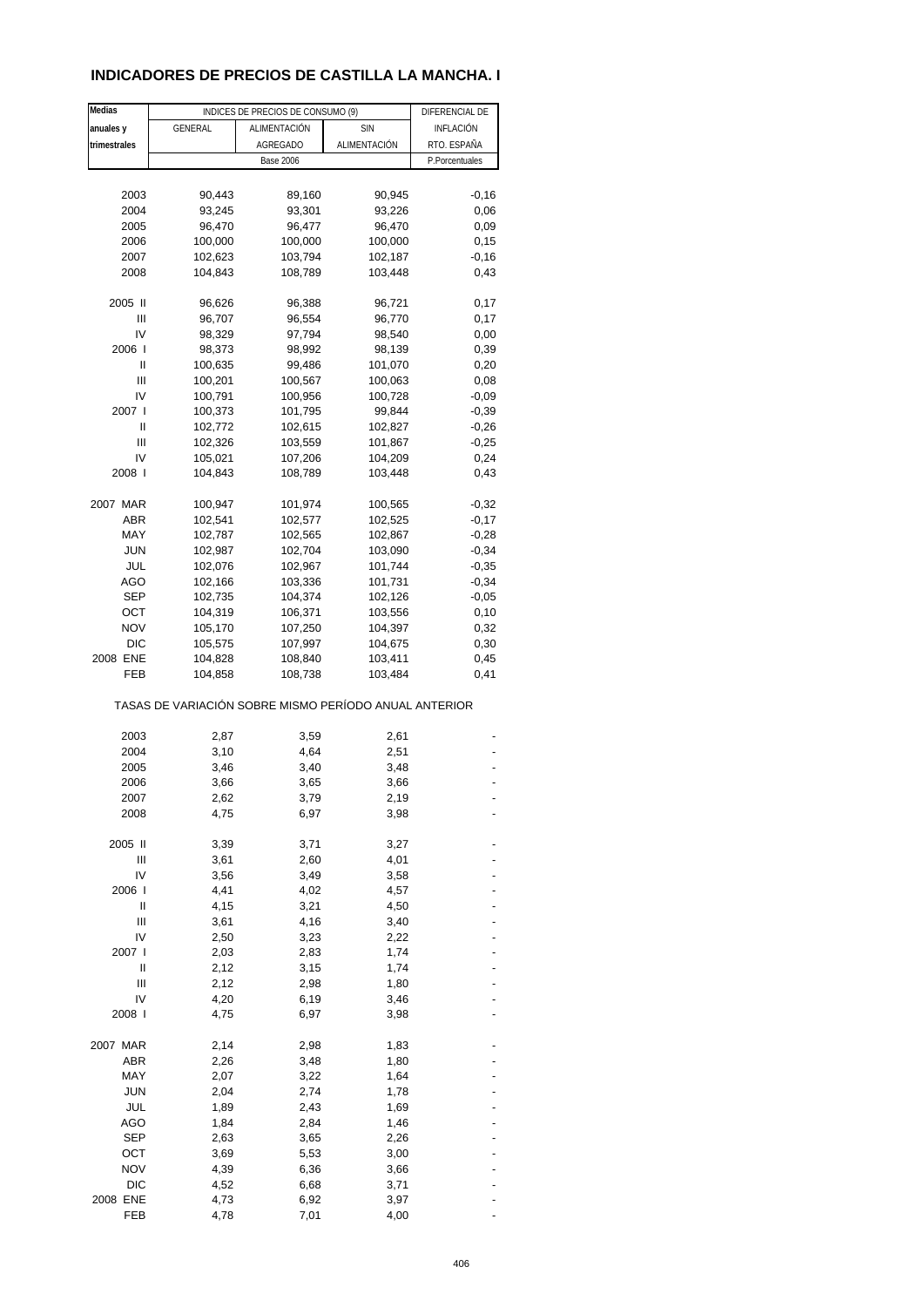## **INDICADORES DE PRECIOS DE CASTILLA LA MANCHA. II**

| Medias         | INDICES DE PRECIOS DE CONSUMO (9) |                     |                                                       |          |         |                 |  |  |
|----------------|-----------------------------------|---------------------|-------------------------------------------------------|----------|---------|-----------------|--|--|
| anuales y      | <b>ALIMENTOS Y</b>                | <b>BEBIDAS ALC.</b> | <b>VESTIDO Y</b>                                      | VIVIENDA | MENAJE  | <b>MEDICINA</b> |  |  |
| trimestrales   | BEB.NO ALCOH.                     | Y TABACO            | CALZADO                                               |          |         |                 |  |  |
|                |                                   |                     | <b>Base 2006</b>                                      |          |         |                 |  |  |
|                |                                   |                     |                                                       |          |         |                 |  |  |
|                |                                   |                     |                                                       |          |         |                 |  |  |
| 2003           | 89,168                            | 89,113              | 96,211                                                | 83,898   | 96,197  | 98,608          |  |  |
| 2004           | 93,318                            | 93,204              | 97,100                                                | 87,345   | 96,865  | 98,064          |  |  |
| 2005           | 96,248                            | 98,265              | 98,714                                                | 93,292   | 97,751  | 99,008          |  |  |
| 2006           | 100,000                           | 100,000             | 100,000                                               | 100,000  | 100,000 | 100,000         |  |  |
| 2007           | 103,314                           | 107,658             | 100,935                                               | 102,870  | 102,289 | 98,223          |  |  |
| 2008           | 108,493                           | 111,103             | 94,713                                                | 108,174  | 103,733 | 98,617          |  |  |
|                |                                   |                     |                                                       |          |         |                 |  |  |
| 2005 II        | 96,100                            | 98,638              | 103,999                                               | 92,421   | 97,619  | 98,885          |  |  |
| Ш              | 96,206                            | 99,259              | 92,739                                                | 94,769   | 98,128  | 99,261          |  |  |
| IV             | 97,520                            | 99,935              | 105,522                                               | 95,898   | 98,436  | 99,418          |  |  |
| 2006           | 99,171                            | 97,576              | 93,804                                                | 98,295   | 98,855  | 99,583          |  |  |
| Ш              | 99,336                            | 100,673             | 105,294                                               | 100,683  | 100,107 | 99,659          |  |  |
| Ш              | 100,549                           | 100,703             | 93,938                                                | 101,225  | 100,325 | 100,217         |  |  |
| IV             | 100,944                           | 101,047             | 106,965                                               | 99,798   | 100,713 | 100,541         |  |  |
| 2007 l         | 101,104                           | 107,360             | 94,899                                                | 100,553  | 101,390 | 99,873          |  |  |
| Ш              | 101,996                           | 107,602             | 106,105                                               | 102,083  | 102,761 | 97,349          |  |  |
| Ш              | 103,043                           | 107,719             | 94,765                                                | 103,265  | 102,225 | 97,686          |  |  |
| IV             | 107,113                           | 107,949             | 107,970                                               | 105,579  | 102,780 | 97,983          |  |  |
| 2008           | 108,493                           | 111,103             | 94,713                                                | 108,174  | 103,733 | 98,617          |  |  |
|                |                                   |                     |                                                       |          |         |                 |  |  |
| 2007 MAR       | 101,286                           | 107,515             | 96,548                                                | 101,079  | 102,039 | 97,193          |  |  |
| <b>ABR</b>     | 101,965                           | 107,504             | 105,211                                               | 101,725  | 102,615 | 97,268          |  |  |
| MAY            | 101,938                           | 107,613             | 106,611                                               | 102,044  | 102,824 | 97,385          |  |  |
| JUN            |                                   |                     |                                                       |          |         |                 |  |  |
|                | 102,085                           | 107,690             | 106,493                                               | 102,481  | 102,843 | 97,393          |  |  |
| JUL            | 102,384                           | 107,660             | 94,279                                                | 103,110  | 102,170 | 97,643          |  |  |
| <b>AGO</b>     | 102,789                           | 107,746             | 93,308                                                | 103,154  | 102,065 | 97,709          |  |  |
| <b>SEP</b>     | 103,955                           | 107,750             | 96,708                                                | 103,531  | 102,439 | 97,707          |  |  |
| ОСТ            | 106,188                           | 107,842             | 106,278                                               | 104,434  | 102,668 | 97,955          |  |  |
| <b>NOV</b>     | 107,164                           | 107,940             | 109,157                                               | 105,985  | 102,760 | 97,964          |  |  |
| <b>DIC</b>     | 107,988                           | 108,065             | 108,476                                               | 106,317  | 102,913 | 98,030          |  |  |
| 2008 ENE       | 108,636                           | 110,435             | 95,472                                                | 108,031  | 103,742 | 98,465          |  |  |
| FEB            | 108,350                           | 111,770             | 93,953                                                | 108,317  | 103,724 | 98,768          |  |  |
|                |                                   |                     | TASAS DE VARIACIÓN SOBRE MISMO PERÍODO ANUAL ANTERIOR |          |         |                 |  |  |
| 2003           |                                   |                     |                                                       | 2,90     |         | 1,32            |  |  |
| 2004           | 3,60                              | 3,45                | 3,18                                                  |          | 1,52    |                 |  |  |
|                | 4,65                              | 4,59                | 0,92                                                  | 4,11     | 0,69    | $-0,55$         |  |  |
| 2005           | 3,14                              | 5,43                | 1,66                                                  | 6,81     | 0,91    | 0,96            |  |  |
| 2006           | 3,90                              | 1,77                | 1,30                                                  | 7,19     | 2,30    | 1,00            |  |  |
| 2007           | 3,31                              | 7,66                | 0,93                                                  | 2,87     | 2,29    | $-1,78$         |  |  |
| 2008           | 7,40                              | 3,56                | 0,68                                                  | 7,86     | 2,64    | $-2,57$         |  |  |
| 2005 II        | 3,39                              | 6,10                | 2,46                                                  | 6,71     | 0,64    | 0,75            |  |  |
| $\mathsf{III}$ | 2,34                              | 4,57                | 1,23                                                  | 7,85     | 1,24    | 1,12            |  |  |
| IV             | 3,25                              | 5,28                | 1,33                                                  | 7,11     | 1,34    | 1,03            |  |  |
| 2006           | 4,21                              | 2,47                | 1,30                                                  | 9,12     | 2,10    | 1,13            |  |  |
| $\sf II$       | 3,37                              | 2,06                | 1,25                                                  | 8,94     | 2,55    | 0,78            |  |  |
| Ш              | 4,51                              | 1,45                | 1,29                                                  | 6,81     | 2,24    | 0,96            |  |  |
| IV             | 3,51                              | 1,11                | 1,37                                                  | 4,07     | 2,31    | 1,13            |  |  |
| 2007 l         | 1,95                              | 10,03               | 1,17                                                  | 2,30     | 2,56    | 0,29            |  |  |
| Ш              | 2,68                              | 6,88                | 0,77                                                  | 1,39     | 2,65    | $-2,32$         |  |  |
| $\mathsf{III}$ | 2,48                              | 6,97                | 0,88                                                  | 2,02     | 1,89    | $-2,52$         |  |  |
| IV             |                                   |                     |                                                       |          |         |                 |  |  |
|                | 6,11                              | 6,83                | 0,94                                                  | 5,79     | 2,05    | $-2,54$         |  |  |
| 2008 l         | 7,40                              | 3,56                | 0,68                                                  | 7,86     | 2,64    | $-2,57$         |  |  |
| 2007 MAR       | 2,45                              | 7,22                | 1,08                                                  | 2,40     | 2,82    | $-1,93$         |  |  |
| ABR            | 3,04                              | 6,98                | 0,84                                                  | 1,29     | 2,91    | $-2,25$         |  |  |
| MAY            | 2,76                              | 6,88                | 0,78                                                  | 1,11     | 2,71    | $-2,26$         |  |  |
| <b>JUN</b>     | 2,24                              | 6,79                | 0,69                                                  | 1,77     | 2,34    | $-2,45$         |  |  |
| JUL            | 1,90                              | 6,73                | 0,94                                                  | 1,97     | 1,96    | $-2,44$         |  |  |
| AGO            | 2,31                              | 7,11                | 0,83                                                  | 1,58     | 1,78    | $-2,44$         |  |  |
| <b>SEP</b>     | 3,23                              | 7,06                | 0,87                                                  | 2,50     | 1,95    | $-2,69$         |  |  |
| OCT            | 5,34                              | 7,07                | 0,71                                                  | 4,55     | 2,10    | $-2,45$         |  |  |
| <b>NOV</b>     | 6,28                              | 6,96                | 1,17                                                  | 6,26     | 2,06    | $-2,54$         |  |  |
| <b>DIC</b>     | 6,71                              | 6,46                | 0,93                                                  | 6,57     | 2,00    | $-2,65$         |  |  |
| 2008 ENE       | 7,43                              |                     |                                                       |          | 2,71    |                 |  |  |
|                |                                   | 3,07                | 0,66                                                  | 7,78     |         | $-2,56$         |  |  |
| FEB            | 7,38                              | 4,05                | 0,69                                                  | 7,94     | 2,57    | $-2,57$         |  |  |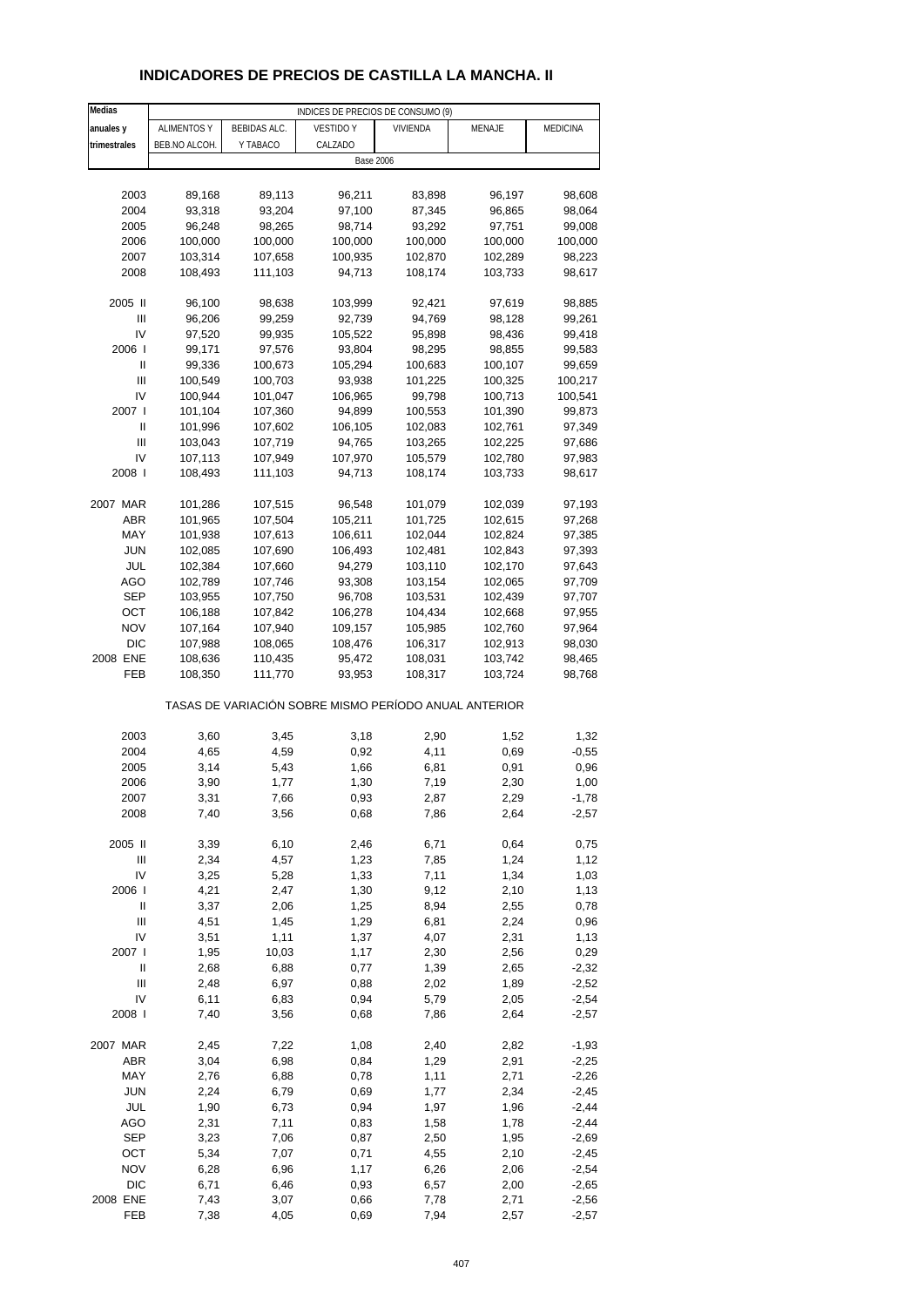#### **Medias anuales y TRANSPORTE COMUNICA OCIO Y ENSEÑANZA HOTELES, OTROS trimestrales CIONES** CIONES CULTURA CAFÉS Y REST. 2003 85,609 102,665 102,337 90,708 88,138 91,900 2004 89,253 102,098 101,637 93,635 91,701 94,269 2005 94,913 100,951 100,469 96,506 95,567 96,795 2006 100,000 100,000 100,000 100,000 100,000 100,000 2007 102,110 100,540 98,737 104,193 105,168 102,873 2008 105,462 100,718 97,244 107,629 107,447 104,369 2005 II 93,971 100,939 99,915 95,812 95,145 96,737 III 97,625 100,693 101,459 96,017 96,732 97,100 IV 96,902 100,531 100,271 98,534 96,713 97,309 2006 I 98,577 100,455 99,757 98,808 98,303 99,139 II 101,481 100,051 99,884 99,134 99,771 99,936 III 101,790 99,866 100,976 99,334 101,091 100,350 IV 98,151 99,628 99,383 102,723 100,835 100,574 2007 I 98,862 100,217 98,589 103,032 102,673 102,229 II 102,352 100,783 98,873 103,075 105,087 102,980 III 102,840 100,687 99,557 103,385 106,687 103,014 IV 104,385 100,474 97,929 107,279 106,226 103,267 2008 I 105,462 100,718 97,244 107,629 107,447 104,369 2007 MAR 99,997 101,009 98,785 103,039 103,620 102,489 ABR 101,582 100,842 100,070 103,075 104,832 102,962 MAY 102,546 100,565 98,517 103,075 104,890 102,939 JUN 102,928 100,943 98,032 103,075 105,540 103,040 JUL 103,090 100,762 99,358 103,086 106,295 102,911 AGO 102,546 100,653 100,383 103,086 107,276 103,039 SEP 102,884 100,647 98,929 103,984 106,489 103,093 OCT 103,189 100,568 98,263 107,004 106,089 103,271 NOV 104,590 100,494 97,218 107,286 106,098 103,293 DIC 105,377 100,360 98,307 107,546 106,492 103,237 2008 ENE 105,302 100,766 97,152 107,604 107,234 104,006 FEB 105,621 100,670 97,336 107,654 107,659 104,731 TASAS DE VARIACIÓN SOBRE MISMO PERÍODO ANUAL ANTERIOR 2003 2,03 -2,20 0,61 3,69 4,43 3,56 2004 4,26 -0,55 -0,68 3,23 4,04 2,58 2005 6,34 -1,12 -1,15 3,07 4,22 2,68 2006 5,36 -0,94 -0,47 3,62 4,64 3,31 2007 2,11 0,54 -1,26 4,19 5,17 2,87 2008 7,29 0,90 -1,27 4,46 5,13 2,22 2005 II 5,42 -1,51 -1,73 3,12 4,14 2,54 III 7,97 -1,51 -1,06 3,11 4,42 2,92 IV 6,35 -1,31 -0,70 3,05 4,29 3,01 2006 I 8,14 -1,17 -0,47 3,29 4,94 3,23 II 7,99 -0,88 -0,03 3,47 4,86 3,31 III 4,27 -0,82 -0,48 3,46 4,51 3,35 IV 1,29 -0,90 -0,89 4,25 4,26 3,36 2007 I 0,29 -0,24 -1,17 4,27 4,44 3,12 II 0,86 0,73 -1,01 3,98 5,33 3,05 III 1,03 0,82 -1,41 4,08 5,54 2,66 IV 6,35 0,85 -1,46 4,43 5,35 2,68 2008 I 7,29 0,90 -1,27 4,46 5,13 2,22 2007 MAR 0,70 0,75 -0,96 3,93 4,60 2,92 ABR 0,81 0,72 -0,15 3,98 5,15 3,22 MAY 0,59 0,49 -0,94 3,98 5,31 3,04 JUN 1,17 0,98 -1,95 3,98 5,52 2,88 JUL 0,58 0,94 -1,54 3,91 5,46 2,65 AGO -0,10 0,78 -1,32 3,91 5,46 2,60 SEP 2,65 0,75 -1,37 4,42 5,69 2,72 OCT 5,08 0,81 -1,20 4,31 5,28 2,72 NOV 6,80 0,86 -1,63 4,43 5,44 2,78 DIC 7,17 0,88 -1,56 4,57 5,32 2,53 INDICES DE PRECIOS DE CONSUMO (9) Base 2006

#### **INDICADORES DE PRECIOS DE CASTILLA LA MANCHA. III**

2008 ENE 7,33 0,81 -1,37 4,45 5,31 1,97 FEB 7,25 0,99 -1,16 4,48 4,96 2,47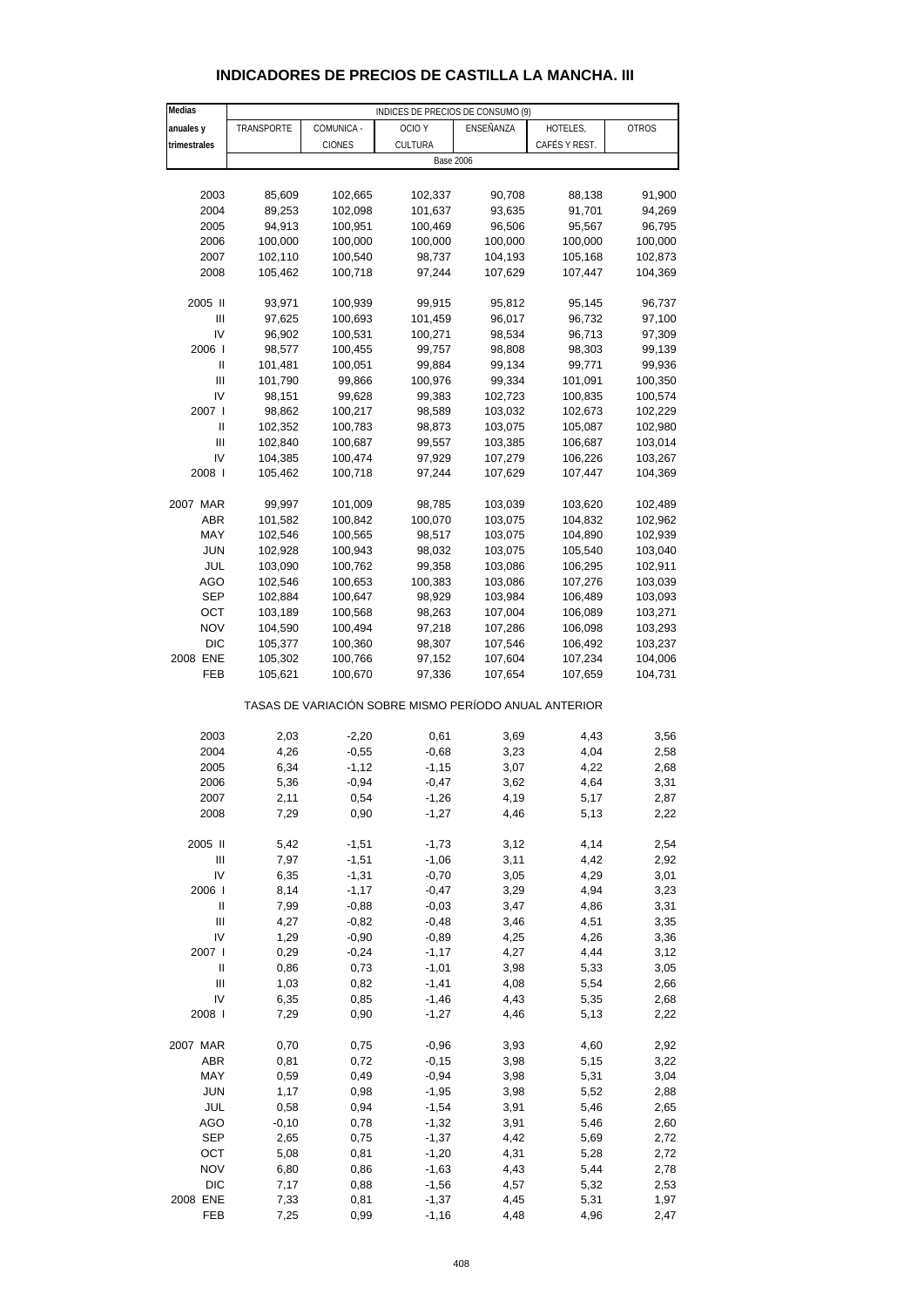#### **INDICADORES DE SALARIOS DE CASTILLA LA MANCHA**

| Medias                             |              | COSTE SALARIAL                                        |                              |                          | SALARIOS     |                                              |        |                |       |
|------------------------------------|--------------|-------------------------------------------------------|------------------------------|--------------------------|--------------|----------------------------------------------|--------|----------------|-------|
| anuales y                          |              | POR TRABAJADOR Y MES                                  | POR HORA EFECTIVA DE TRABAJO |                          |              | INCREMENTO SALARIAL PACTADO EN CONVENIO (11) |        |                |       |
| trimestrales                       | <b>TOTAL</b> | ORDINARIO                                             | <b>TOTAL</b>                 | ORDINARIO                | <b>TOTAL</b> | AGRIC.                                       | CONST. | <b>INDUST.</b> | SERV. |
|                                    |              | €                                                     |                              |                          |              |                                              | %      |                |       |
|                                    |              |                                                       |                              |                          |              |                                              |        |                |       |
| 2003                               | 1.265,68     | 1.113,89                                              | 8,90                         | 7,84                     |              | 3,25                                         |        |                |       |
| 2004                               |              |                                                       |                              |                          | 3,66         |                                              | 4,39   | 3,69           | 3,48  |
|                                    | 1.298,93     | 1.136,36                                              | 9,18                         | 8,03                     | 3,86         | 3,75                                         | 4,42   | 3,63           | 3,84  |
| 2005                               | 1.349,03     | 1.185,90                                              | 9,61                         | 8,45                     | 4,23         | 4,03                                         | 4,50   | 4,38           | 4,12  |
| 2006                               | 1.416,64     | 1.259,35                                              | 10,11                        | 8,98                     | 3,75         | 4,24                                         | 3,50   | 3,85           | 3,67  |
| 2007                               | 1.510,85     | 1.310,82                                              | 11,37                        | 9,80                     | 4,80         | 4,02                                         | 5,70   | 4,69           | 4,58  |
| 2008                               |              |                                                       |                              | $\overline{\phantom{a}}$ | 3,17         | 3,65                                         | 3,50   | 3,17           | 2,95  |
| 2005 II                            | 1.382,37     | 1.184,97                                              | 9,34                         | 8,01                     | 3,04         | 3,54                                         | 2,84   | 3,08           | 3,03  |
| $\ensuremath{\mathsf{III}}\xspace$ | 1.297,69     | 1.197,42                                              | 9,72                         | 8,97                     | 3,03         | 3,54                                         | 2,83   | 3,07           | 3,04  |
| IV                                 | 1.449,89     | 1.193,41                                              | 10,49                        | 8,63                     | 2,99         | 3,40                                         | 2,80   | 3,04           | 2,96  |
| 2006                               | 1.330,59     | 1.234,63                                              | 9,06                         | 8,40                     | 3,09         | 3,86                                         | 2,80   | 2,80           | 3,17  |
| Ш                                  | 1.445,58     | 1.263,14                                              | 10,17                        | 8,89                     | 3,02         | 3,83                                         | 2,80   | 2,96           | 3,01  |
| $\ensuremath{\mathsf{III}}\xspace$ | 1.373,24     | 1.277,21                                              | 10,16                        | 9,45                     | 3,22         | 3,90                                         | 2,80   | 3,46           | 3,12  |
| IV                                 |              | 1.262,43                                              |                              |                          |              |                                              |        |                |       |
|                                    | 1.517,15     |                                                       | 11,03                        | 9,18                     | 3,27         | 4,24                                         | 2,80   | 3,45           | 3,11  |
| 2007 l                             | 1.380,70     | 1.276,97                                              | 10,16                        | 9,16                     | 3,04         | 3,67                                         | 0,00   | 3,48           | 2,76  |
| Ш                                  | 1.483,43     | 1.294,85                                              | 10,52                        | 9,18                     | 3,07         | 3,67                                         | 0,00   | 3,24           | 2,90  |
| Ш                                  | 1.494,23     | 1.336,24                                              | 11,94                        | 10,68                    | 3,04         | 3,67                                         | 3,50   | 3,15           | 2,89  |
| IV                                 | 1.685,04     | 1.335,22                                              | 12,86                        | 10,19                    | 3,14         | 3,65                                         | 3,50   | 3,17           | 2,94  |
| 2008                               |              |                                                       |                              | ÷                        | 3,17         | 3,65                                         | 3,50   | 3,17           | 2,95  |
| 2007 MAR                           |              |                                                       |                              |                          | 3,04         | 3,67                                         | 0,00   | 3,48           | 2,76  |
| ABR                                |              |                                                       |                              | ÷                        | 3,04         | 3,67                                         |        | 3,48           | 2,76  |
|                                    |              |                                                       |                              |                          |              |                                              | 0,00   |                |       |
| MAY                                |              |                                                       |                              |                          | 3,04         | 3,67                                         | 0,00   | 3,48           | 2,76  |
| <b>JUN</b>                         |              |                                                       |                              | ÷                        | 3,07         | 3,67                                         | 0,00   | 3,24           | 2,90  |
| JUL                                |              |                                                       |                              |                          | 3,07         | 3,67                                         | 0,00   | 3,23           | 2,90  |
| AGO                                |              |                                                       |                              | ÷                        | 3,07         | 3,67                                         | 0,00   | 3,23           | 2,90  |
| <b>SEP</b>                         |              |                                                       |                              | $\overline{\phantom{a}}$ | 3,04         | 3,67                                         | 3,50   | 3,15           | 2,89  |
| OCT                                |              |                                                       |                              | ÷,                       | 3,02         | 3,67                                         | 3,50   | 3,11           | 2,89  |
| <b>NOV</b>                         |              |                                                       |                              | ÷,                       | 3,06         | 3,67                                         | 3,50   | 3,15           | 2,89  |
| <b>DIC</b>                         |              |                                                       |                              | ÷,                       | 3,14         | 3,65                                         | 3,50   | 3,17           | 2,94  |
| 2008 ENE                           |              |                                                       |                              | ٠                        | 3,15         | 3,65                                         | 3,50   | 3,17           | 2,94  |
| FEB                                |              |                                                       |                              | ÷,                       | 3,17         | 3,65                                         | 3,50   | 3,17           | 2,95  |
|                                    |              | TASAS DE VARIACIÓN SOBRE MISMO PERÍODO ANUAL ANTERIOR |                              |                          |              |                                              |        |                |       |
|                                    |              |                                                       |                              |                          |              |                                              |        |                |       |
| 2003                               | 5,55         | 6,56                                                  | 5,83                         | 6,85                     |              |                                              |        |                |       |
| 2004                               | 2,63         | 2,02                                                  | 3,12                         | 2,42                     |              |                                              |        |                |       |
| 2005                               | 3,86         | 4,36                                                  | 4,69                         | 5,26                     |              |                                              |        |                |       |
| 2006                               | 5,01         | 6,19                                                  | 5,18                         | 6,27                     |              |                                              |        |                |       |
| 2007                               | 6,65         | 4,09                                                  | 12,52                        | 9,16                     |              |                                              |        |                |       |
| 2008                               |              |                                                       |                              |                          |              |                                              |        |                |       |
| 2005 II                            | 4,61         | 4,57                                                  | 1,97                         | 2,04                     |              |                                              |        |                |       |
| $\mathbf{III}$                     | 3,31         | 4,28                                                  | 4,85                         | 5,78                     |              |                                              |        |                |       |
| IV                                 | 2,78         | 4,24                                                  | 4,17                         | 5,63                     |              |                                              |        |                |       |
|                                    |              |                                                       |                              |                          |              |                                              |        |                |       |
| 2006                               | 5,09         | 5,72                                                  | 2,03                         | 2,56                     |              |                                              |        |                |       |
| Ш                                  | 4,57         | 6,60                                                  | 8,89                         | 10,99                    |              |                                              |        |                |       |
| Ш                                  | 5,82         | 6,66                                                  | 4,53                         | 5,35                     |              |                                              |        |                |       |
| IV                                 | 4,64         | 5,78                                                  | 5,15                         | 6,37                     |              |                                              |        |                |       |
| 2007 l                             | 3,77         | 3,43                                                  | 12,14                        | 9,05                     |              |                                              |        |                |       |
| Ш                                  | 2,62         | 2,51                                                  | 3,44                         | 3,26                     |              |                                              |        |                |       |
| $\ensuremath{\mathsf{III}}\xspace$ | 8,81         | 4,62                                                  | 17,52                        | 13,02                    |              |                                              |        |                |       |
| IV                                 | 11,07        | 5,77                                                  | 16,59                        | 11,00                    |              |                                              |        |                |       |
| 2008                               |              |                                                       |                              |                          |              |                                              |        |                |       |
| 2007 MAR                           |              |                                                       |                              |                          |              |                                              |        |                |       |
|                                    |              |                                                       |                              |                          |              |                                              |        |                |       |
| ABR                                |              |                                                       |                              |                          |              |                                              |        |                |       |
| MAY                                |              |                                                       |                              |                          |              |                                              |        |                |       |
| <b>JUN</b>                         |              |                                                       |                              |                          |              |                                              |        |                |       |
| <b>JUL</b>                         |              |                                                       |                              |                          |              |                                              |        |                |       |
| <b>AGO</b>                         |              |                                                       |                              |                          |              |                                              |        |                |       |
| <b>SEP</b>                         |              |                                                       |                              |                          |              |                                              |        |                |       |
| OCT                                |              |                                                       |                              |                          |              |                                              |        |                |       |
| <b>NOV</b>                         |              |                                                       |                              |                          |              |                                              |        |                |       |
| <b>DIC</b>                         |              |                                                       |                              |                          |              |                                              |        |                |       |
| 2008 ENE                           |              |                                                       |                              |                          |              |                                              |        |                |       |
| FEB                                |              |                                                       |                              |                          |              |                                              |        |                |       |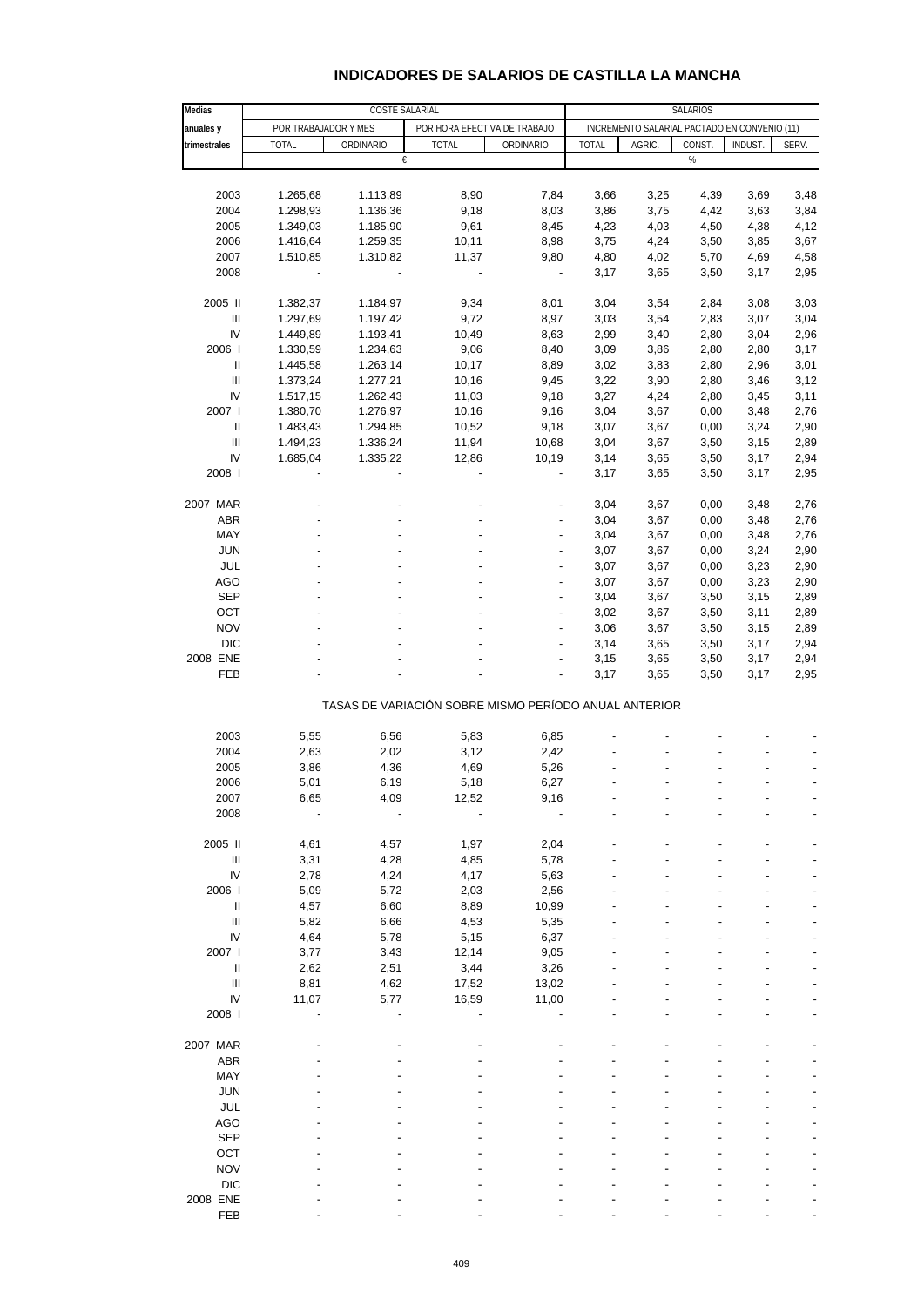| Medias         |                                                       | CRÉDITOS Y DEPÓSITOS DEL SISTEMA BANCARIO |                  | HIPOTECAS INMOBILIARIAS |          |                           |  |
|----------------|-------------------------------------------------------|-------------------------------------------|------------------|-------------------------|----------|---------------------------|--|
| anuales y      | CRÉDITOS                                              |                                           | <b>DEPÓSITOS</b> |                         |          | FINCAS RÚSTICAS Y URBANAS |  |
| trimestrales   | S.PRIVADO                                             | S.PÚBLICO                                 | S.PRIVADO        | S.PÚBLICO               | NÚMERO   | <b>IMPORTE</b>            |  |
|                |                                                       | Millones de €                             |                  |                         | Unidades | Miles de €                |  |
|                |                                                       |                                           |                  |                         |          |                           |  |
| 2003           | 19.426,53                                             | 1.179,79                                  | 20.233,40        | 527,26                  | 3.847    | 340.221                   |  |
| 2004           | 23.422,50                                             | 1.155,95                                  | 22.406,80        | 666,61                  | 5.090    | 548.906                   |  |
| 2005           | 29.885,18                                             | 1.295,67                                  | 23.354,56        | 783,05                  | 6.106    | 772.205                   |  |
| 2006           | 38.452,02                                             | 1.265,24                                  | 26.030,15        | 1.053,63                | 7.361    | 1.042.386                 |  |
| 2007           | 47.875,37                                             | 1.375,01                                  | 29.602,59        | 1.292,58                | 8.123    | 1.113.685                 |  |
| 2008           |                                                       |                                           |                  |                         | 9.056    | 1.307.000                 |  |
|                |                                                       |                                           |                  |                         |          |                           |  |
| 2005 II        | 28.861,76                                             | 1.336,02                                  | 22.561,82        | 764,80                  | 6.301    | 826.579                   |  |
| Ш              | 30.975,95                                             | 1.264,54                                  | 22.780,48        | 760,78                  | 6.504    | 802.707                   |  |
| IV             | 32.969,51                                             | 1.471,27                                  | 24.162,66        | 917,51                  | 5.640    | 754.204                   |  |
| 2006           | 34.679,88                                             | 1.275,90                                  | 24.438,58        | 1.027,46                | 8.064    | 1.115.662                 |  |
| Ш              | 37.305,09                                             | 1.301,35                                  | 25.580,00        | 867,11                  | 6.951    | 1.000.726                 |  |
| Ш              | 39.487,40                                             | 1.242,38                                  | 26.056,72        | 1.158,33                | 7.260    | 1.005.697                 |  |
| IV             | 42.335,73                                             | 1.241,31                                  | 28.045,30        | 1.161,63                | 7.167    | 1.047.458                 |  |
| 2007 l         | 44.268,34                                             | 1.251,07                                  | 28.333,88        | 1.085,69                | 9.119    | 1.319.477                 |  |
| Ш              | 47.008,86                                             | 1.536,78                                  | 29.325,27        | 1.193,12                | 8.196    | 1.121.369                 |  |
| Ш              | 49.147,58                                             | 1.266,33                                  | 29.742,33        | 1.453,51                | 7.505    | 1.040.198                 |  |
| IV             | 51.076,70                                             | 1.445,86                                  | 31.008,90        | 1.437,99                | 7.670    | 973.697                   |  |
| 2008           |                                                       |                                           |                  |                         | 9.056    | 1.307.000                 |  |
|                |                                                       |                                           |                  |                         |          |                           |  |
| 2007 FEB       |                                                       |                                           |                  |                         | 7.708    | 1.167.767                 |  |
| <b>MAR</b>     |                                                       |                                           |                  |                         | 9.942    | 1.360.193                 |  |
| <b>ABR</b>     |                                                       |                                           |                  |                         | 6.408    | 856.285                   |  |
| MAY            |                                                       |                                           |                  |                         | 10.484   | 1.358.494                 |  |
| <b>JUN</b>     |                                                       |                                           |                  |                         | 7.697    | 1.149.328                 |  |
| JUL            |                                                       |                                           |                  |                         | 8.208    | 1.242.314                 |  |
| AGO            |                                                       |                                           |                  |                         | 6.310    | 809.335                   |  |
| <b>SEP</b>     |                                                       |                                           |                  |                         | 7.997    | 1.068.945                 |  |
| OCT            |                                                       |                                           |                  |                         | 8.048    | 1.114.368                 |  |
| <b>NOV</b>     |                                                       |                                           |                  |                         | 9.371    | 1.076.606                 |  |
| DIC            |                                                       |                                           |                  |                         | 5.592    | 730.117                   |  |
| 2008 ENE       |                                                       |                                           |                  |                         | 9.056    | 1.307.000                 |  |
|                | TASAS DE VARIACIÓN SOBRE MISMO PERÍODO ANUAL ANTERIOR |                                           |                  |                         |          |                           |  |
| 2003           | 17,15                                                 | 20,71                                     | 6,88             | 13,58                   | 6,97     | 7,23                      |  |
| 2004           | 20,57                                                 | $-2,02$                                   | 10,74            | 26,43                   | 32,32    | 61,34                     |  |
| 2005           | 27,59                                                 | 12,09                                     | 4,23             | 17,47                   | 19,96    | 40,68                     |  |
| 2006           | 28,67                                                 | $-2,35$                                   | 11,46            | 34,56                   | 20,54    | 34,99                     |  |
| 2007           | 24,51                                                 | 8,68                                      | 13,72            | 22,68                   | 10,35    | 6,84                      |  |
| 2008           |                                                       |                                           |                  |                         | $-6,70$  | $-8,63$                   |  |
|                |                                                       |                                           |                  |                         |          |                           |  |
| 2005 II        | 26,26                                                 | 15,32                                     | 1,07             | 16,34                   | 20,26    | 45,07                     |  |
| $\mathbf{III}$ | 30,05                                                 | $-1,64$                                   | 1,89             | 4,84                    | 27,06    | 39,52                     |  |
| IV             | 30,05                                                 | 37,81                                     | 2,72             | 32,88                   | 8,19     | 31,24                     |  |
| 2006           | 29,72                                                 | 14,86                                     | 2,20             | 49,10                   | 34,83    | 58,18                     |  |
| Ш              | 29,25                                                 | $-2,60$                                   | 13,38            | 13,38                   | 10,32    | 21,07                     |  |
| Ш              | 27,48                                                 | $-1,75$                                   | 14,38            | 52,26                   | 11,62    | 25,29                     |  |
| I٧             | 28,41                                                 | $-15,63$                                  | 16,07            | 26,61                   | 27,07    | 38,88                     |  |
| 2007 l         | 27,65                                                 | $-1,95$                                   | 15,94            | 5,67                    | 13,08    | 18,27                     |  |
| Ш              | 26,01                                                 | 18,09                                     | 14,64            | 37,60                   | 17,91    | 12,06                     |  |
| $\mathbf{III}$ | 24,46                                                 | 1,93                                      | 14,14            | 25,48                   | 3,38     | 3,43                      |  |
| IV             | 20,65                                                 | 16,48                                     | 10,57            | 23,79                   | 7,02     | $-7,04$                   |  |
| 2008 l         |                                                       |                                           |                  |                         | $-6,70$  | -8,63                     |  |
|                |                                                       |                                           |                  |                         |          |                           |  |
| 2007 FEB       |                                                       |                                           |                  |                         | 16,56    | 13,55                     |  |
| <b>MAR</b>     |                                                       |                                           |                  |                         | 16,81    | 14,96                     |  |
| ABR            |                                                       |                                           |                  |                         | 5,43     | -6,46                     |  |
| MAY            |                                                       |                                           |                  |                         | 51,79    | 47,75                     |  |
| <b>JUN</b>     |                                                       |                                           |                  |                         | $-2,19$  | $-1,54$                   |  |
| JUL            |                                                       |                                           |                  |                         | 15,22    | 29,02                     |  |
| AGO            |                                                       |                                           |                  |                         | $-5,23$  | $-12,51$                  |  |
| <b>SEP</b>     |                                                       |                                           |                  |                         | 0,00     | -5,33                     |  |
| OCT            |                                                       |                                           |                  |                         | 4,63     | $-6,86$                   |  |
| <b>NOV</b>     |                                                       |                                           |                  |                         | 14,52    | $-7,00$                   |  |
| <b>DIC</b>     |                                                       |                                           |                  |                         | $-0,60$  | $-7,38$                   |  |
| 2008 ENE       |                                                       |                                           |                  |                         | $-6,70$  | $-8,63$                   |  |

### **INDICADORES MONETARIOS Y FINANCIEROS DE CASTILLA LA MANCHA**